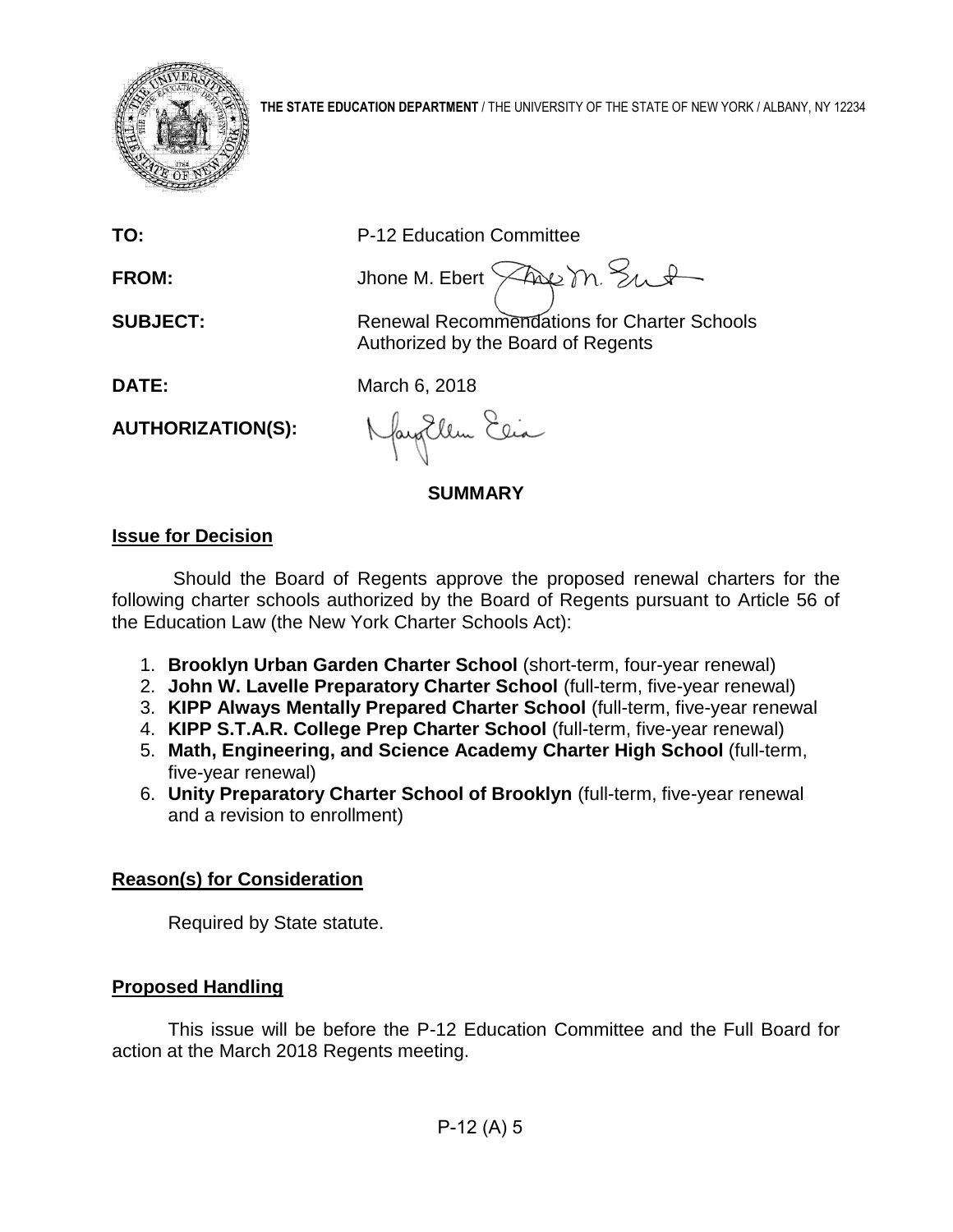# **Procedural History**

The New York State Education Department (the Department) made the renewal recommendations being presented to the Board of Regents for approval and issuance as required by Article 56 of the Education Law and 8 NYCRR 119.7.

# **Background Information**

# Performance Framework

The Board of Regents Charter School Performance Framework (the Framework), which is part of the Board of Regents Charter School Renewal Policy and the Oversight Plan included in the Charter Agreement for each school, outlines three key areas of charter school performance: (1) Educational/Academic Success; (2) Organizational Soundness; and (3) Faithfulness to Charter and Law. The Framework sets forth ten performance benchmarks in these three areas*.* The Framework is designed to focus on performance outcomes, to preserve operational autonomy and to facilitate transparent feedback to schools. It aligns with the ongoing accountability and effectiveness work with traditional public schools and balances clear performance measures with Regents' discretion.

#### **New York State Education Department Charter School Performance Framework Performance Benchmark**

|                            | Performance Benchmark                                                                                                                                                                                                                                                                                                                                                                                                                                                                                                                                                                                                                           |  |  |  |  |  |  |
|----------------------------|-------------------------------------------------------------------------------------------------------------------------------------------------------------------------------------------------------------------------------------------------------------------------------------------------------------------------------------------------------------------------------------------------------------------------------------------------------------------------------------------------------------------------------------------------------------------------------------------------------------------------------------------------|--|--|--|--|--|--|
| <b>Educational Success</b> | <b>Benchmark 1: Student Performance:</b> The school has met or exceeded achievement<br>indicators for academic trends toward proficiency, proficiency and high school<br>graduation. At all grade levels and all assessments, scoring proficiently means<br>achieving a performance level of 3 or higher (high school Regents and Common Core<br>Regents exam score of 65 or higher).                                                                                                                                                                                                                                                           |  |  |  |  |  |  |
|                            | <b>Benchmark 2: Teaching and Learning:</b> School leaders have systems in place<br>designed to cultivate shared accountability and high expectations and that lead to<br>students' well-being, improved academic outcomes, and educational success. The<br>school has rigorous and coherent curriculum and assessments that are aligned to the<br>NYS Learning Standards (NYSLS) for all students. Teachers engage in strategic<br>practices and decision-making in order to address the gap between what students know<br>and need to learn so that all students experience consistent high levels of engagement,<br>thinking and achievement. |  |  |  |  |  |  |
|                            | Benchmark 3: Culture, Climate, and Family Engagement: The school has systems in<br>place to support students' social and emotional health and to provide for a safe and<br>respectful learning environment. Families, community members and school staff work<br>together to share in the responsibility for student academic progress and social-<br>emotional growth and well-being. Families and students are satisfied with the school's<br>academics and the overall leadership and management of the school.                                                                                                                              |  |  |  |  |  |  |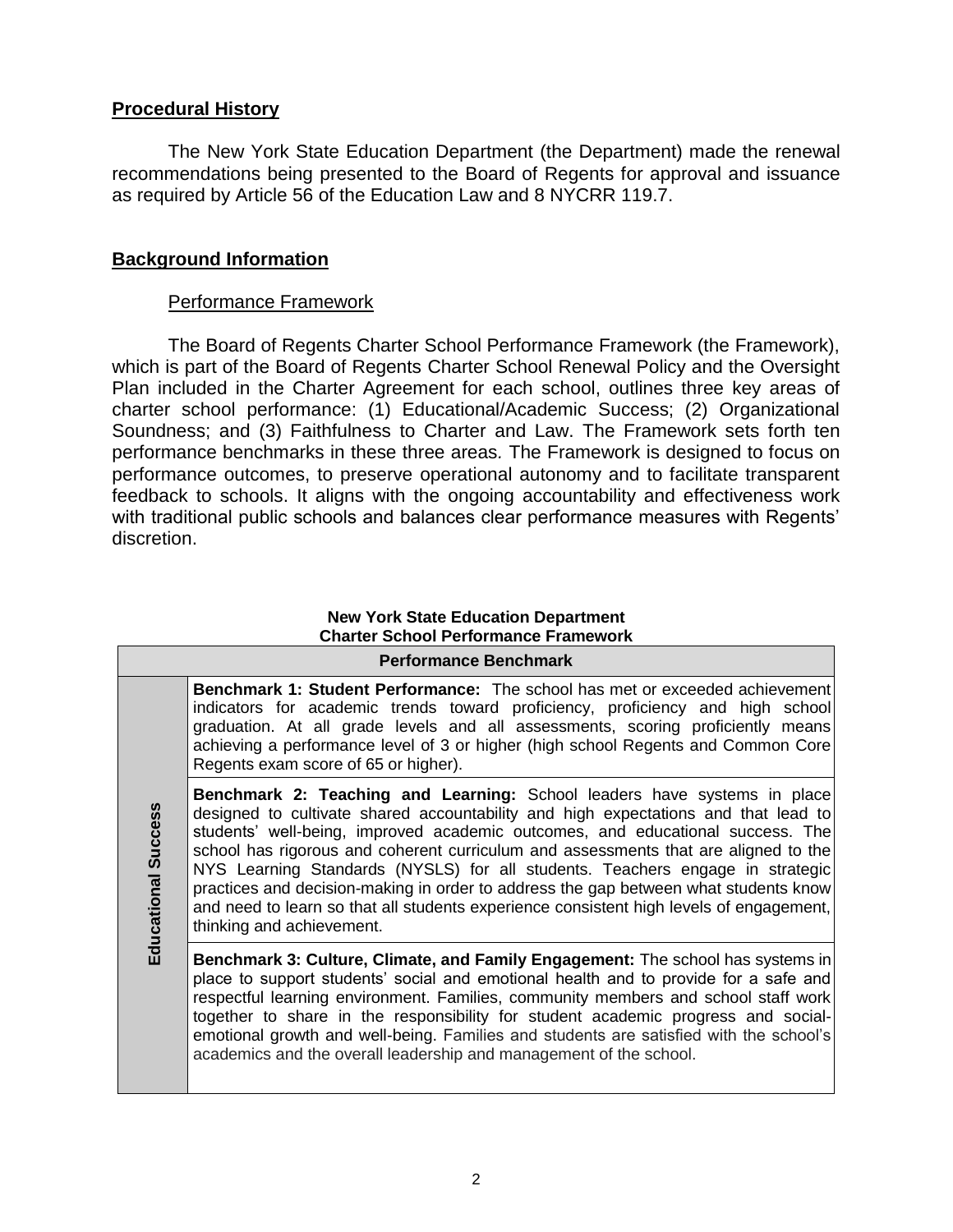|                                                       | <b>Benchmark 4: Financial Condition:</b> The school is in sound and stable financial<br>condition as evidenced by performance on key financial indicators.                                                                                                                                                                                                                                                                                                                                  |
|-------------------------------------------------------|---------------------------------------------------------------------------------------------------------------------------------------------------------------------------------------------------------------------------------------------------------------------------------------------------------------------------------------------------------------------------------------------------------------------------------------------------------------------------------------------|
|                                                       | Benchmark 5: Financial Management: The school operates in a fiscally sound<br>manner with realistic budgets pursuant to a long-range financial plan, appropriate<br>internal controls and procedures, and in accordance with state law and generally<br>accepted accounting practices.                                                                                                                                                                                                      |
| Organizational Soundness                              | Benchmark 6: Board Oversight and Governance: The board of trustees provides<br>competent stewardship and oversight of the school while maintaining policies,<br>establishing performance goals, and implementing systems to ensure academic<br>success, organizational viability, board effectiveness and faithfulness to the terms of its<br>charter.                                                                                                                                      |
|                                                       | Benchmark 7: Organizational Capacity: The school has established a well-functioning<br>organizational structure, clearly delineated roles for staff, management, and board<br>members. The school has systems and protocols that allow for the successful<br>implementation, evaluation, and improvement of its academic program and operations.                                                                                                                                            |
|                                                       | Benchmark 8: Mission and Key Design Elements: The school is faithful to its mission<br>and has implemented the key design elements included in its charter.                                                                                                                                                                                                                                                                                                                                 |
| Faithfulness to<br><b>Me<sub>T</sub></b><br>Charter & | Benchmark 9: Enrollment, Recruitment, and Retention: The school is meeting or<br>making annual progress toward meeting the enrollment plan outlined in its charter and<br>its enrollment and retention targets for students with disabilities, English language<br>learners, and students who are eligible applicants for the free and reduced priced lunch<br>program; or has demonstrated that it has made extensive good faith efforts to attract,<br>recruit, and retain such students. |
|                                                       | Benchmark 10: Legal Compliance: The school complies with applicable laws,<br>regulations, and the provisions of its charter.                                                                                                                                                                                                                                                                                                                                                                |

Charter School Renewal Applications

In Article 56 of the Education Law, Section 2852(2) requires the chartering entity (in this case the Board of Regents) to make the following findings when considering a charter renewal application:

- (a) The charter school described in the application meets the requirements set out in this article and all other applicable laws, rules and regulations;
- (b) The applicant can demonstrate the ability to operate the school in an educationally and fiscally sound manner;
- (c) Granting the application is likely to improve student learning and achievement and materially further the purposes set out in subdivision two of section twenty-eight hundred fifty-one of this article; and
- (d) In a school district where the total enrollment of resident students attending charter schools in the base year is greater than five percent of the total public school enrollment of the school district in the base year (i) granting the application would have a significant educational benefit to the students expected to attend the proposed charter school or (ii) the school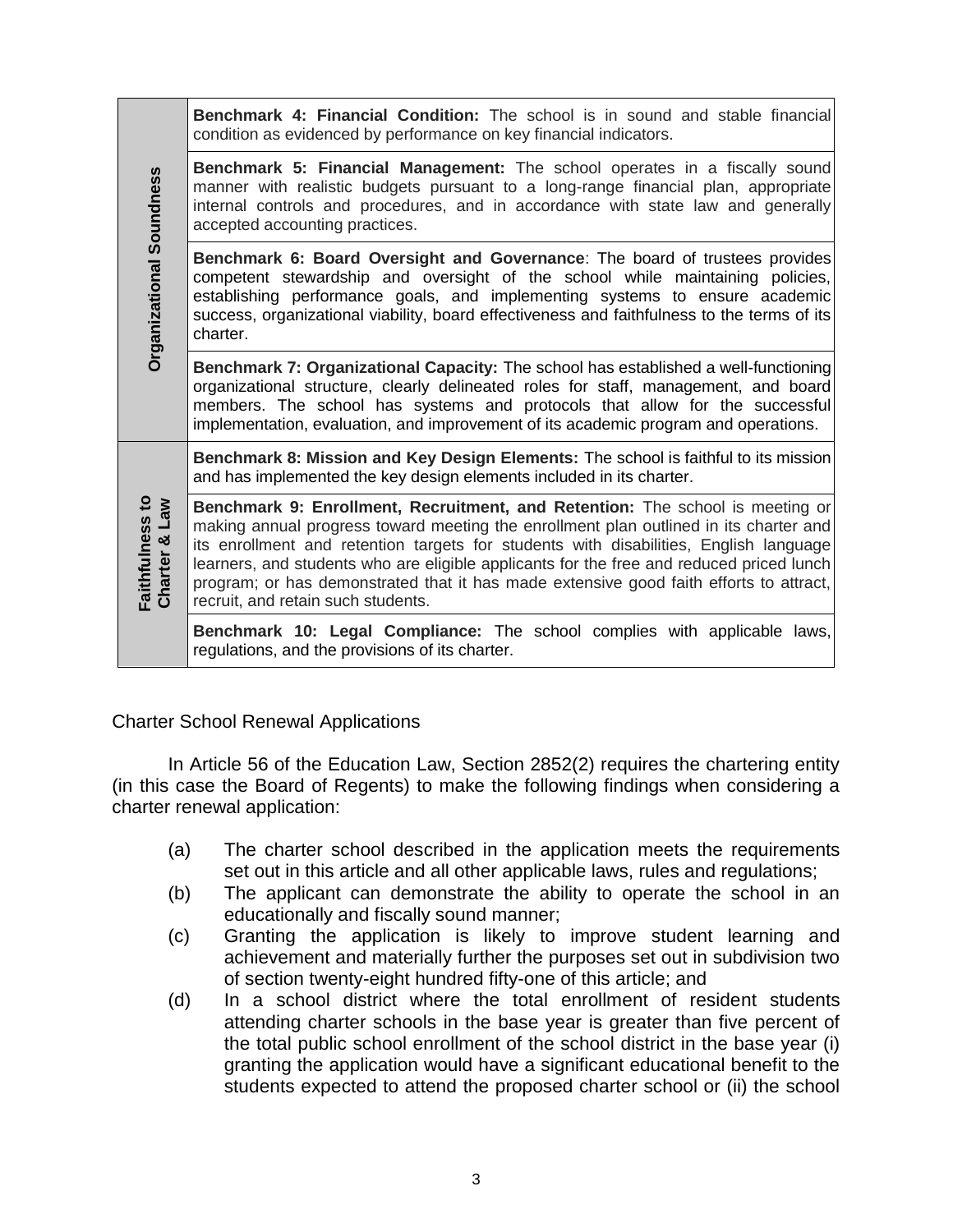district in which the charter school will be located consents to such application.

In addition, Renewal Guidelines contained in the Regulations of the Commissioner (8 NYCRR 119.7(d)) were adopted by the Board of Regents, and require that the Board further consider the following when evaluating a charter renewal application:

- (a) The information in the charter school's renewal application;
- (b) Any additional material or information submitted by the charter school;
- (c) Any public comments received;
- (d) Any information relating to the site visit and the site visit report;
- (e) The charter school's annual reporting results including, but not limited to, student academic achievement;
- (f) The Department's renewal recommendation and the charter school's written response, if any; and
- (g) Any other information that the board, in its discretion, may deem relevant to its determination whether the charter should be renewed.

Beyond the requirements to make the findings set forth in the Education Law and consider the factors set forth above, the Charter Schools Act leaves the decision of whether to renew a charter to the sound discretion of the Board of Regents.

# **Related Regents Items**

# **Brooklyn Urban Garden Charter School**

# [September 2011 Initial Charter](https://www.regents.nysed.gov/common/regents/files/documents/meetings/2011Meetings/September2011/911p12a1.pdf)

(https://www.regents.nysed.gov/common/regents/files/documents/meetings/2011Meetin gs/September2011/911p12a1.pdf)

# **John W. Lavelle Preparatory Charter School**

# [April 2009 Initial Charter](http://www.regents.nysed.gov/meetings/2009Meetings/April2009/0409monthmat-new.html#emsc)

(http://www.regents.nysed.gov/meetings/2009Meetings/April2009/0409monthmatnew.html#emsc)

# [March 2014 First Renewal](http://www.regents.nysed.gov/common/regents/files/314p12a6%5B3%5D.pdf)  (http://www.regents.nysed.gov/common/regents/files/314p12a6%5B3%5D.pdf)

[February 2016 Enrollment Expansion](http://www.regents.nysed.gov/common/regents/files/216p12a5.pd)  (http://www.regents.nysed.gov/common/regents/files/216p12a5.pdf)

March 2017 Merger

http://www.regents.nysed.gov/common/regents/files/417p12a4.pdf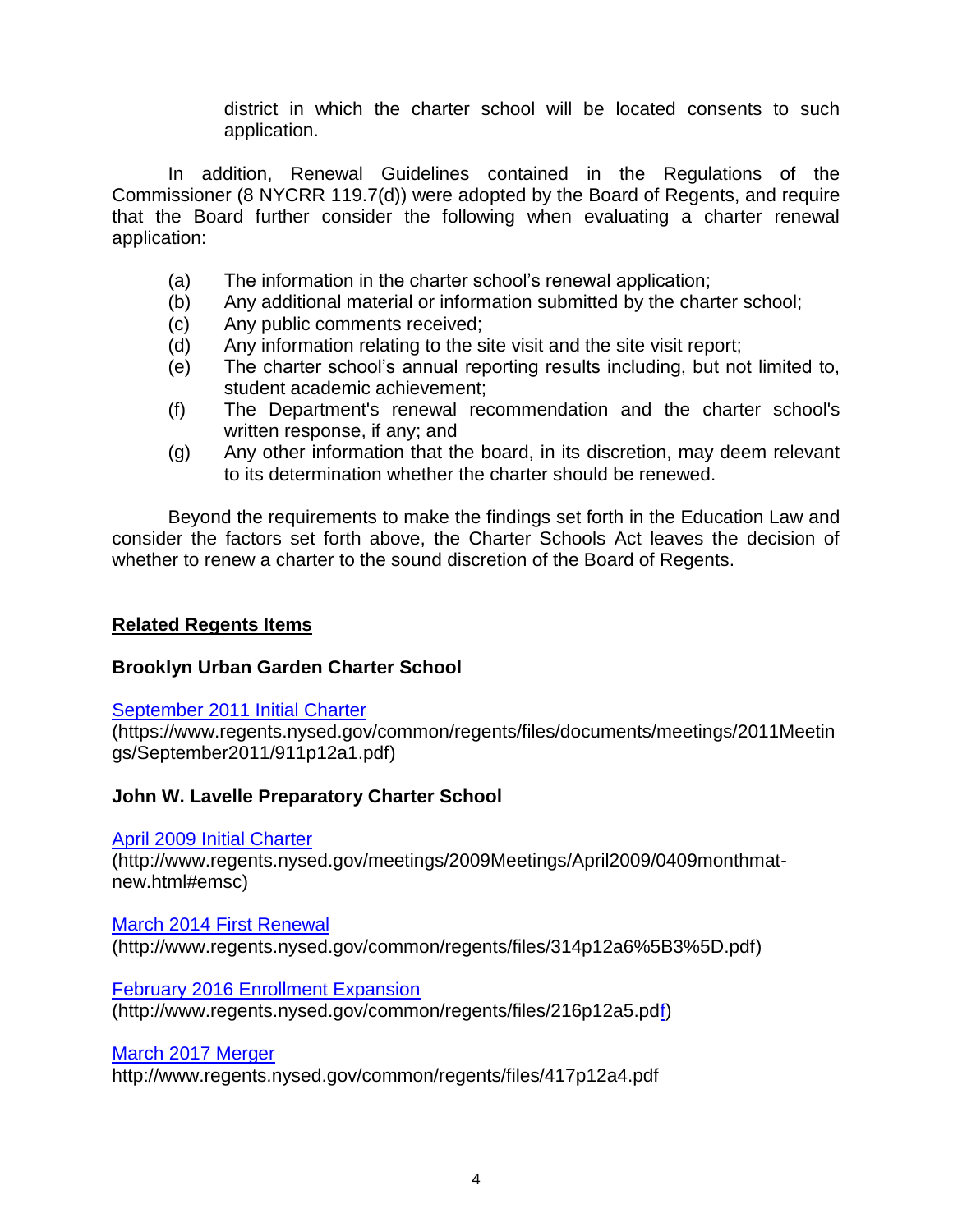# **KIPP Always Mentally Prepared Charter School**

[March 2005 Initial Charter](https://www.regents.nysed.gov/Summaries/0305summary.htm)  (https://www.regents.nysed.gov/Summaries/0305summary.htm)

[July 2009 Grade Revision](http://www.regents.nysed.gov/meetings/2009Meetings/July2009/0709bra17.htm)  (http://www.regents.nysed.gov/meetings/2009Meetings/July2009/0709bra17.htm)

# [April 2010 First Renewal](http://www.regents.nysed.gov/meetings/2010Meetings/April2010/0410emsca9.htm)

(http://www.regents.nysed.gov/meetings/2010Meetings/April2010/0410emsca9.htm)

[March 2015 Second Renewal](http://www.regents.nysed.gov/common/regents/files/meetings/Mar%202015/315p12a6.pdf)

(http://www.regents.nysed.gov/common/regents/files/meetings/Mar%202015/315p12a6. pdf)

[December 2015 Merger](http://www.regents.nysed.gov/common/regents/files/1215p12a4.pdf)  (http://www.regents.nysed.gov/common/regents/files/1215p12a4.pdf)

# **KIPP S.T.A.R. College Prep Charter School**

# [March 2003 Initial Charter](http://www.regents.nysed.gov/common/regents/files/documents/meetings/2003Meetings/March2003/0303emsca1.pdf)

(http://www.regents.nysed.gov/common/regents/files/documents/meetings/2003Meeting s/March2003/0303emsca1.pdf )

[February 2008 Reduced Enrollment/Escrow Increase](http://www.regents.nysed.gov/meetings/2008Meetings/February2008/0208emsca7.htm) (http://www.regents.nysed.gov/meetings/2008Meetings/February2008/0208emsca7.htm

# [April 2008 First Renewal](http://www.regents.nysed.gov/meetings/2008Meetings/February2008/0208emsca7.htm)

(http://www.regents.nysed.gov/meetings/2008Meetings/February2008/0208emsca7.htm

[August 2008 Second Renewal](http://www.regents.nysed.gov/meetings/2008Meetings/July2008/0708emsca18.htm) 

http://www.regents.nysed.gov/meetings/2008Meetings/July2008/0708emsca18.htm

[July 2009 Postpone kindergarten, co-locate Grades 9 -12, apply "at-risk" admissions](http://www.regents.nysed.gov/meetings/2009Meetings/July2009/0709bra16.htm)  [preference](http://www.regents.nysed.gov/meetings/2009Meetings/July2009/0709bra16.htm)

http://www.regents.nysed.gov/meetings/2009Meetings/July2009/0709bra16.htm

[March 2013 Third Renewal](http://www.regents.nysed.gov/common/regents/files/313brca4.pdf)

http://www.regents.nysed.gov/common/regents/files/313brca4.pdf

[December 2015 Merger](http://www.regents.nysed.gov/common/regents/files/1215p12a4.pdf) 

http://www.regents.nysed.gov/common/regents/files/1215p12a4.pdf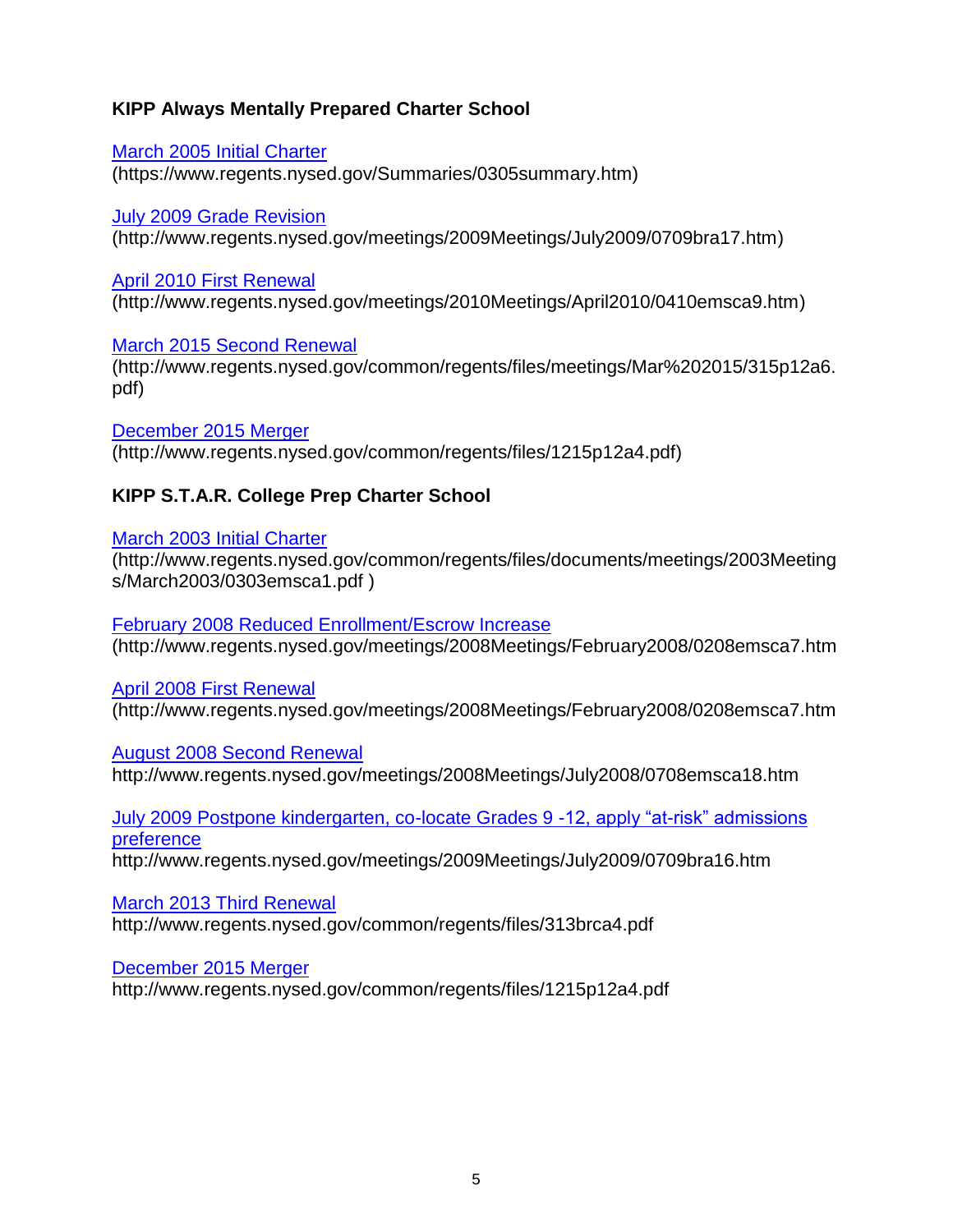# **Math, Engineering, and Science Academy Charter High School**

# [December 2012 Initial Charter](http://www.regents.nysed.gov/common/regents/files/documents/meetings/2012Meetings/December2012/1212p12a1.pdf)

(http://www.regents.nysed.gov/common/regents/files/documents/meetings/2012Meeting s/December2012/1212p12a1.pdf)

# **Unity Preparatory Charter School of Brooklyn**

# [November 2012 Initial Charter](http://www.regents.nysed.gov/common/regents/files/documents/meetings/2012Meetings/November2012/1112p12a3.pdf)

(http://www.regents.nysed.gov/common/regents/files/documents/meetings/2012Meeting s/November2012/1112p12a3.pdf)

# **Recommendations**

# The State Education Department Renewal Recommendations

The attached Renewal Recommendation Reports provide summary information about the Renewal Applications before the Regents for action at the March 2018 meeting, as well as an analysis of the academic and fiscal performance of each of the schools over the charter term.

Pursuant to Education Law §2851(2)(p), charters may be renewed for a charter term of no more than five years. The Department typically makes renewal recommendations for a full term of five years, or a short term of three years. The Department may also make recommendations for non-renewal, and has additional flexibilities to make renewal recommendations for other charter term lengths.

The Department considers evidence related to the ten performance benchmark areas of the Charter School Performance Framework when making recommendations to the Regents concerning charter renewal applications. However, student academic performance is of paramount importance when evaluating each school. The recommendations below were made after a full due-diligence process over the charter term, including review of the information presented by the schools in their Renewal Applications, specific fiscal reviews, a two-day renewal site visit conducted by a Department team for each school, comprehensive analysis of achievement data, and consideration of public comment. Over the course of the charter term, the Department will closely monitor all charter schools based on the Monitoring and Oversight Plan.

# Renewal Recommendations

VOTED: That the Board of Regents finds that, the **Brooklyn Urban Garden Charter School**: (1) meets the requirements set out in Article 56 of the Education Law, and all other applicable laws, rules and regulations; (2) the applicant can demonstrate the ability to operate the school in an educationally and fiscally sound manner; (3)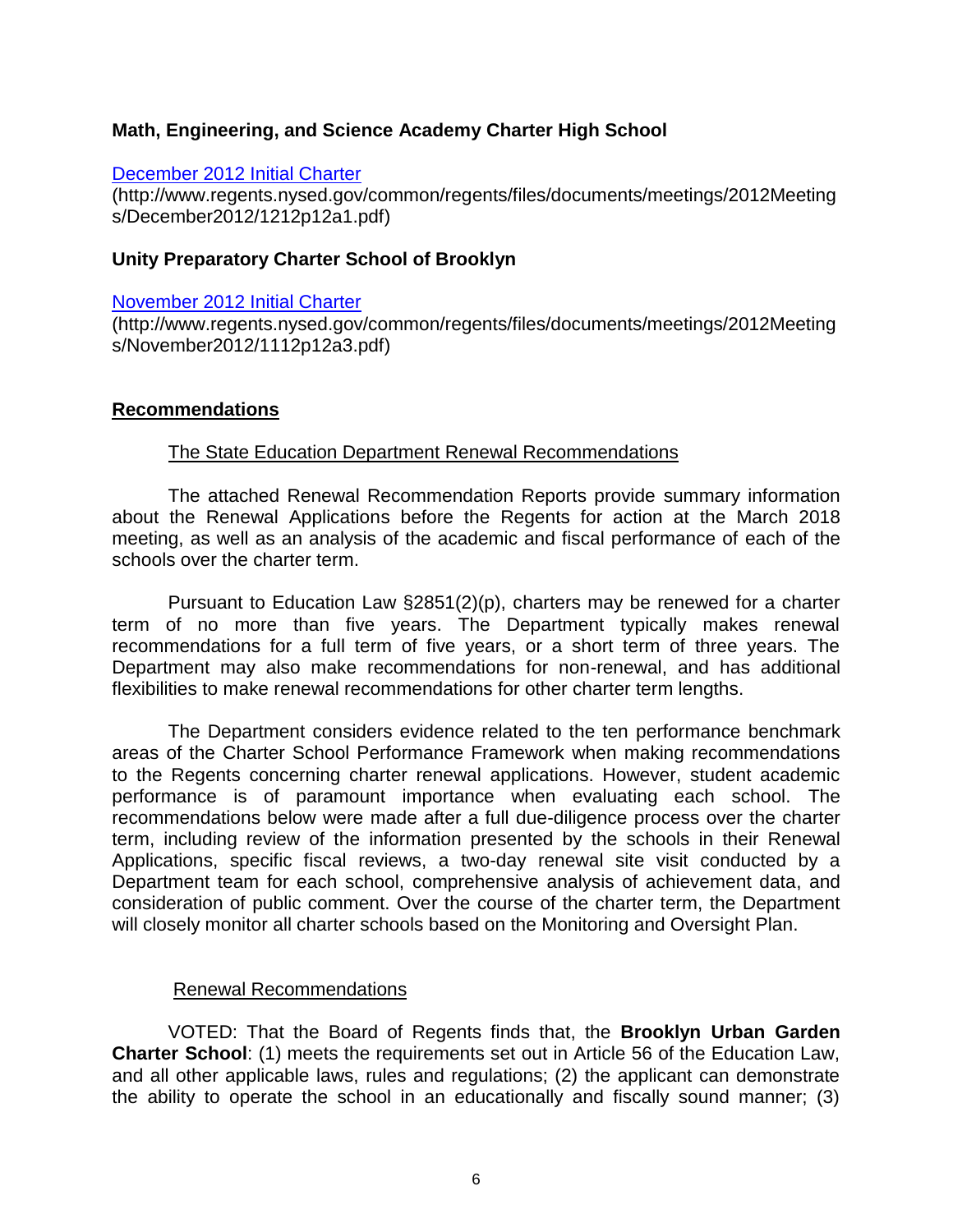granting the application is likely to improve student learning and achievement and materially further the purposes set out in subdivision two of section twenty-eight hundred fifty of this article; and (4) granting the application would have a significant educational benefit to the students expected to attend the charter school, and the Board of Regents therefore approves the renewal application of the **Brooklyn Urban Garden Charter School** and that a renewal charter be issued, and that its provisional charter be extended for a term up through and including **June 30, 2022**.

VOTED: That the Board of Regents finds that, the **John W. Lavelle Preparatory Charter School**: (1) meets the requirements set out in Article 56 of the Education Law, and all other applicable laws, rules and regulations; (2) the applicant can demonstrate the ability to operate the school in an educationally and fiscally sound manner; (3) granting the application is likely to improve student learning and achievement and materially further the purposes set out in subdivision two of section twenty-eight hundred fifty of this article; and (4) granting the application would have a significant educational benefit to the students expected to attend the charter school, and the Board of Regents therefore approves the renewal application of the **John W. Lavelle Preparatory Charter School** and that a renewal charter be issued, and that its provisional charter be extended for a term up through and including **June 30, 2023.**

VOTED: That the Board of Regents finds that, the **KIPP Always Mentally Prepared Charter School**: (1) meets the requirements set out in Article 56 of the Education Law, and all other applicable laws, rules and regulations; (2) the applicant can demonstrate the ability to operate the school in an educationally and fiscally sound manner; (3) granting the application is likely to improve student learning and achievement and materially further the purposes set out in subdivision two of section twenty-eight hundred fifty of this article; and (4) granting the application would have a significant educational benefit to the students expected to attend the charter school, and the Board of Regents therefore approves the renewal application of the **KIPP Always Mentally Prepared Charter School** and that a renewal charter be issued, and that its provisional charter be extended for a term up through and including **June 30, 2023.**

VOTED: That the Board of Regents finds that, the **KIPP S.T.A.R. College Prep Charter School**: (1) meets the requirements set out in Article 56 of the Education Law, and all other applicable laws, rules and regulations; (2) the applicant can demonstrate the ability to operate the school in an educationally and fiscally sound manner; (3) granting the application is likely to improve student learning and achievement and materially further the purposes set out in subdivision two of section twenty-eight hundred fifty of this article; and (4) granting the application would have a significant educational benefit to the students expected to attend the charter school, and the Board of Regents therefore approves the renewal application of the **KIPP S.T.A.R. College Prep Charter School** and that a renewal charter be issued, and that its provisional charter be extended for a term up through and including **June 30, 2023.**

VOTED: That the Board of Regents finds that, the **Math, Engineering, and Science Academy Charter High School**: (1) meets the requirements set out in Article 56 of the Education Law, and all other applicable laws, rules and regulations; (2) the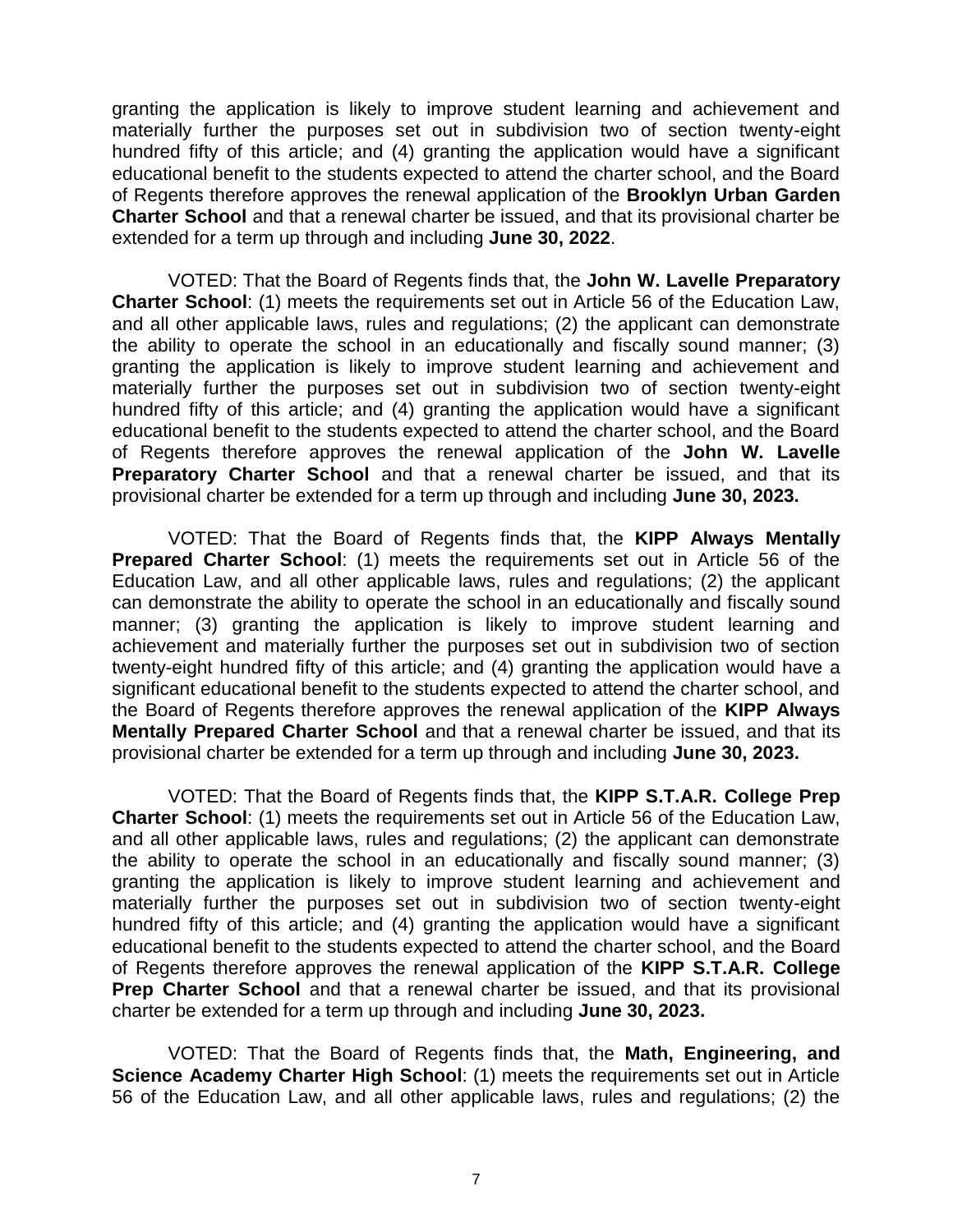applicant can demonstrate the ability to operate the school in an educationally and fiscally sound manner; (3) granting the application is likely to improve student learning and achievement and materially further the purposes set out in subdivision two of section twenty-eight hundred fifty of this article; and (4) granting the application would have a significant educational benefit to the students expected to attend the charter school, and the Board of Regents therefore approves the renewal application of the **Math, Engineering, and Science Academy Charter High School** and that a renewal charter be issued, and that its provisional charter be extended for a term up through and including **June 30, 2023.**

VOTED: That the Board of Regents finds that, the **Unity Preparatory Charter School of Brooklyn:** (1) meets the requirements set out in Article 56 of the Education Law, and all other applicable laws, rules and regulations; (2) the applicant can demonstrate the ability to operate the school in an educationally and fiscally sound manner; (3) granting the application is likely to improve student learning and achievement and materially further the purposes set out in subdivision two of section twenty-eight hundred fifty of this article; and (4) granting the application would have a significant educational benefit to the students expected to attend the charter school, and the Board of Regents therefore approves the renewal application of the **Unity Preparatory Charter School of Brooklyn** and that a renewal charter be issued, and that its provisional charter be extended for a term up through and including **June 30, 2023**.

# **Timetable for Implementation**

The Regents action for the above-named charter schools will become effective on July 1, 2018.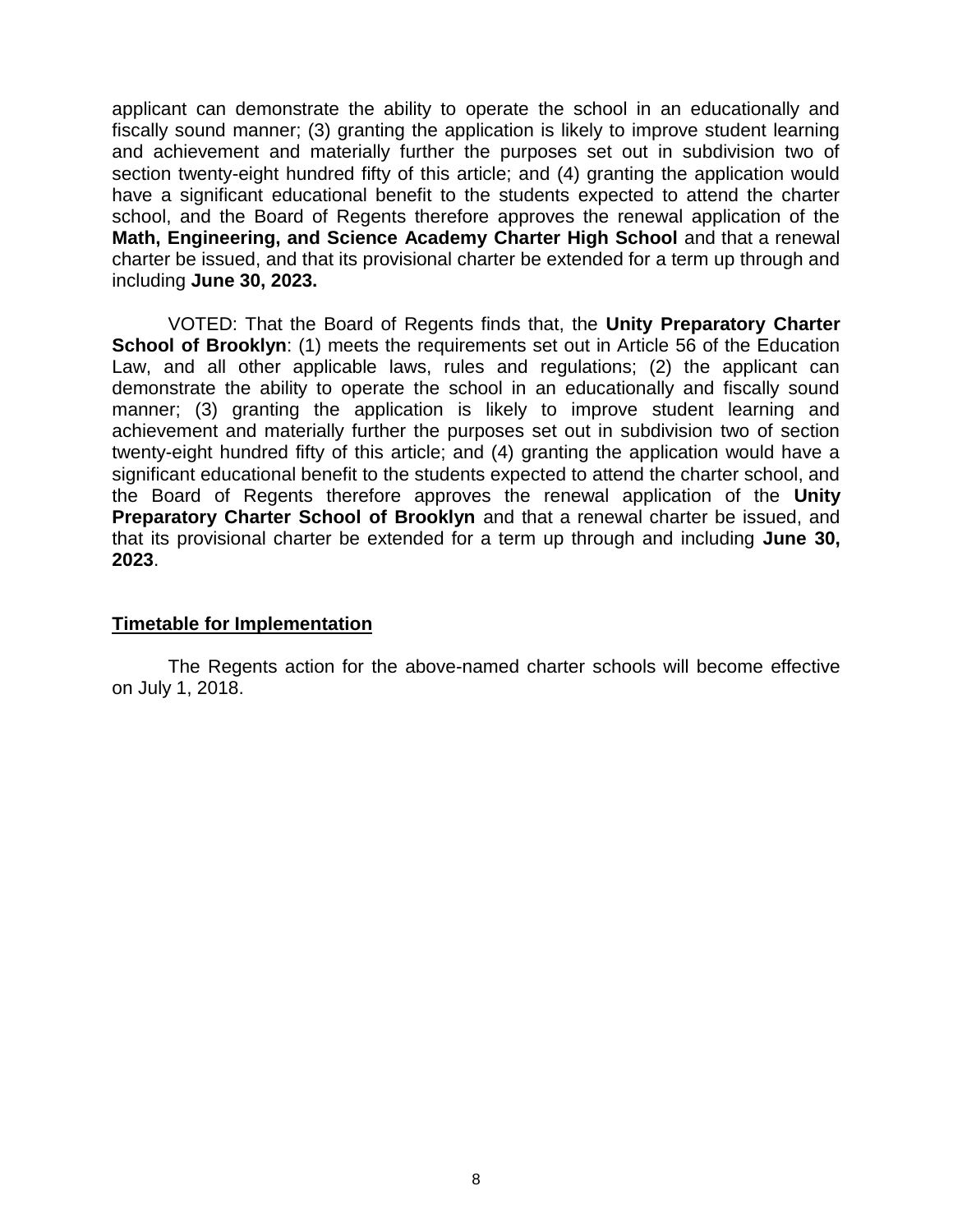# **Brooklyn Urban Garden Charter School**

In accordance with Education Law, Article 56, Sections 2851(4) and 2852(2), Commissioners Regulation 119.7, and the Board of Regents Charter School Renewal Policy, the **New York State Education Department recommends a short-term renewal for a period of four years for Brooklyn Urban Garden Charter School. The charter term would begin on July 1, 2018 and expire on June 30, 2022.**

Brooklyn Urban Garden Charter School (BUGS) is making progress towards academic performance benchmarks. BUGS is meeting all other benchmarks set forth in the Board of Regents Charter School Performance Framework. BUGS is making progress towards meeting enrollment and retention targets as prescribed by the Board of Regents for students who are English language learners. The school is making good faith efforts to meet the target and has made improvements with students who are economically disadvantaged and students with disabilities since the 2015-2016 academic year. The school is otherwise implementing the mission, key design elements, education program, and organizational plan set forth in the charter.

| <b>Name of Charter School</b>                    | Brooklyn Urban Garden Charter School                     |  |  |
|--------------------------------------------------|----------------------------------------------------------|--|--|
| <b>Board Chair</b>                               | <b>Brooks Tanner</b>                                     |  |  |
| <b>District of location</b>                      | NYC CSD 15                                               |  |  |
| <b>Opening Date</b>                              | <b>Fall 2013</b>                                         |  |  |
| <b>Charter Terms</b>                             | Initial Charter Term: 08/26/2013 - 06/30/2018            |  |  |
| <b>Current Term Authorized Grades/Maximum</b>    | Grades 6-8/300 students                                  |  |  |
| <b>Authorized Enrollment</b>                     |                                                          |  |  |
| <b>Proposed Renewal Term Authorized Grades/</b>  | Grades 6-8/300 students                                  |  |  |
| <b>Proposed Maximum Authorized Enrollment</b>    |                                                          |  |  |
| <b>Comprehensive Management Service Provider</b> | None                                                     |  |  |
| <b>Facilities</b>                                | 500 19th Street, Brooklyn - Private Space                |  |  |
|                                                  | The mission of BUGS is to provide a hands-on,            |  |  |
|                                                  | interdisciplinary education to young adolescents         |  |  |
|                                                  | of all abilities and backgrounds, with a focus on        |  |  |
|                                                  | real-world problem solving and the exploration of        |  |  |
| <b>Mission Statement</b>                         | environmental sustainability. BUGS students will         |  |  |
|                                                  | excel in the core academic subjects and become           |  |  |
|                                                  | engaged community members who are critical               |  |  |
|                                                  | thinkers prepared to achieve excellence in high          |  |  |
|                                                  | school and beyond.                                       |  |  |
|                                                  | Inquiry-Based Study of the Science of<br>$\bullet$       |  |  |
|                                                  | Sustainability                                           |  |  |
|                                                  | <b>Extended Time for Learning</b><br>٠                   |  |  |
| <b>Key Design Elements</b>                       | A Positive and Inclusive School Climate<br>$\bullet$     |  |  |
|                                                  | A Professional Learning Community<br>$\bullet$           |  |  |
|                                                  | Authentic Assessments and Individualization<br>$\bullet$ |  |  |
|                                                  | Use of Technology                                        |  |  |
| <b>Requested Revisions</b>                       | None                                                     |  |  |

#### **Charter School Summary**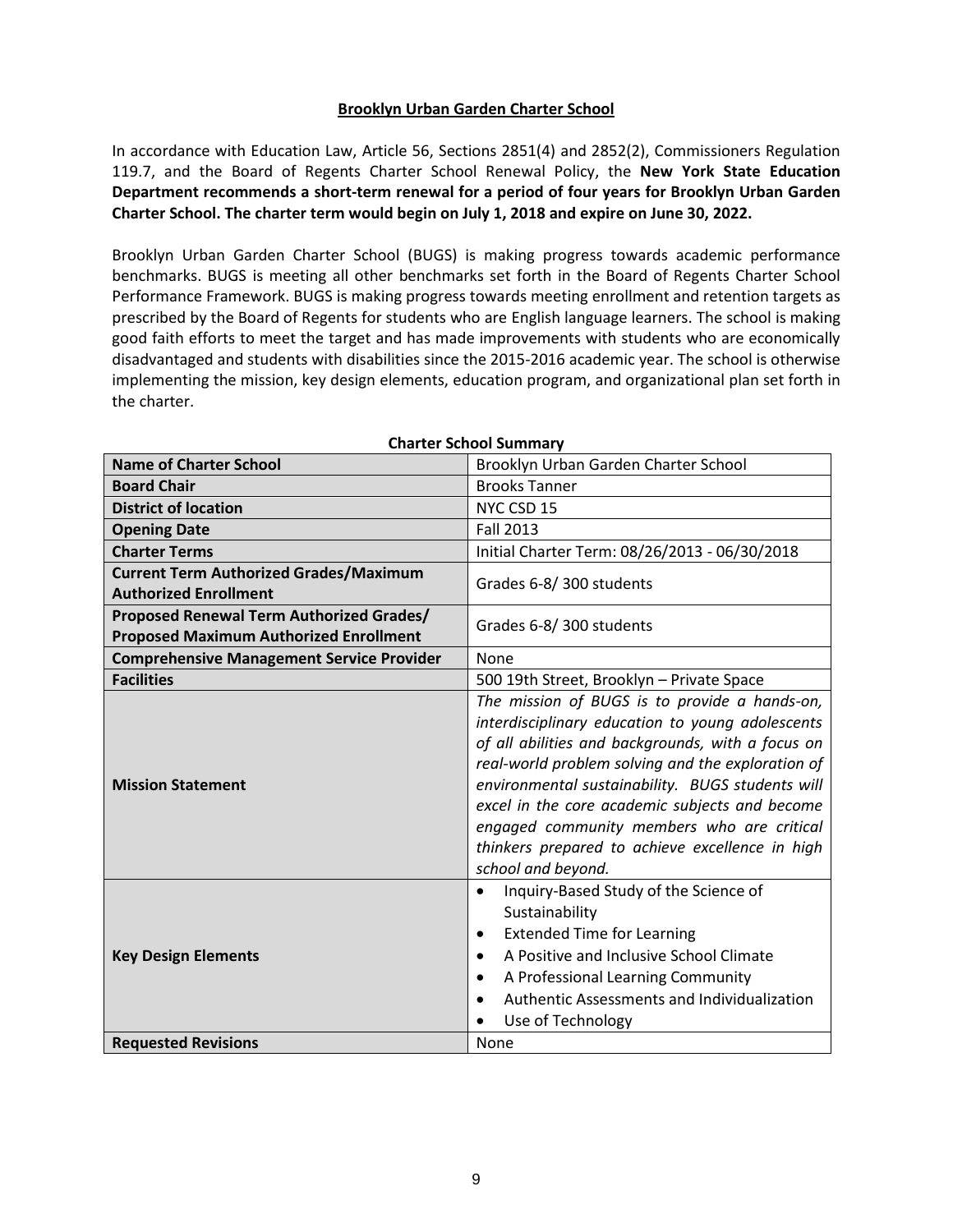| <b>School Year</b> | <b>Grades Served</b> | <b>Maximum Approved</b><br><b>Enrollment</b> | <b>Actual Enrollment</b> |
|--------------------|----------------------|----------------------------------------------|--------------------------|
| 2017-2018          | $6 - 8$              | 300                                          | $279^{1}$                |
| 2016-2017          | $6 - 8$              | 300                                          | 284                      |
| 2015-2016          | $6-8$                | 300                                          | 290                      |
| 2014-2015          | $6 - 7$              | 205                                          | 202                      |
| 2013-2014          |                      | 110                                          | 140                      |

# **Current Grade Levels and Maximum Authorized Enrollment**

### **Proposed Renewal Term Grade Levels and Maximum Authorized Enrollment**

| <b>School Year</b> | <b>Grades Served</b> | <b>Maximum Authorized Enrollment</b> |
|--------------------|----------------------|--------------------------------------|
| 2018-2019          | $6 - 8$              | 300                                  |
| 2019-2020          | $6 - 8$              | 300                                  |
| 2020-2021          | $6 - 8$              | 300                                  |
| 2021-2022          | 6-8                  | 300                                  |

# **Background**

The Board of Regents granted an initial charter to BUGS in September 2011. After taking two planning years, BUGS opened for instruction in August 2013 initially serving 110 students in Grade 6. BUGS is located in a high performing district of location. NYC CSD 15 and has consistently outperformed the state on 3-8 state assessments for both ELA and math. Of note, 65.8% of BUGS students reside in districts other than their district of location, NYC CSD 15. Nineteen percent of students reside in NYC CSD 19; 14% reside in NYC CSD 22; and 13% of students reside in NYC CSD 20. The remaining students reside in a handful of other community school districts in Brooklyn, Queens, and Staten Island.

# **Summary of Evidence for Renewal**

# **Key Performance Area: Educational Success**

# Student Performance – Elementary/Middle School Outcomes

Over the 5-year charter term, BUGS administered the NYS English language arts and mathematics assessments to students in Grades 6 through 8 and the Common Core Algebra I Regents exam to applicable middle school students. The outcomes from these assessments serve as the basis for determination of academic success in absolute proficiency outcomes and comparisons to the state and district of location.

In the aggregate, students have historically performed better in ELA than in math, however, in both subject areas the school is performing below proficiency levels for the district of location. BUGS roughly matches state performance levels in ELA but is performing below the state average in math.

For special populations, students with disabilities performed above the district of location. In math, English language learners had exceeded the district of location in 2014-2015 and 2015-2016, but fell to achieving 0% proficiency in 2016-2017, below the district of location. Economically disadvantaged

 $\overline{a}$ 

<sup>1</sup> Self-reported by BUGS in Renewal Site Visit Workbook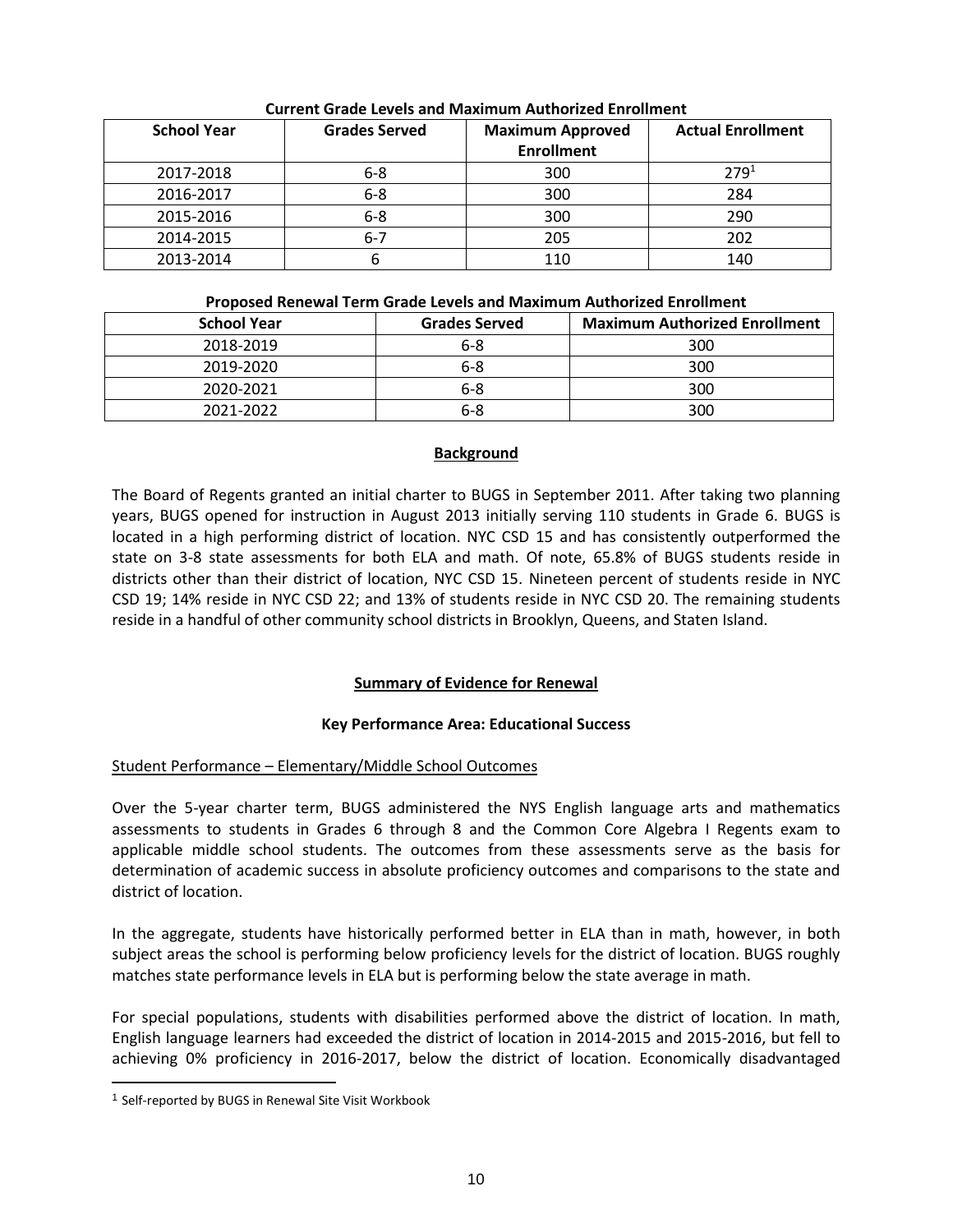students have come relatively close, but still performed below the district of location for ELA. In math, however, they performed below the district of location for the past three years of the current charter term.

See Tables 1 and 2 below regarding 3-8 math and ELA exam aggregate and subgroup student performance compared to the district and state average. NYC CSD 15 is a high performing CSD where proficiency rates exceed the state average in both ELA and math.

| Table 1: Elementary/Middle School Assessment Proficiency Outcomes for All Students: School, District |
|------------------------------------------------------------------------------------------------------|
| & State Level Aggregates                                                                             |

|                 |             |               | <b>ELA</b>                                |            |                           |             |               | Math                         |            |                           |
|-----------------|-------------|---------------|-------------------------------------------|------------|---------------------------|-------------|---------------|------------------------------|------------|---------------------------|
| All<br>Students | <b>BUGS</b> | 15<br>NYC CSD | 15<br>$\mathsf{c}$<br>Variance<br>NYC CSD | <b>NYS</b> | Variance to<br><b>NYS</b> | <b>BUGS</b> | 15<br>NYC CSD | 15<br>Variance to<br>NYC CSD | <b>NYS</b> | Variance to<br><b>SAN</b> |
| 2014-2015       | 26%         | 43%           | $-17$                                     | 30%        | $-4$                      | 22%         | 48%           | $-26$                        | 37%        | $-15$                     |
| 2015-2016       | 36%         | 49%           | $-13$                                     | 37%        | $-1$                      | 23%         | 45%           | $-22$                        | 34%        | $-11$                     |
| 2016-2017       | 40%         | 53%           | $-13$                                     | 40%        | $\overline{0}$            | 24%         | 45%           | $-21$                        | 34%        | $-10$                     |

*Note: Data in Table 1 represents tested students in Grades 6-8 at BUGS, NYC CSD 15, and the state average who scored proficiently (level 3 or above) on each state assessment. This table was created using grade level data to generate the comparative values, the percent difference between the school's performance and the district or state averages. All values were calculated to the nearest whole number; therefore, the percent differences may show a rounded value.*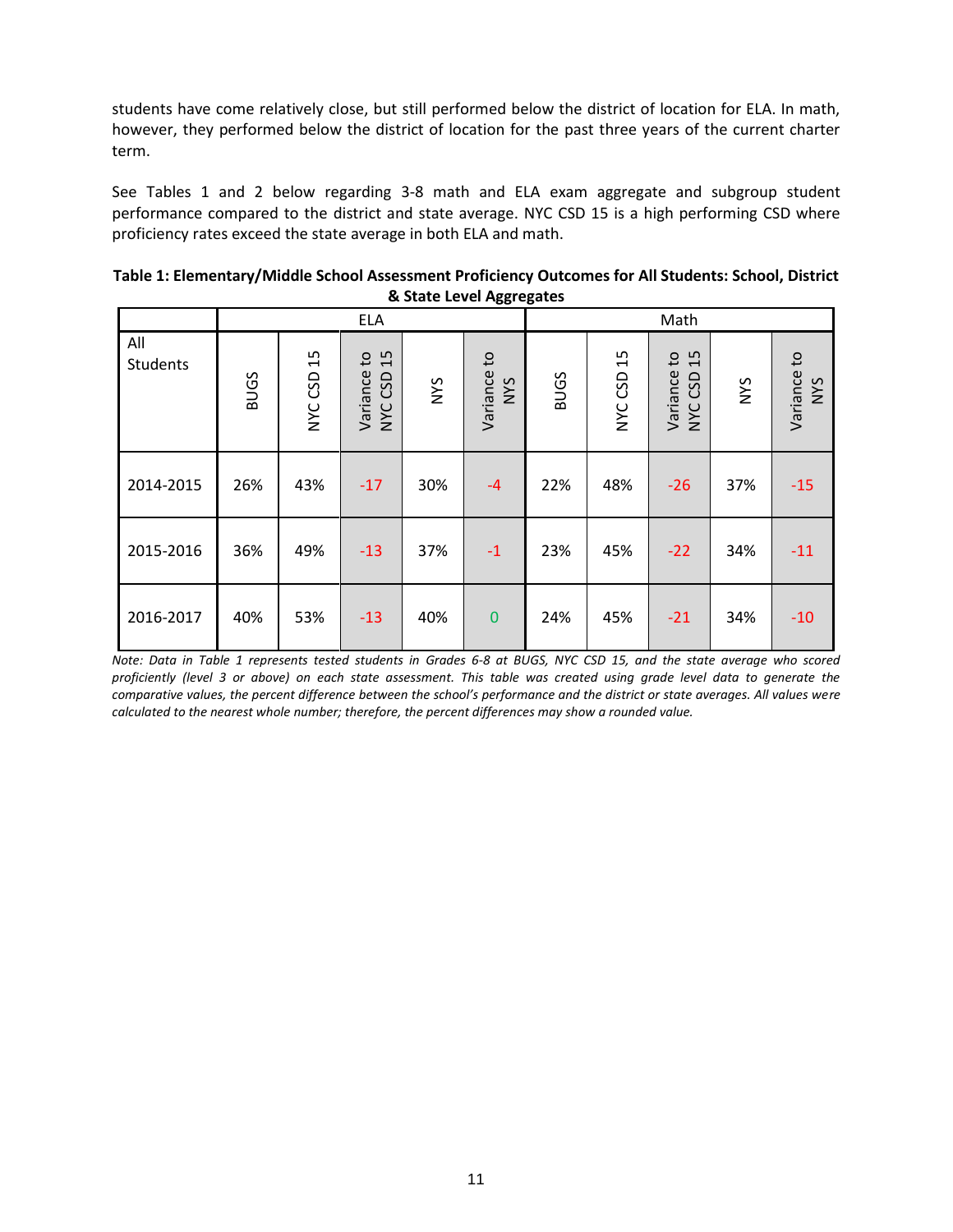| Subject     | <b>School Year</b> | Students with<br><b>Disabilities</b><br>(Variance to the<br>district of location) | English Language<br>Learners<br>(Variance to the<br>district of location) | Economically<br>Disadvantaged<br>(Variance to the<br>district of location) |
|-------------|--------------------|-----------------------------------------------------------------------------------|---------------------------------------------------------------------------|----------------------------------------------------------------------------|
|             | 2014-2015          | $10\%$ (0)                                                                        | $0\%(-1)$                                                                 | $21\%(-4)$                                                                 |
| ELA         | 2015-2016          | $21\% (+6)$                                                                       | $0\%(-3)$                                                                 | $26\% (-6)$                                                                |
|             | 2016-2017          | 16% (0)                                                                           | $0\% (-2)$                                                                | $32\%(-3)$                                                                 |
|             | 2014-2015          | $18\% (+3)$                                                                       | $14\% (+2)$                                                               | $16\% (-17)$                                                               |
| Mathematics | 2015-2016          | $17\% (+3)$                                                                       | $11\% (+1)$                                                               | $18\%$ (-11)                                                               |
|             | 2016-2017          | 13% (0)                                                                           | $0\% (-7)$                                                                | 16% (-13)                                                                  |

**Table 2: Elementary/Middle School Assessment Proficiency Outcomes for Special Populations**

*Note: Data in Table 2 represents tested students in respective subgroups at BUGS and in NYC CSD 15 who scored proficiently (level 3 or above) on each state assessment. This table was created using grade level data to generate the comparative values, the percent difference between the school's performance and the district averages. All values were calculated to the nearest whole number, therefore, the percent differences may show a rounded value.*

# Student Performance – High School

While the school does not serve high school grades, many of BUGS' 8<sup>th</sup> grade students take the Common Core Algebra I exam in lieu of the standard 8<sup>th</sup> grade math assessment. The school has demonstrated strong academic performance, outperforming both the district of location and the state on the Algebra I exam where 100% of students, both in the aggregate and across all special population subgroups, have achieved proficiency for both the 2015-2016 and 2016-2017 academic years.

The Living Environment Regents exam is also offered to eighth graders at the school. On the Living Environment Regents exam, students in the aggregate perform equal to the state proficiency level while all special population subgroups exceed state proficiency levels.

According to the February 2016 ESEA accountability designations, BUGS is *In Good Standing*.

# **Key Performance Area: Organizational Viability**

# Financial Condition

BUGS appears to be in sound financial condition as evidenced by performance on key indicators derived from the school's independently audited financial statements.

The Charter School Office reviews the financial performance and management of charter schools using quantitative and qualitative methods. Near‐term indicators, such as the current ratio and unrestricted days cash, are measures of liquidity and of the charter school's capacity to maintain operations. Long‐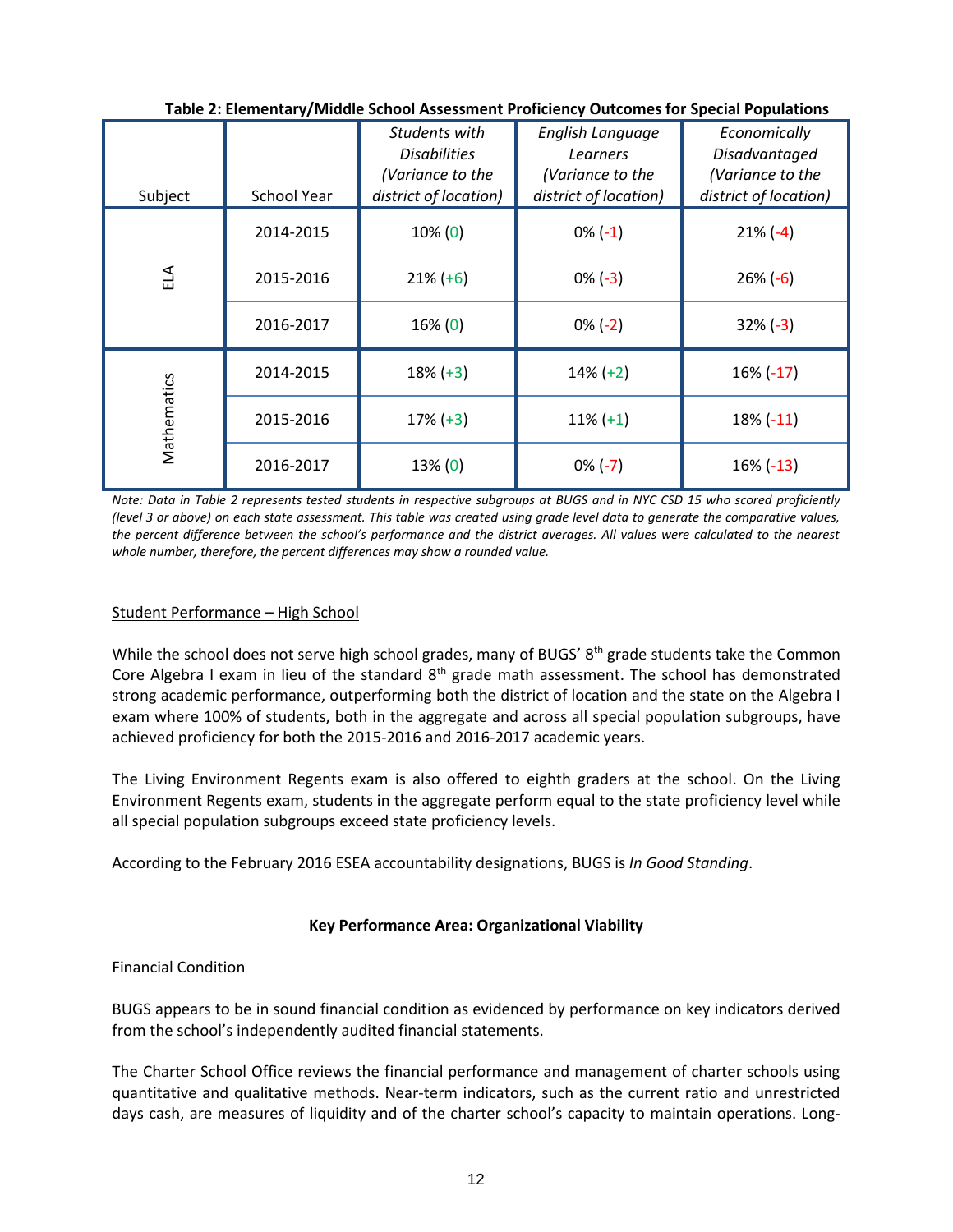term indicators, such as total margin and debt-to asset ratio, are measures of the charter school's capacity to remain viable and to meet financial obligations.<sup>2</sup>

A *composite score* is an overall measure of financial health calculated by the Department's Office of Audit Services. This score is based on a weighting of primary reserves, equity, and net income. A charter school with a score between 1.5 and 3.0 is considered to be in strong financial health. BUGS' composite score for 2015-2016 is 2.8. The table below shows the school's composite scores from 2013-2014 to 2015-2016.

| $2013 - 2017$ to $2013 - 2010$ |                        |  |  |  |  |  |  |
|--------------------------------|------------------------|--|--|--|--|--|--|
| Year                           | <b>Composite Score</b> |  |  |  |  |  |  |
| 2015-2016                      | 2.8                    |  |  |  |  |  |  |
| 2014-2015                      | 27                     |  |  |  |  |  |  |
| 2013-2014                      | 2.3                    |  |  |  |  |  |  |

#### **Brooklyn Urban Garden Charter School's Composite Scores 2013-2014 to 2015-2016**

*Source: NYSED Office of Audit Services*

# Financial Management

 $\overline{a}$ 

The Charter School Office reviewed BUGS' 2015-2016 audited financial statements to determine whether the independent auditor observed sufficient internal controls over financial reporting. The auditor did not identify any deficiencies in internal controls that could be considered material weaknesses.

#### **Key Performance Area: Faithfulness to the Charter and Law**

# Enrollment, Recruitment and Retention

The school has generally strong enrollment and backfills students, as needed, for all grades. Through efforts towards increasing the percentage of at-risk students enrolled, the school is meeting its targets for economically disadvantaged students and students with disabilities, but is not meeting its target for English language learners (Table 3). The school reported its economically disadvantaged student population data erroneously in 2015-2016, making the school appear as though it was under-enrolled for that year. In 2016-2017, that error was corrected and showed that the school was meeting this target. The SWD special population subgroup has remained relatively stagnant, while the English language learner special population subgroup has experienced a slight decrease. Since the district of location has as well, the school shows on the table as coming closer towards meeting its target from 2015-2016 to 2016-2017.

The school is making good faith efforts to recruit, serve, and retain at-risk students.<sup>3</sup> Efforts to recruit and retain students in the ED, ELL, and SWD populations include:

<sup>&</sup>lt;sup>2</sup> These rigorous indicators of fiscal soundness are aligned with those recommended by the National Association of Charter School Authorizers.

<sup>3</sup> Education Law §2854(2)(a) requires that schools demonstrate good faith efforts to attract and retain a comparable or greater enrollment of students with disabilities, FRPL eligible students and English Language Learners when compared to the enrollment figures for such students in the school district in which the charter is located. SUNY and the Regents were charged with setting specific enrollment and retention targets for each charter school, and have done so. Education Law §2852(9-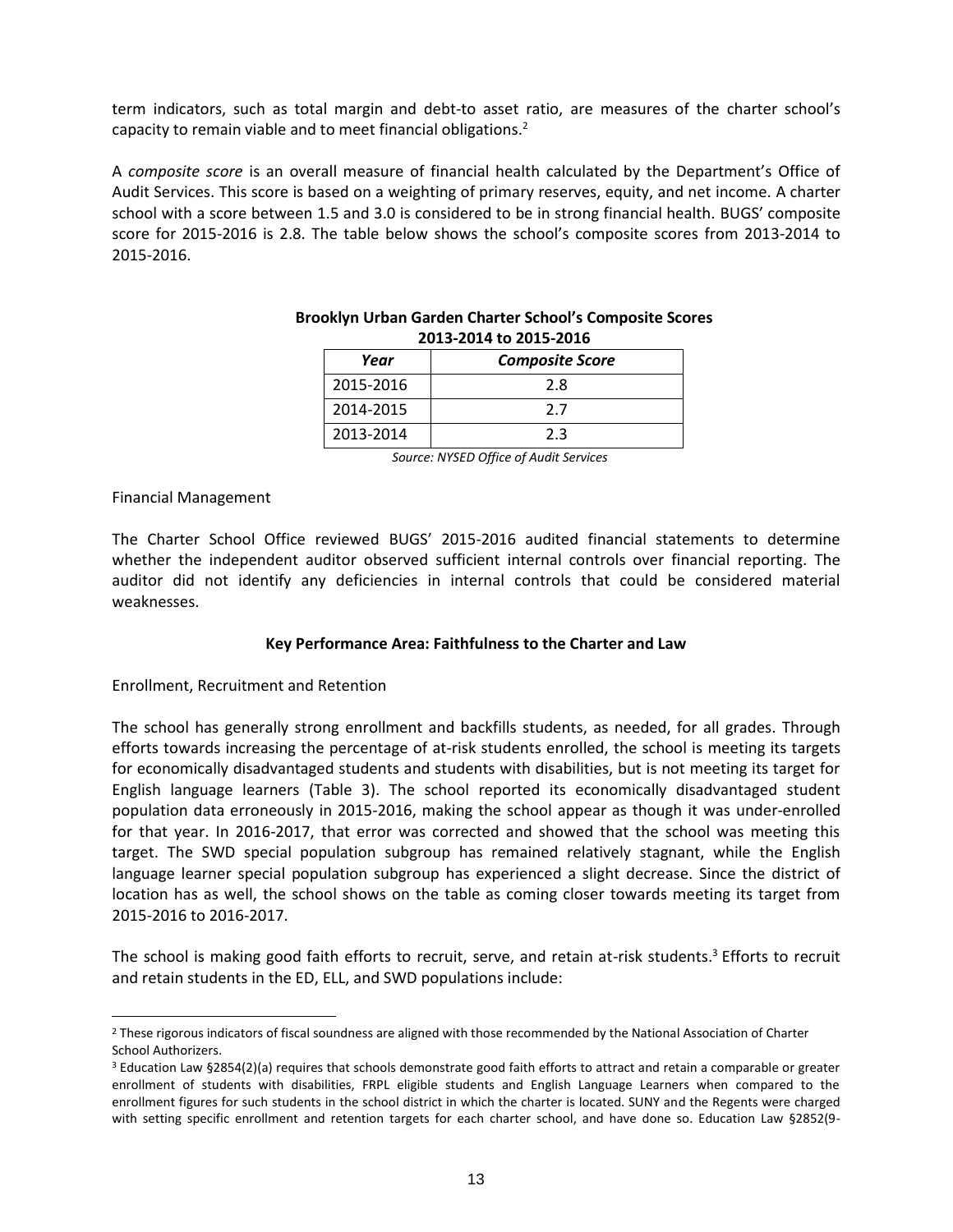- The addition of weighting for English language learners starting in the 2016-2017 school year;
- Translating marketing materials and general communications from the school into multiple languages;
- Offering translators at events, as needed;
- Conducting outreach to community based organizations serving students with disabilities, English language learners and economically disadvantaged students; and
- Providing recruitment materials to guidance counselors in 52 feeder schools in nearby district.

|                                                      | 2015-2016 Percent of<br>Enrollment |                 |          | 2016-2017 Percent of<br>Enrollment |                 |          | 2017-2018<br>Percent of<br>Enrollment <sup>4</sup> |
|------------------------------------------------------|------------------------------------|-----------------|----------|------------------------------------|-----------------|----------|----------------------------------------------------|
|                                                      | School                             | <b>District</b> | Variance | School                             | <b>District</b> | Variance | School                                             |
| <b>Enrollment of Special Populations<sup>5</sup></b> |                                    |                 |          |                                    |                 |          |                                                    |
| Economically<br>Disadvantaged                        | 36%                                | 58%             | $-22$    | 62%                                | 55%             | $+7$     | 58%                                                |
| English<br>Language<br>Learners                      | 6%                                 | 15%             | $-9$     | 5%                                 | 12%             | $-7$     | 7%                                                 |
| Students with<br><b>Disabilities</b>                 | 28%                                | 26%             | $+2$     | 27%                                | 26%             | $+1$     | 24%                                                |

# *Table 3: Student Demographics – BUGS Compared to District of Location (NYC CSD 15)*

Student Retention

 $\overline{a}$ 

According to NYSED data, the overall student retention rate at BUGS is 80%. The district-wide retention rate in NYC CSD 15 is 79%.

# **Legal Compliance**

BUGS operates in accordance with applicable law, regulations, rules and other policies, including the terms of its charter, its by-laws and other school-specific policies. It is also in compliance with federally mandated disciplinary procedures for students with disabilities, and NYS DASA regulations. The board holds meetings in accordance with the Open Meetings Law.

a)(b)(i). All charter schools that were initially chartered after August 2010 or renewed after January 1, 2011, are expected to meet or exceed the enrollment and retention targets set by the Regents and SUNY. When submitting an application for renewal of the charter, schools are required to provide information detailing the means by which they will meet the enrollment and retention targets (Education Law §2851(4)(e)), and this information is considered by the Regents in the review of the school's performance over the charter term. A school's plan to change its enrollment practices, whether by weighting the lottery or preferencing, may also be considered when determining whether the school will meet the targets in the upcoming charter term. A school's repeated failure to meet or exceed its enrollment and retention targets, when combined with a failure to show that extensive efforts to meet the targets have been made, may be cause for termination or revocation of the charter pursuant to section Education Law §2855(1)(e).

<sup>4</sup> Enrollment for the 2017-18 school year is preliminary and therefore cannot be compared to the district. The enrollment figures provided for the school year have been reported by the school.

<sup>5</sup> Percentages of English language learners and students with disabilities include students who were exited from these services within the last three year of enrollment record.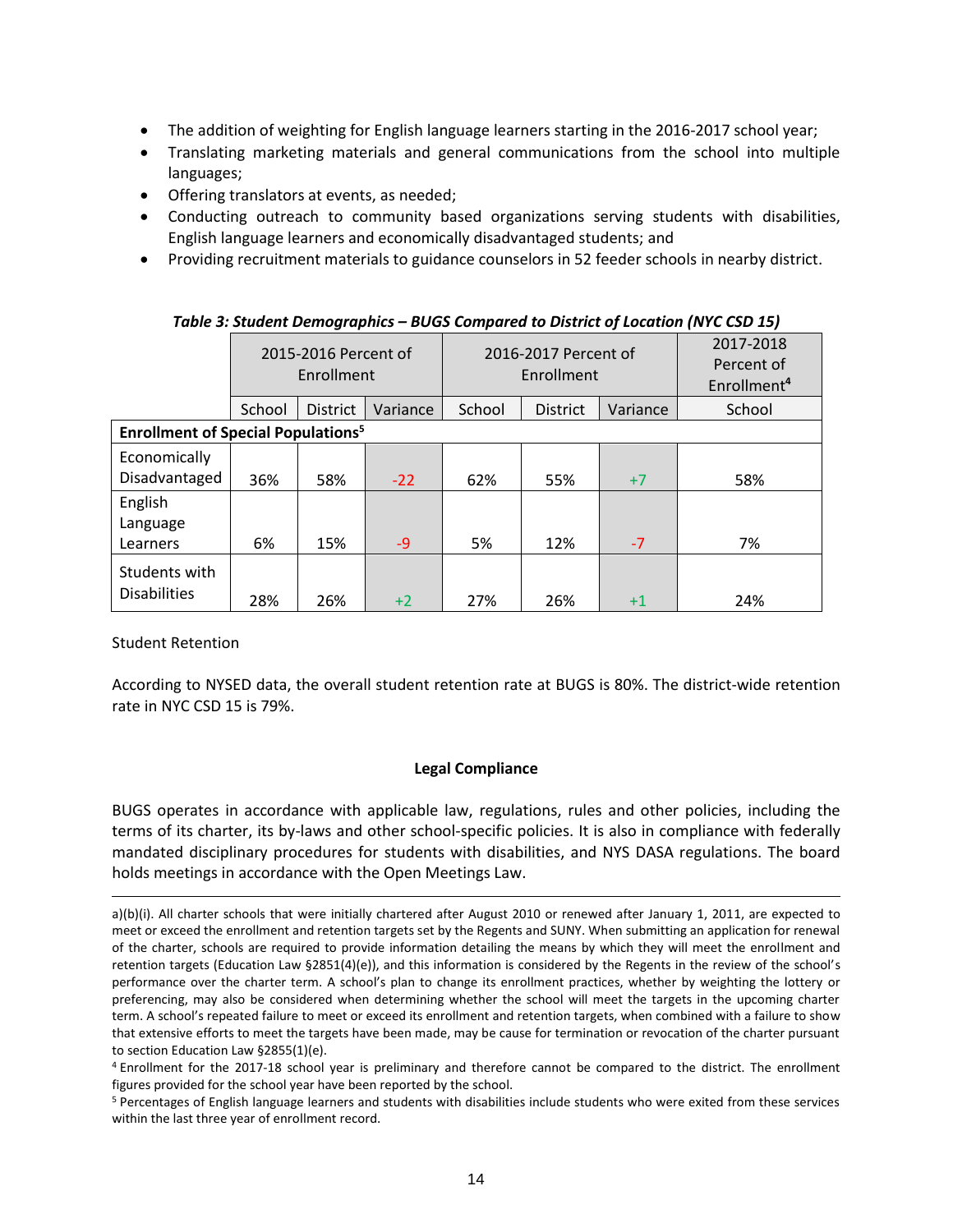### **Public Hearing Information**

The required public hearing was held by the New York City Department of Education for NYC CSD 15 on September 11, 2017. Approximately 50 people attended, and 21 spoke, of which 21 were in favor of the renewal and no one opposed. There were also 12 emailed/hand-written comments, of which 11 were in favor of the renewal and one was opposed.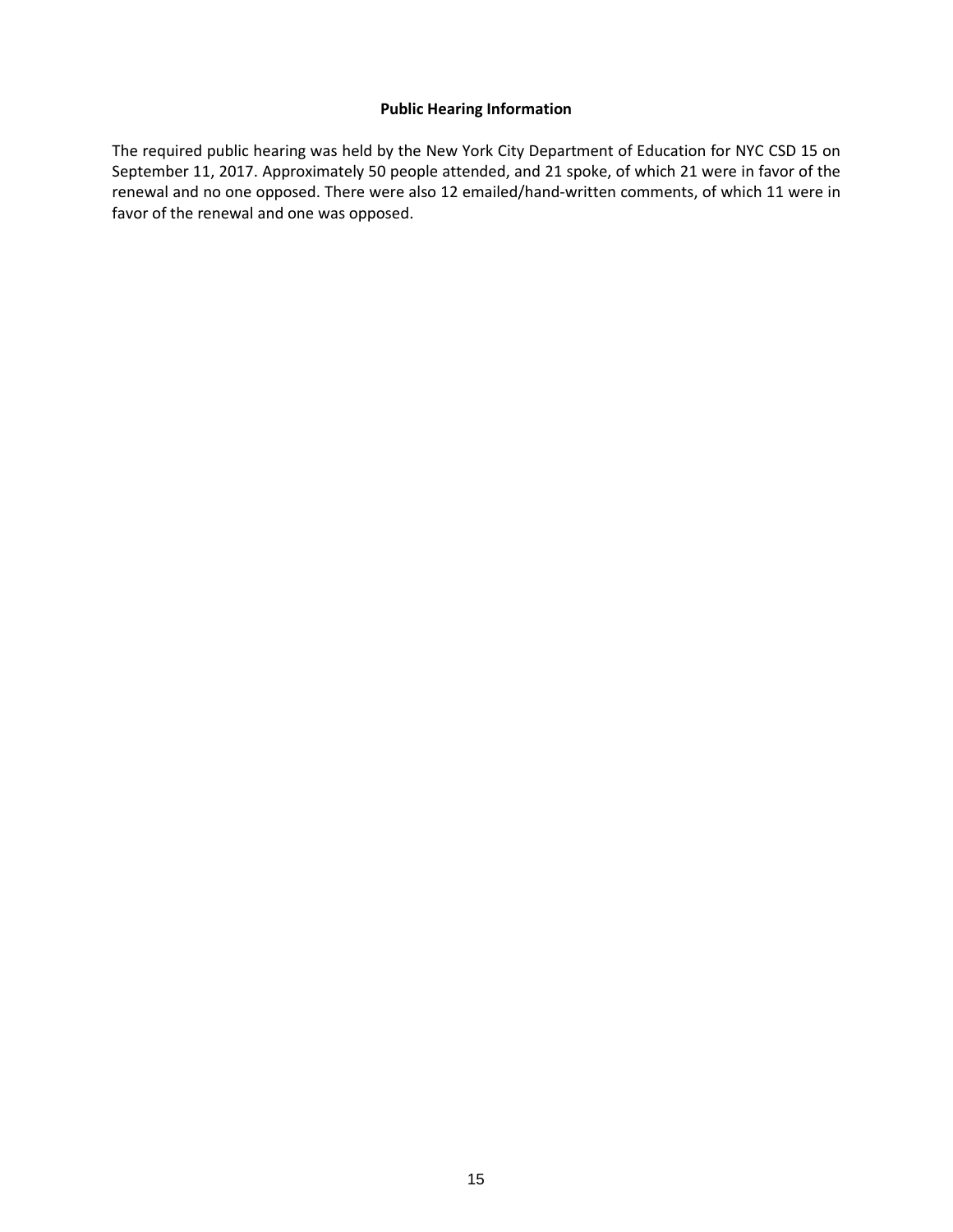# **John W. Lavelle Preparatory Charter School**

In accordance with Education Law, Article 56, Sections 2851(4) and 2852(2), Commissioners Regulation 119.7, and the Board of Regents Charter School Renewal Policy, the **New York State Education Department recommends a full-term renewal for a period of five years for John W. Lavelle Preparatory Charter School. The charter term would begin on July 1, 2018 and expire on June 30, 2023.**

John W. Lavelle Preparatory Charter School (Lavelle Prep) is meeting the academic performance benchmark (Benchmark 1) and most other benchmarks set forth in the Board of Regents Charter School Performance Framework. John W. Lavelle Preparatory Charter School is meeting enrollment and retention targets as prescribed by the Board of Regents for students who are economically disadvantaged and students with disabilities, and is making good faith efforts to meet the enrollment target for English language learners. The school is implementing the mission, key design elements, education program and organizational plan set forth in the charter.

| <b>Name of Charter School</b>                    | John W. Lavelle Preparatory Charter School             |  |  |
|--------------------------------------------------|--------------------------------------------------------|--|--|
| <b>Board Chair</b>                               | Deborah Miller                                         |  |  |
| <b>District of location</b>                      | NYC CSD 31                                             |  |  |
| <b>Opening Date</b>                              | <b>Fall 2009</b>                                       |  |  |
| <b>Charter Terms</b>                             | 04/21/2009 - 04/20/2014 and 04/21/2014 -               |  |  |
|                                                  | 06/30/2018                                             |  |  |
| <b>Current Term Authorized Grades/Maximum</b>    | K-Grade 12/902 students                                |  |  |
| <b>Authorized Enrollment</b>                     |                                                        |  |  |
| <b>Proposed Renewal Term Authorized Grades/</b>  | K-Grade 12/902 students                                |  |  |
| <b>Proposed Maximum Authorized Enrollment</b>    |                                                        |  |  |
| <b>Comprehensive Management Service Provider</b> | <b>Integration Charter Schools</b>                     |  |  |
| <b>Facilities</b>                                | Corporate Commons One at 1 Teleport Dr.,               |  |  |
|                                                  | Staten Island - Private Space                          |  |  |
|                                                  | The John W. Lavelle Preparatory Charter School         |  |  |
|                                                  | provides a rigorous college preparatory education      |  |  |
| <b>Mission Statement</b>                         | that equips and empowers students to go to             |  |  |
|                                                  | college and succeed in life. Lavelle Prep welcomes     |  |  |
|                                                  | and fully integrates all students, including those     |  |  |
|                                                  | living with emotional challenges.                      |  |  |
|                                                  | Inclusion - All class lessons are fully<br>$\bullet$   |  |  |
|                                                  | integrated with dually Certified Teachers              |  |  |
|                                                  | Small Classes - Lavelle Prep ensures<br>$\bullet$      |  |  |
|                                                  | consistent small class sizes, no larger than 18        |  |  |
|                                                  | students per cohort/class                              |  |  |
| <b>Key Design Elements</b>                       | College Focus providing information about<br>$\bullet$ |  |  |
|                                                  | colleges, courses & admission requirements             |  |  |
|                                                  | Challenging Academic Curricula and High<br>$\bullet$   |  |  |
|                                                  | Expectations                                           |  |  |
|                                                  | <b>Constructivist Teaching</b>                         |  |  |
|                                                  | Data-Driven Instruction                                |  |  |

#### **Charter School Summary**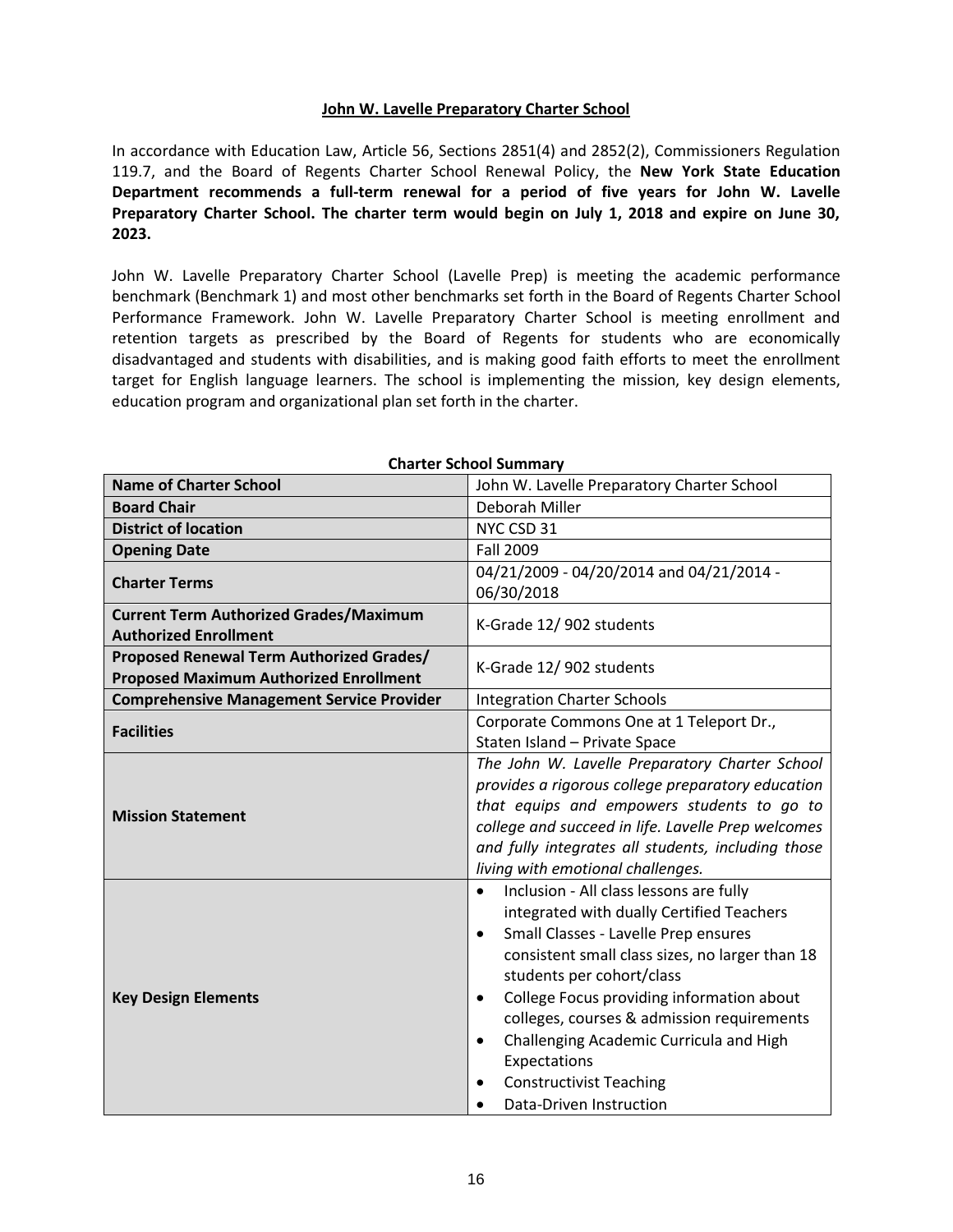|                            | Wellness Curriculum                 |
|----------------------------|-------------------------------------|
|                            | <b>Behavioral Management System</b> |
|                            | Integration of Technology           |
| <b>Requested Revisions</b> | None                                |

#### **Current Grade Levels and Maximum Authorized Enrollment**

| <b>School Year</b> | <b>Grades Served</b> | <b>Maximum Approved</b><br><b>Enrollment</b> | <b>Actual Enrollment</b> |
|--------------------|----------------------|----------------------------------------------|--------------------------|
| 2017-2018          | $3 - 12$             | 902                                          | 696 <sup>6</sup>         |
| 2016-2017          | $3-12$               | 902                                          | 636                      |
| 2015-2016          | $6 - 12$             | 510                                          | 495                      |
| 2014-2015          | $6 - 12$             | 510                                          | 442                      |
| 2013-2014          | $6 - 10$             | 350                                          | 37                       |

|                    | T TODOSCA INCHEWAT TEHIN ORAGE ECVERS AND MIGANITANI AQUITOREED ENTOINING |                                      |  |  |  |  |  |
|--------------------|---------------------------------------------------------------------------|--------------------------------------|--|--|--|--|--|
| <b>School Year</b> | <b>Grades Served</b>                                                      | <b>Maximum Authorized Enrollment</b> |  |  |  |  |  |
| 2018-2019          | $K-12$                                                                    | 902                                  |  |  |  |  |  |
| 2019-2020          | $K-12$                                                                    | 902                                  |  |  |  |  |  |
| 2020-2021          | $K-12$                                                                    | 902                                  |  |  |  |  |  |
| 2021-2022          | $K-12$                                                                    | 902                                  |  |  |  |  |  |
| 2022-2023          | $K-12$                                                                    | 902                                  |  |  |  |  |  |

### **Proposed Renewal Term Grade Levels and Maximum Authorized Enrollment**

### **Background**

The Board of Regents granted an initial charter to John W. Lavelle Preparatory Charter School in September 2009. It opened for instruction in September 2009 initially serving 510 students in Grades 6 through 10. In 2014, the Board of Regents renewed Lavelle Prep's charter.

As the Lavelle Prep student body is statistically atypical in regard to students in the district or state, the school has learned that a prepackaged curriculum is not appropriate or effective for the population they serve. As a result, the school developed a curriculum that is rigorous and engaging for the students. This curriculum design relies heavily on the Backward Design process introduced by Grant Wiggins and Jay McTighe. As the school is a college preparatory school the goals were created with college readiness in mind. Part of this process involves using the academic performance goals for each grade in coordination with the New York State Learning Standards (NYSLS) to create strategic curriculums. The curriculum is aligned with the Common Core Standards and with the adaption of the new NYSLS.

Parents have reported that they chose Lavelle Prep because they recognized that their students can prepare successfully for college only in a small school. Parents have reported that Lavelle Prep provides these students with individualized attention that is an active ingredient in supporting their academic and developmental growth throughout their time at Lavelle Prep. The school can address the academic challenges as well as social-emotional needs of the students, needs that would have likely been overlooked in a larger setting. In the past charter terms, the results have been extremely high rates of high school graduation and college acceptance.

 $\overline{a}$ 

 $6$  Self-reported by John W. Lavelle Preparatory Charter School in Renewal Site Visit Workbook. Maximum enrollment is for K – 12 once the school is fully grown out.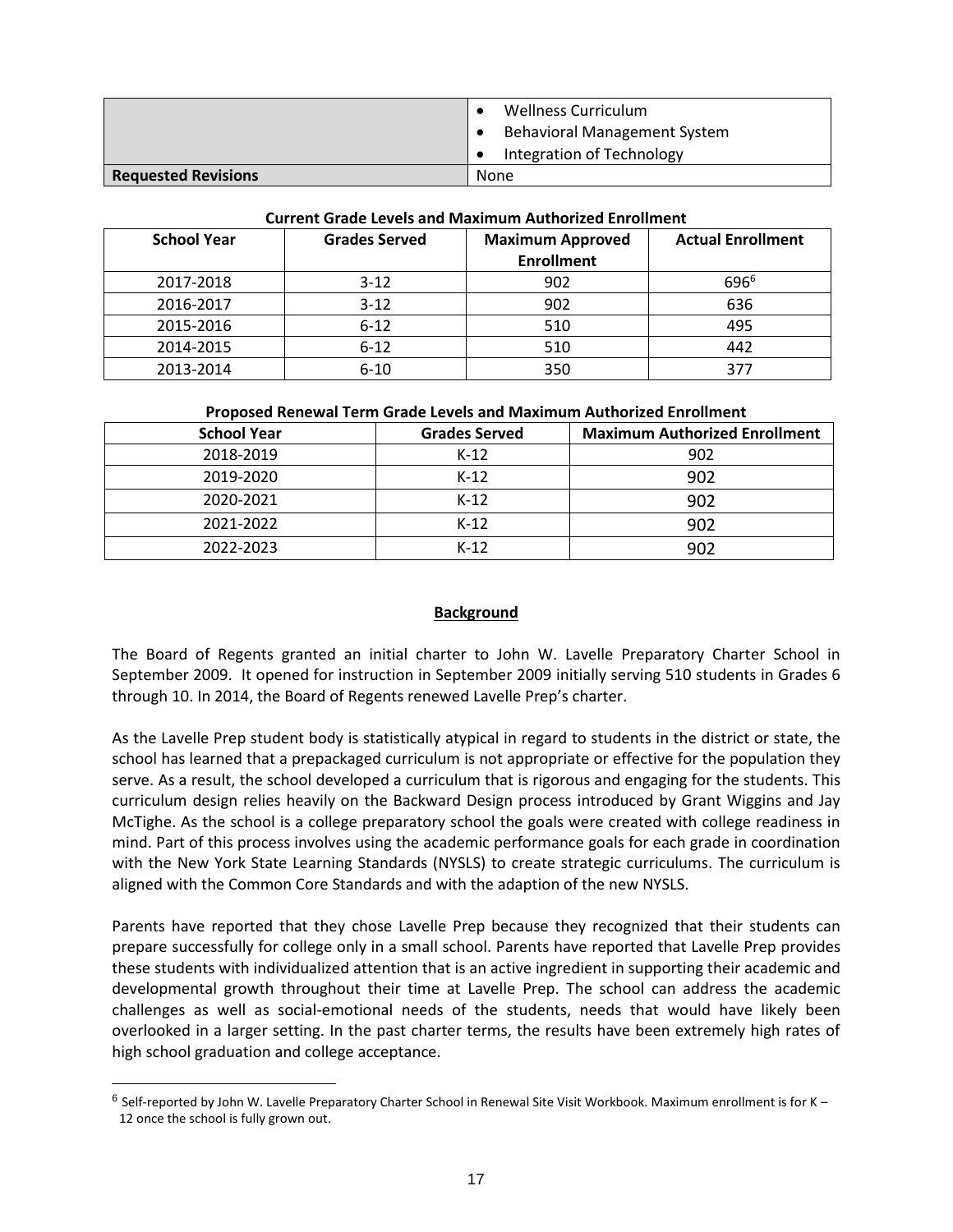# **Summary of Evidence for Renewal**

#### **Key Performance Area: Educational Success**

Lavelle Prep demonstrates a strong trending effort. Students come to the school performing well below their grade level, and through the educational intervention they receive at Lavelle Prep, show long term success in exceeding NYSED Performance Benchmarks.

# Student Performance – High School

The school has demonstrated strong academic performance in the high school grades, outperforming the district of location by wide margins and in some grades and subjects outscoring the state average. The school's four-year Regents cohort outcomes have been consistently above the state average.

The school's high graduation rate continues to exceed the state target rate. Of note, when looking at the 5-year cohort graduation rate, 100% of students at Lavelle Prep graduate.

### *Table 1: High School Total 4-Year Regents Outcomes for All Students: School & State Level Aggregates*

| 4-Yr Cohort:<br><b>All Students</b> |        | 2012 Cohort |          |        | 2013 Cohort  |          |
|-------------------------------------|--------|-------------|----------|--------|--------------|----------|
| Subject                             | School | State       | Variance | School | <b>State</b> | Variance |
| <b>ELA</b>                          | 100%   | 85%         | $+15$    | 100%   | 85%          | $+15$    |
| <b>Global History</b>               | 92%    | 78%         | $+14$    | 68%    | 78%          | $-10$    |
| Math                                | 100%   | 86%         | $+14$    | 96%    | 85%          | $+11$    |
| Science                             | 100%   | 81%         | $+19$    | 92%    | 81%          | $+11$    |
| <b>US History</b>                   | 100%   | 84%         | $+16$    | 96%    | 84%          | $+12$    |

#### **Table 2: High School Total 4-Year Graduation Rates: School and Target Level Aggregates**

|                                      |        | 2012 Cohort (12 Students) |          | 2013 Cohort (25 Students) |                     |          |
|--------------------------------------|--------|---------------------------|----------|---------------------------|---------------------|----------|
| Student<br>Population                | School | <b>State Target</b>       | Variance | School                    | <b>State Target</b> | Variance |
| All                                  | 100%   | 80%                       | $+20$    | 96%                       | 80%                 | $+16$    |
| Students with<br><b>Disabilities</b> | 100%   | 80%                       | $+20$    | 89%                       | 80%                 | $+9$     |
| Economically<br>Disadvantaged        | 100%   | 80%                       | $+20$    | 95%                       | 80%                 | $+15$    |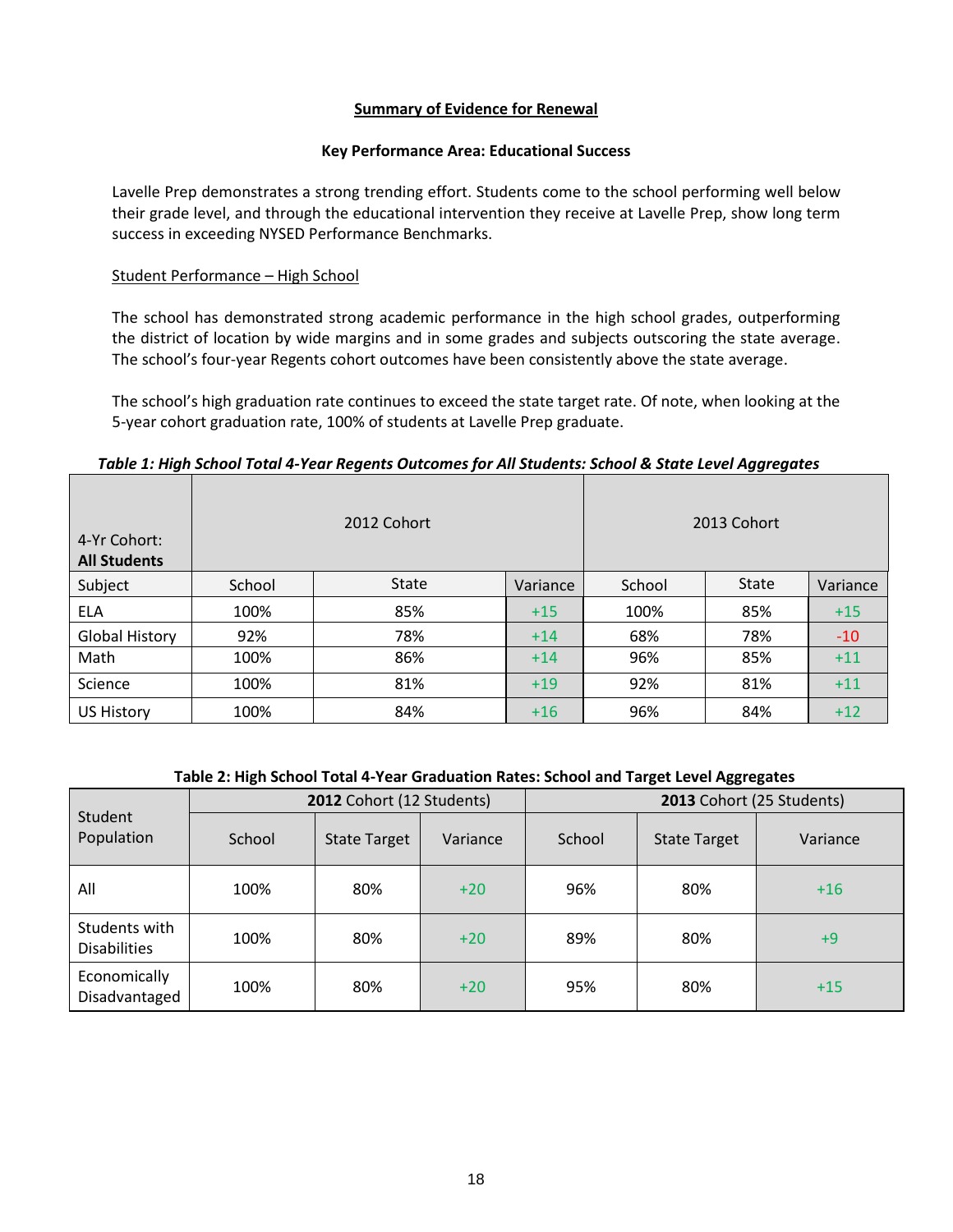|                                      |        | 2012 Cohort (12 Students) | -00 - 0 - - - - |
|--------------------------------------|--------|---------------------------|-----------------|
| Student<br>Population                | School | <b>State Target</b>       | Variance        |
| All                                  | 100%   | 80%                       | $+20$           |
| Students with<br><b>Disabilities</b> | 100%   | 80%                       | $+20$           |
| Economically<br>Disadvantaged        | 100%   | 80%                       | $+20$           |

**Table 3: High School Total 5-Year Graduation Rates: School and Target Level Aggregates**

# Student Performance – Elementary/Middle School Outcomes

Over the current charter term, Lavelle Prep administered the NYS English language arts and mathematics assessments to students in Grades 3 through 8 and the Regents exams to students in Grades 9 through 12. The assessment results serve as the basis for determination of academic success in absolute proficiency outcomes and comparisons to the state and district of location.

As the school's district of location, NYC CSD 31, encompasses all of Staten Island and does not reflect the specific community or demographic background of students being served at Lavelle Prep, we identified which schools Lavelle Prep students would enroll in if these students were to attend district schools. We then created a comparison group for the analysis of comparative academic performance. The comparison group reflects the proportionate distribution of the number of Lavelle Prep students that would enroll in these comparison schools as well as an accurate reflection of students with disabilities enrollment as serving these students is a key design element of the school.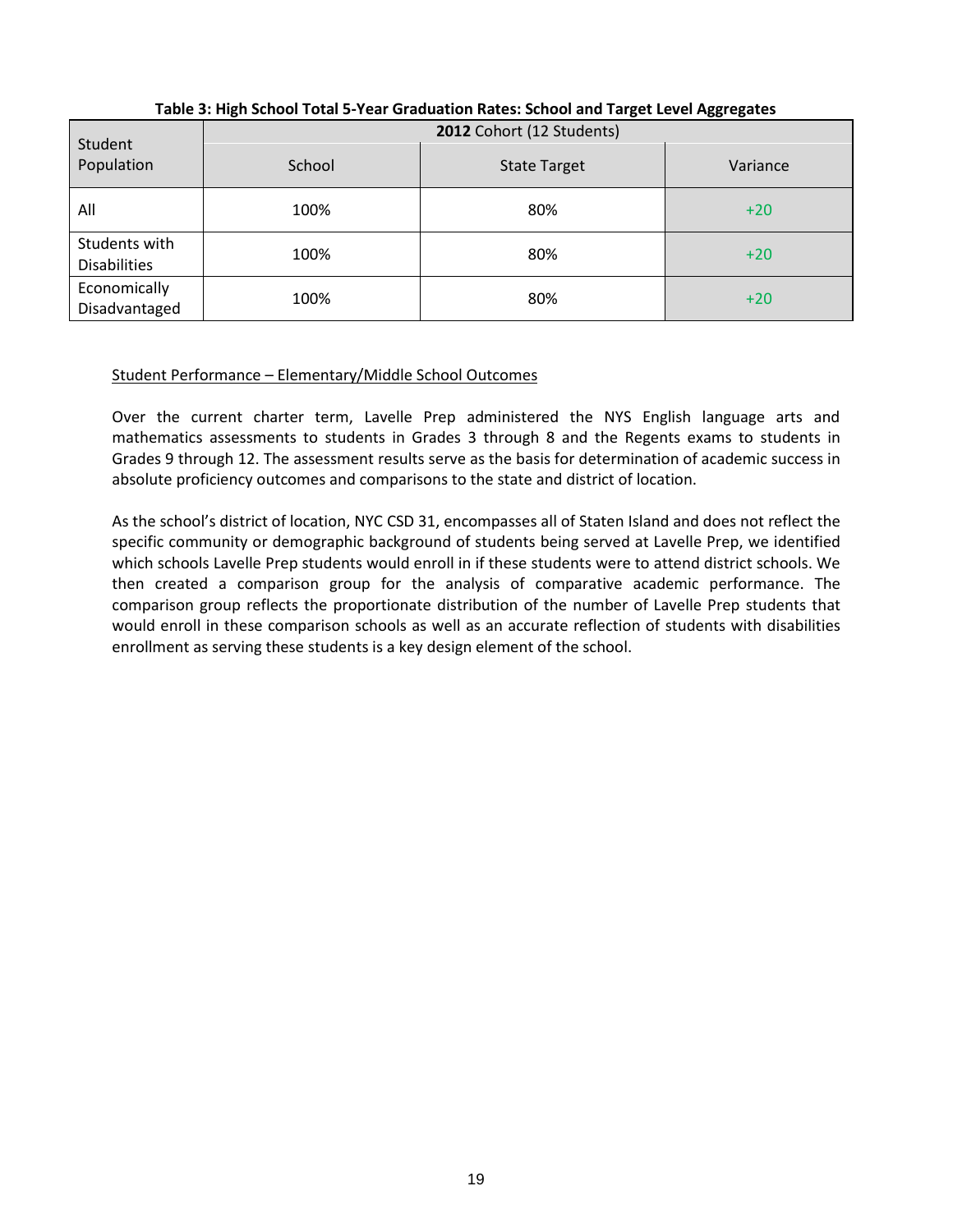### **Table 4: Elementary/Middle School Assessment Proficiency Outcomes for All Students using a Comparative Group Analysis**

|                 |                     |                                     | <b>ELA</b>                          |     |                    |                          |                                     | Math                                |            |                    |
|-----------------|---------------------|-------------------------------------|-------------------------------------|-----|--------------------|--------------------------|-------------------------------------|-------------------------------------|------------|--------------------|
| All<br>Students | Lavelle Prep<br>c s | Performance<br>Comparative<br>Group | Comparative<br>Variance to<br>Group | NYS | Variance to<br>NYS | Lavelle Prep<br><u>ය</u> | Performance<br>Comparative<br>Group | Comparative<br>Variance to<br>Group | <b>SAN</b> | Variance to<br>NYS |
| 2014-2015       | 17%                 | 22%                                 | $-5$                                | 31% | $-14$              | 22%                      | 17%                                 | $+5$                                | 33%        | $-11$              |
| 2015-2016       | 24%                 | 26%                                 | $-2$                                | 37% | $-13$              | 24%                      | 16%                                 | $+8$                                | 34%        | $-10$              |
| 2016-2017       | 28%                 | 29%                                 | $-1$                                | 40% | $-12$              | 22%                      | 19%                                 | $+3$                                | 40%        | $-18$              |

*Note: Data in Table 4 represents tested students in Grades 6-8 at John W. Lavelle Preparatory Charter School, Comparison Group Schools, and the state average who scored proficiently (level 3 or above) on each state assessment. This table was created using grade level data to generate the comparative values, the percent difference between the school's performance and the district or state averages. All values were calculated to the nearest whole number, therefore, the percent differences may show a rounded value. The Comparison Group schools were I.S. 2, I.S. 4, I.S. 27, I.S. 49, I.S.51, I.S. 61 and I.S. 72, all in Staten Island.* 

**Table 5: Elementary/Middle School Assessment Proficiency Outcomes for All Students: School, District & State Level Aggregates Compared to the Entire District**

|                        |                             |                            | <b>ELA</b>                                            | -00: -0- |                           | Math              |            |                              |            |                    |
|------------------------|-----------------------------|----------------------------|-------------------------------------------------------|----------|---------------------------|-------------------|------------|------------------------------|------------|--------------------|
| All<br><b>Students</b> | Lavelle Prep<br>S<br>$\cup$ | $\overline{31}$<br>NYC CSD | 31<br>$\mathsf{c}_1$<br>Variance<br>CSD<br><b>NYC</b> | NYS      | Variance to<br><b>SAN</b> | Lavelle Prep<br>უ | NYC CSD 31 | 31<br>Variance to<br>NYC CSD | <b>NYS</b> | Variance to<br>NYS |
| 2014-2015              | 17%                         | 39%                        | $-22$                                                 | 31%      | $-14$                     | 22%               | 34%        | $-12$                        | 33%        | $-11$              |
| 2015-2016              | 24%                         | 42%                        | $-18$                                                 | 37%      | $-13$                     | 24%               | 35%        | $-11$                        | 34%        | $-10$              |
| 2016-2017              | 28%                         | 47%                        | $-19$                                                 | 40%      | $-12$                     | 22%               | 41%        | $-19$                        | 40%        | $-18$              |

*Note: Data in Table 5 represents tested students in respective subgroups at John W. Lavelle Preparatory Charter School, the NYC CSD 31 and the state average who scored proficiently (level 3 or above) on each state assessment. This table was created using grade level data to generate the comparative values, the percent difference between the school's performance and the district or state averages. All values were calculated to the nearest whole number, therefore, the percent differences may show a rounded value. Note: District and State data is specific, Gr 6-8 for 2014-15 and 2015-16, and G r3-8 for 2016-2017.*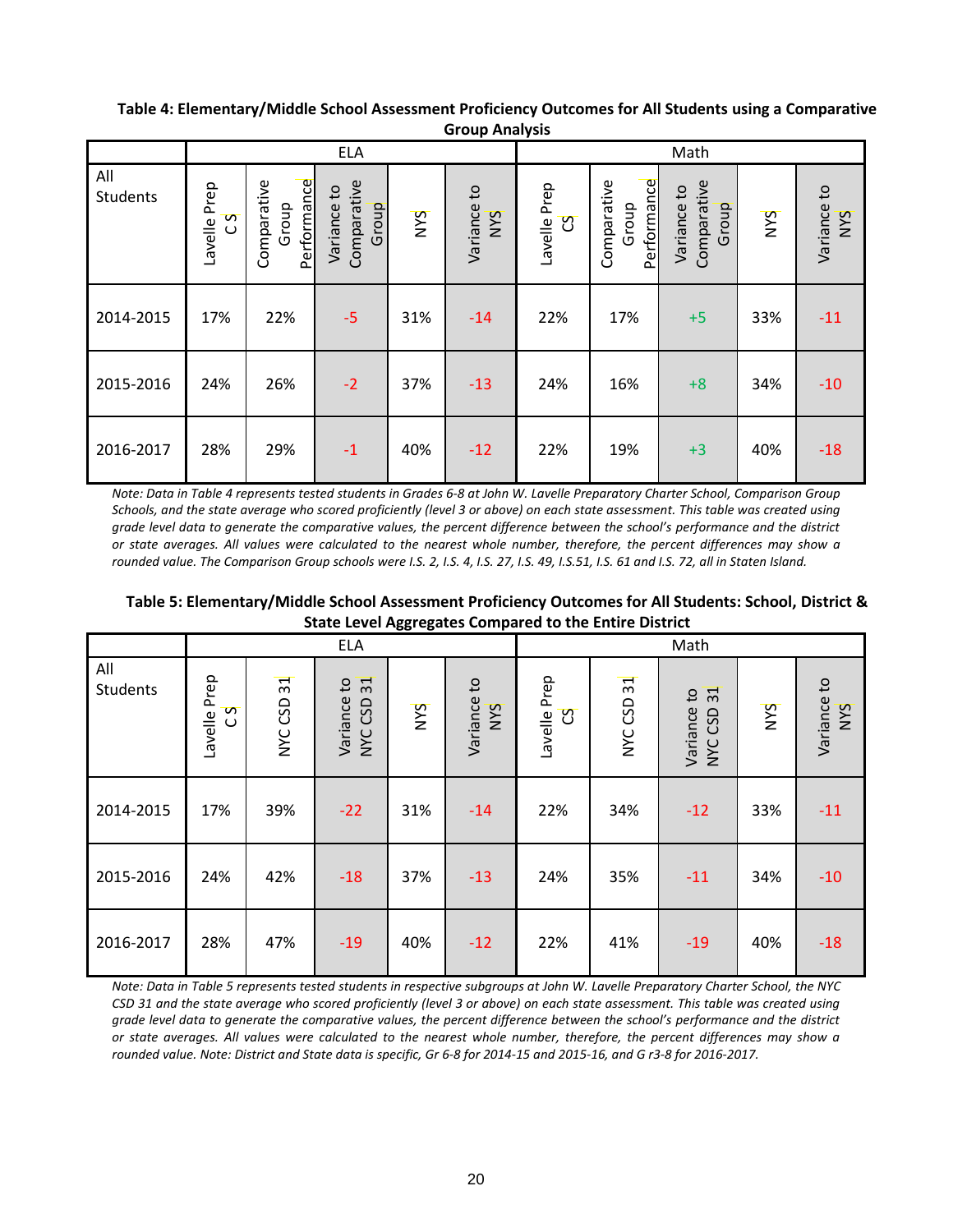| Subject     | <b>School Year</b> | Students with<br><b>Disabilities</b><br>(Variance to the<br>district of location) | English Language<br>Learners<br>(Variance to the<br>district of location) | Economically<br>Disadvantaged<br>(Variance to the<br>district of location) |
|-------------|--------------------|-----------------------------------------------------------------------------------|---------------------------------------------------------------------------|----------------------------------------------------------------------------|
|             |                    |                                                                                   |                                                                           |                                                                            |
|             | 2014-2015          | $4\%(-4)$                                                                         | $0\% (-2)$                                                                | $17\% (-12)$                                                               |
| ELA         | 2015-2016          | $7\% (-2)$                                                                        | $0\% (-2)$                                                                | $23% (-8)$                                                                 |
|             | 2016-2017          | $6\% (-7)$                                                                        | $0\% (-6)$                                                                | $27\%(-9)$                                                                 |
|             | 2014-2015          | $12\% (+4)$                                                                       | $18\% (+11)$                                                              | $22\%(-3)$                                                                 |
| Mathematics | 2015-2016          | $10 (+3)$                                                                         | $0\%(-8)$                                                                 | $23% (-1)$                                                                 |
|             | 2016-2017          | $3(-10)$                                                                          | $0\%$ (-13)                                                               | $22\%(-9)$                                                                 |

**Table 6: Elementary/Middle School Assessment Proficiency Outcomes for Special Populations**

*Note: Data in Table 6 represents tested students in Grades 6-8 in respective sub-groups at John W. Lavelle Preparatory Charter School, and the NYC CSD 31 who scored proficiently (level 3 or above) on each state assessment. This table was created using grade level data to generate the comparative values, the percent difference between the school's performance and the district or state averages. All values were calculated to the nearest whole number, therefore, the percent differences may show a rounded value.*

According to the February 2016 ESEA accountability designations, John W. Lavelle Preparatory Charter School is *In Good Standing*.

# **Key Performance Area: Organizational Viability**

Financial Condition

 $\overline{a}$ 

John W. Lavelle Preparatory Charter School is in adequate financial condition as evidenced by performance on key indicators derived from the school's independently audited financial statements.

The Charter School Office reviews the financial performance and management of charter schools using quantitative and qualitative methods. Near‐term indicators, such as the current ratio and unrestricted days cash, are measures of liquidity and of the charter school's capacity to maintain operations. Long‐ term indicators, such as total margin and debt-to asset ratio, are measures of the charter school's capacity to remain viable and to meet financial obligations.<sup>7</sup>

A *composite score* is an overall measure of financial health calculated by the Department's Office of Audit Services. This score is based on a weighting of primary reserves, equity, and net income. A charter school with a score between 1.5 and 3.0 is considered to be in strong financial health. John W. Lavelle Preparatory Charter School's composite score for 2015-2016 is 1.1. The table below shows the school's composite scores from 2013-2014 to 2015-2016.

 $<sup>7</sup>$  These rigorous indicators of fiscal soundness are aligned with those recommended by the National Association of Charter</sup> School Authorizers.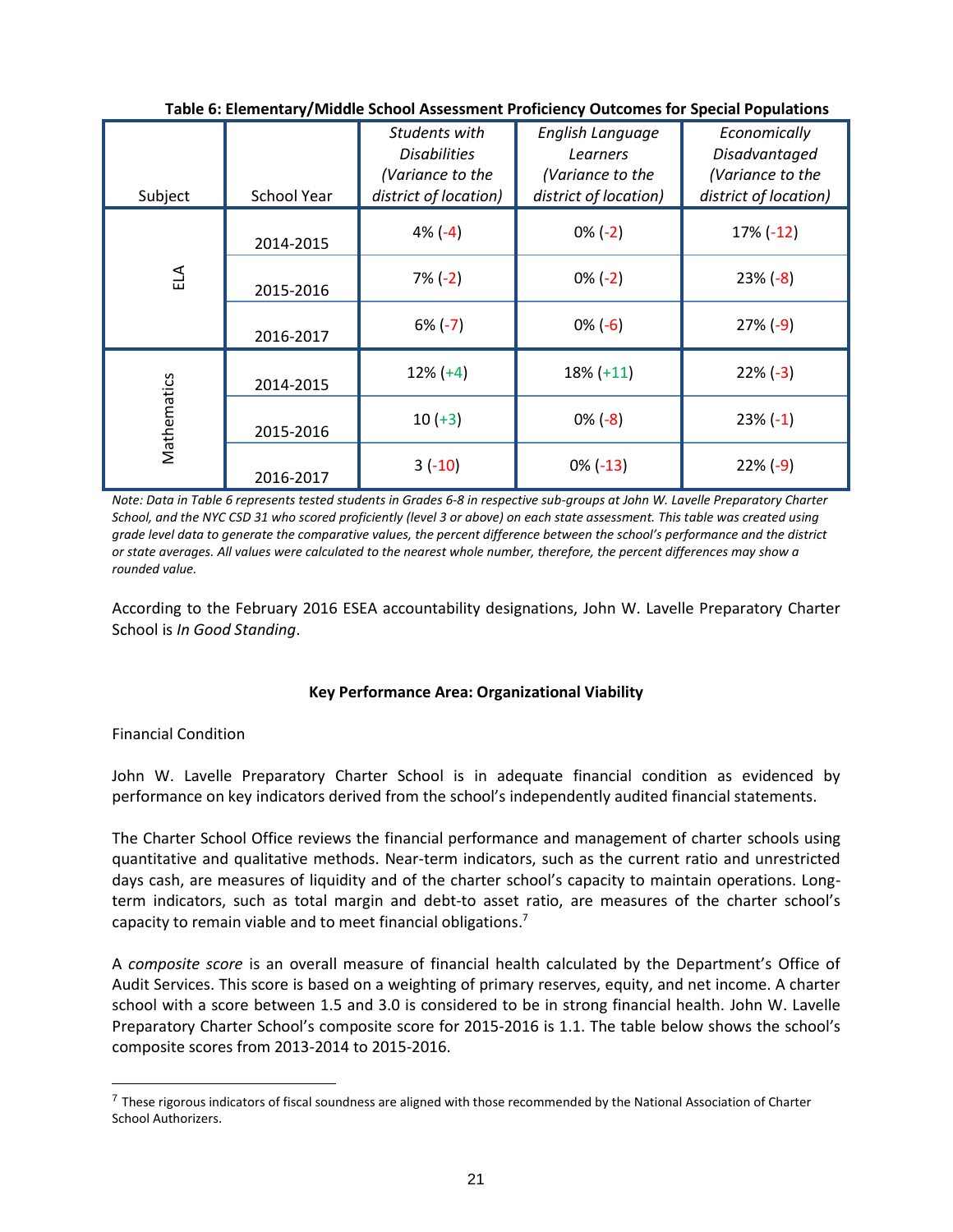| Year      | <b>Composite Score</b> |
|-----------|------------------------|
| 2015-2016 | 11                     |
| 2014-2015 | 0.6                    |
| 2013-2014 | -0.2                   |

### **John W. Lavelle Preparatory Charter School's Composite Scores 2013-2014 to 2015-2016**

Source: NYSED Office of Audit Services

### Financial Management

The Charter School Office reviewed John W. Lavelle Preparatory Charter School's 2015-16 audited financial statements to determine whether the independent auditor observed sufficient internal controls over financial reporting. The auditor did not identify any deficiencies in internal controls that could be considered material weaknesses.

# **Key Performance Area: Faithfulness to the Charter and Law**

Enrollment, Recruitment and Retention

The school has strong enrollment and backfills students all grades from its waitlist. Through efforts towards increasing the percentage of at-risk students enrolled, the school is greatly exceeding the school district in the enrollment of students with disabilities (SWDs) and economically disadvantaged (ED). The school is slightly below the district in the enrollment of English language learners (ELLs), (Table 4).

The school is making good faith efforts to recruit, serve, and retain at-risk students.<sup>8</sup> For this purpose, the following efforts will be put forth to ensure that more ELL students will be joining the school:

- An ongoing outreach effort to identify opportunities for Lavelle Prep to participate in local events in diverse, non-English speaking communities.
- Translating the school application into additional languages to reach a broader audience, including Arabic.
- Expanding the International Day celebration of culture and learning, an event held by the school every year, and turning this celebration into a community-wide event that grows beyond the school audience.

 $\overline{a}$ <sup>8</sup> Education Law §2854(2)(a) requires that schools demonstrate good faith efforts to attract and retain a comparable or greater enrollment of students with disabilities, FRPL eligible students and English Language Learners when compared to the enrollment figures for such students in the school district in which the charter is located. SUNY and the Regents were charged with setting specific enrollment and retention targets for each charter school, and have done so. Education Law §2852(9 a)(b)(i). All charter schools that were initially chartered after August 2010 or renewed after January 1, 2011, are expected to meet or exceed the enrollment and retention targets set by the Regents and SUNY. When submitting an application for renewal of the charter, schools are required to provide information detailing the means by which they will meet the enrollment and retention targets (Education Law §2851(4)(e)), and this information is considered by the Regents in the review of the school's performance over the charter term. A school's plan to change its enrollment practices, whether by weighting the lottery or preferencing, may also be considered when determining whether the school will meet the targets in the upcoming charter term. A school's repeated failure to meet or exceed its enrollment and retention targets, when combined with a failure to show that extensive efforts to meet the targets have been made, may be cause for termination or revocation of the charter pursuant to section Education Law §2855(1)(e).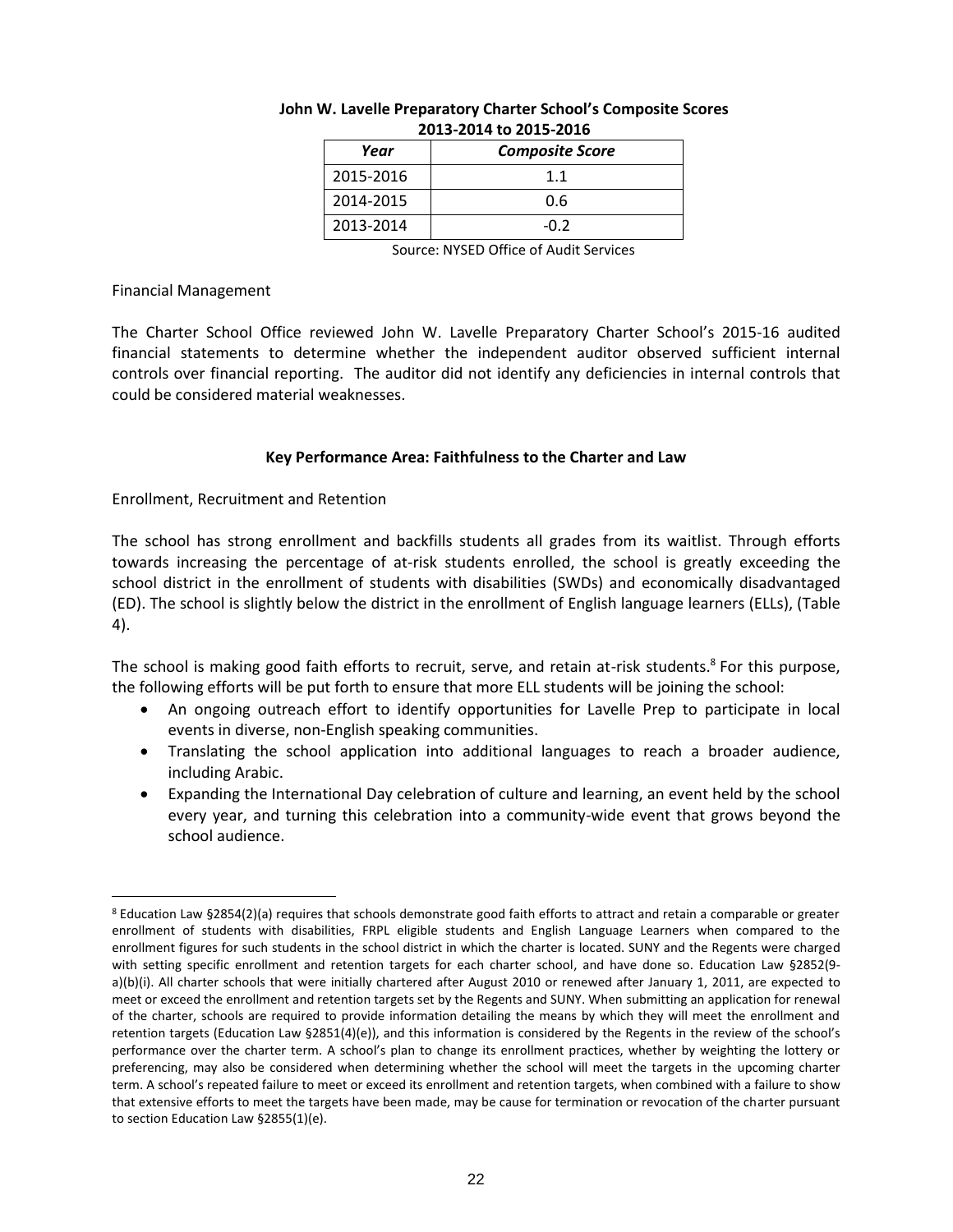|                                            | 2015-2016 Percent of<br>Enrollment |                                                                      |       |        | 2016-2017 Percent of<br>Enrollment | 2017-2018<br>Percent of<br>Enrollment <sup>9</sup> |     |
|--------------------------------------------|------------------------------------|----------------------------------------------------------------------|-------|--------|------------------------------------|----------------------------------------------------|-----|
|                                            | School                             | School<br>Variance<br><b>District</b><br><b>District</b><br>Variance |       | School |                                    |                                                    |     |
| <b>Enrollment of Special Populations10</b> |                                    |                                                                      |       |        |                                    |                                                    |     |
| Economically<br>Disadvantaged              | 73%                                | 53%                                                                  | $+20$ | 77%    | 55%                                | $+22$                                              | 74% |
| English<br>Language<br>Learners            | 4%                                 | 5%                                                                   | $-1$  | 3%     | 6%                                 | $-3$                                               | 5%  |
| Students with<br><b>Disabilities</b>       | 37%                                | 23%                                                                  | $+14$ | 37%    | 26%                                | $+11$                                              | 39% |

# *Table 7: Student Demographics – John W. Lavelle Preparatory Charter School Compared to District of Location (NYC CSD 31)*

# Student Retention

 $\overline{a}$ 

According to NYSED data, the overall student retention rate at John W. Lavelle Preparatory Charter School is 79%. The district-wide retention rate in NYC CSD 31 is 80%.

### **Legal Compliance**

John W. Lavelle Preparatory Charter School operates in accordance with applicable law, regulations, rules and other policies, including the terms of its charter, its by-laws and other school-specific policies. It is also in compliance with federally mandated disciplinary procedures for students with disabilities, and NYS DASA regulations. The board holds meetings in accordance with the Open Meetings Law.

# **Public Hearing Information**

The required public hearing was held by NYC Department of Education on September 25, 2017. Forty people attended, and 18 spoke; 17 were in favor of the renewal and one was opposed.

<sup>9</sup> Enrollment for the 2017-18 school year is preliminary and therefore cannot be compared to the district. The enrollment figures provided for the school year have been reported by the school.

<sup>&</sup>lt;sup>10</sup> Percentages of English language learners and students with disabilities include students who were exited from these services within the last three year of enrollment record.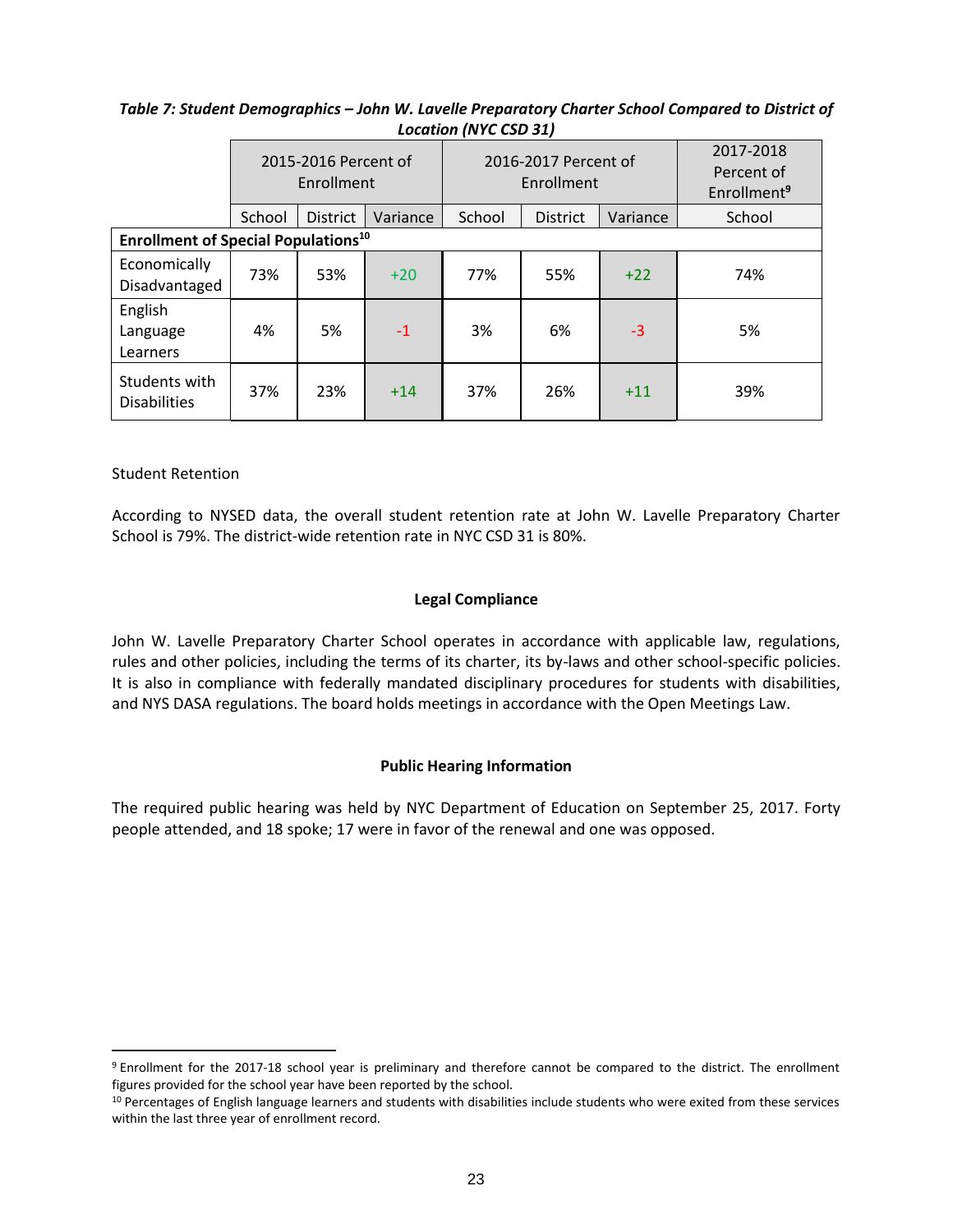# **KIPP Always Mentally Prepared Charter School**

In accordance with Education Law, Article 56, Sections 2851(4) and 2852(2), Commissioners Regulation 119.7, and the Board of Regents Charter School Renewal Policy, the **New York State Education Department recommends a full-term renewal for a period of five years for KIPP Always Mentally Prepared Charter School. The charter term would begin on July 1, 2018 and expire on June 30, 2023.**

KIPP Always Mentally Prepared (AMP) Charter School is meeting the academic performance benchmarks and most other benchmarks set forth in the Board of Regents Charter School Performance Framework. KIPP AMP is comparable to the district of location in meeting enrollment and retention targets as prescribed by the Board of Regents for students who are economically disadvantaged and students with disabilities and is making good faith efforts to meet the enrollment target for English language learners. The school is implementing the mission, key design elements, education program and organizational plan set forth in the charter.

| <b>Name of Charter School</b>                                                             | KIPP Always Mentally Prepared Charter School                                                                                                                                                                                                                                            |
|-------------------------------------------------------------------------------------------|-----------------------------------------------------------------------------------------------------------------------------------------------------------------------------------------------------------------------------------------------------------------------------------------|
| <b>Board Chair</b>                                                                        | Rafael Mayer                                                                                                                                                                                                                                                                            |
| <b>District of location</b>                                                               | NYC CSD 17 (elementary school and middle<br>$\bullet$<br>school)<br>NYC CSD 7 (high school)<br>$\bullet$                                                                                                                                                                                |
| <b>Opening Date</b>                                                                       | <b>Fall 2005</b>                                                                                                                                                                                                                                                                        |
| <b>Charter Terms</b>                                                                      | Initial Charter Term: 03/15/05 - 03/14/10<br>$\bullet$<br>(High School opened in July 2009)<br>First Renewal: 03/15/10 - 03/14/15<br>$\bullet$<br>(Elementary School opened in July 2013)<br>Second Renewal/Current Term: 03/15/15 -<br>6/30/2018                                       |
| <b>Current Term Authorized Grades/Maximum</b><br><b>Authorized Enrollment</b>             | K- Grade 12/949 students                                                                                                                                                                                                                                                                |
| Proposed Renewal Term Authorized Grades/<br><b>Proposed Maximum Authorized Enrollment</b> | K - Grade 12/949 students                                                                                                                                                                                                                                                               |
| <b>Comprehensive Management Service Provider</b>                                          | <b>KIPP NYC Public Charter Schools</b>                                                                                                                                                                                                                                                  |
| <b>Facilities</b>                                                                         | (Elementary School) - 1224 Park Place,<br>$\bullet$<br>Brooklyn - NYC DOE Co-Located Space<br>(Middle School) - 1224 Park Place, Brooklyn -<br>NYC DOE Co-Located Space<br>(High School) - 201 E. 144 <sup>th</sup> Street, Bronx -<br>Private Space                                    |
| <b>Mission Statement</b>                                                                  | The mission of the constituent schools is to help<br>students develop the academic and character<br>skills necessary to achieve success in high school<br>and college, be self-sufficient in the competitive<br>world beyond, and build a better tomorrow for<br>themselves and us all. |
| <b>Key Design Elements</b>                                                                | The Five Pillars (High Expectations, More<br>Time on Task, Focus on Results, Power to<br>Lead, and Choice and Commitment)                                                                                                                                                               |

### **Charter School Summary**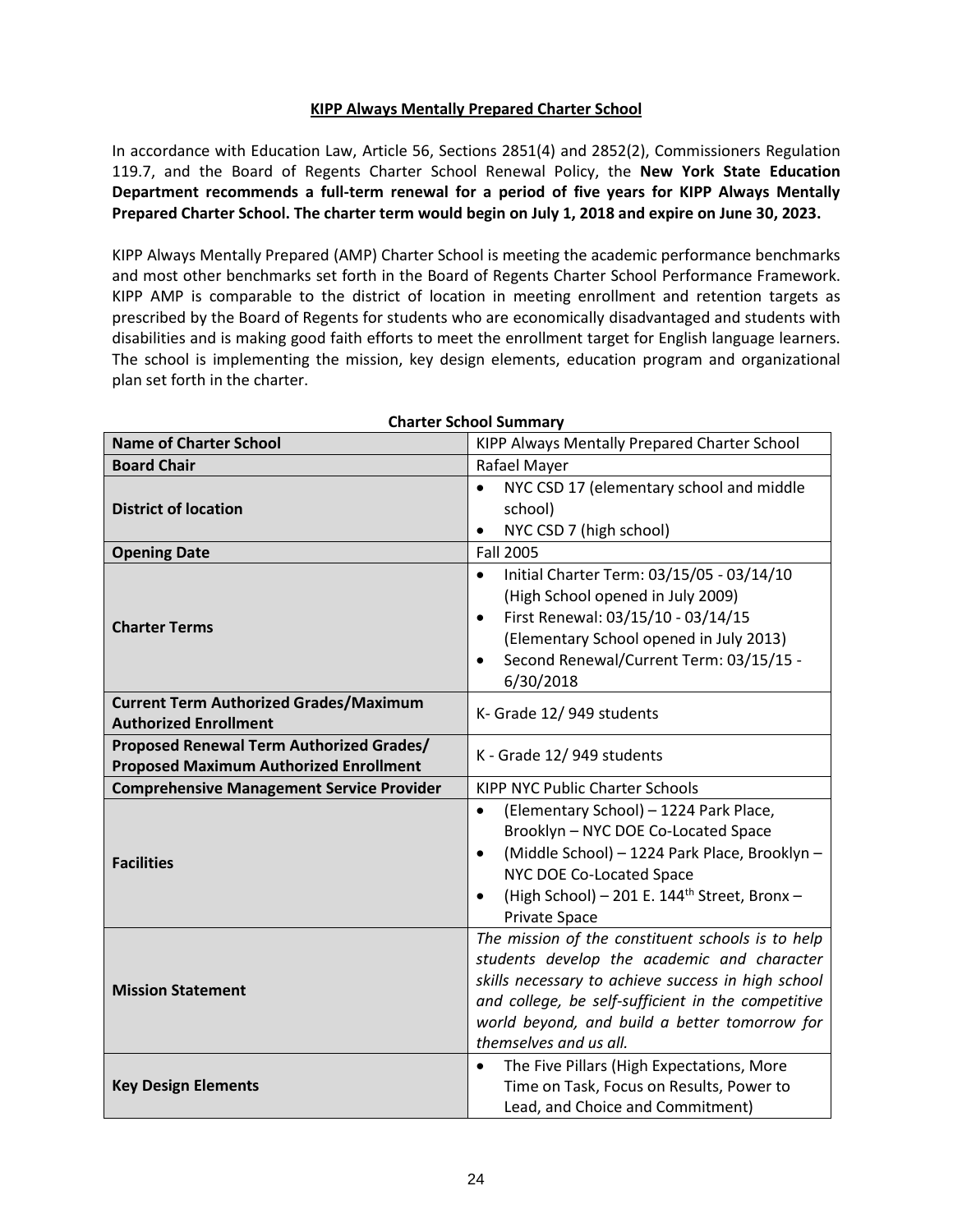|                            | High-Quality Instruction (What is Taught,<br>How it is Taught) |
|----------------------------|----------------------------------------------------------------|
|                            | <b>Character Development</b>                                   |
| <b>Requested Revisions</b> | None                                                           |

#### **Current Grade Levels and Maximum Authorized Enrollment**

| <b>School Year</b> | <b>Grades Served</b> | <b>Maximum Approved</b><br><b>Enrollment</b> | <b>Actual Enrollment</b> |
|--------------------|----------------------|----------------------------------------------|--------------------------|
|                    |                      |                                              |                          |
| 2017-2018          | $K-12$               | 949                                          | 89911                    |
| 2016-2017          | $K-12$               | 949                                          | 835                      |
|                    |                      |                                              |                          |
| 2015-2016          | $K-12$               | 949                                          | 783                      |
| 2014-2015          | $K-12$               | 949                                          | 692                      |
|                    |                      |                                              |                          |
| 2013-2014          | $K-3, 5-12$          | 857                                          | 550                      |

### **Proposed Renewal Term Grade Levels and Maximum Authorized Enrollment**

| <b>School Year</b> | <b>Grades Served</b> | <b>Maximum Authorized Enrollment</b> |
|--------------------|----------------------|--------------------------------------|
| 2018-2019          | $K-12$               | 949                                  |
| 2019-2020          | $K-12$               | 949                                  |
| 2020-2021          | $K-12$               | 949                                  |
| 2021-2022          | $K-12$               | 949                                  |
| 2022-2023          | $K-12$               | 949                                  |

# **Background**

The Board of Regents granted an initial charter to KIPP AMP in March 2005. KIPP AMP opened for instruction in July 2005 initially serving 90 students in Grade 5. KIPP AMP's charter was subsequently renewed by the Board of Regents in March 2010 for a period of five years. A three-year second renewal was granted from March 15, 2015 through June 30, 2018.

# **Summary of Evidence for Renewal**

# **Key Performance Area: Educational Success**

# Student Performance – Elementary/Middle School Outcomes

Over the three-year plus charter term, KIPP AMP administered the NYS English language arts and mathematics assessments to students in Grades 3 through 8. The outcomes from these assessments serve as the basis for determination of academic success in absolute proficiency outcomes and comparisons to the state and district of location.

KIPP AMP has a clear, documented curriculum that is aligned to the NYSLS for all core subjects. The KIPP NYC region provides KIPP AMP teachers with a prepared curriculum, including lesson and unit plans, with the intention of limiting teachers' burdens. Grade-level and content-specific deans oversee

 $\overline{a}$ 

<sup>11</sup> Self-reported by KIPP AMP in Renewal Site Visit Workbook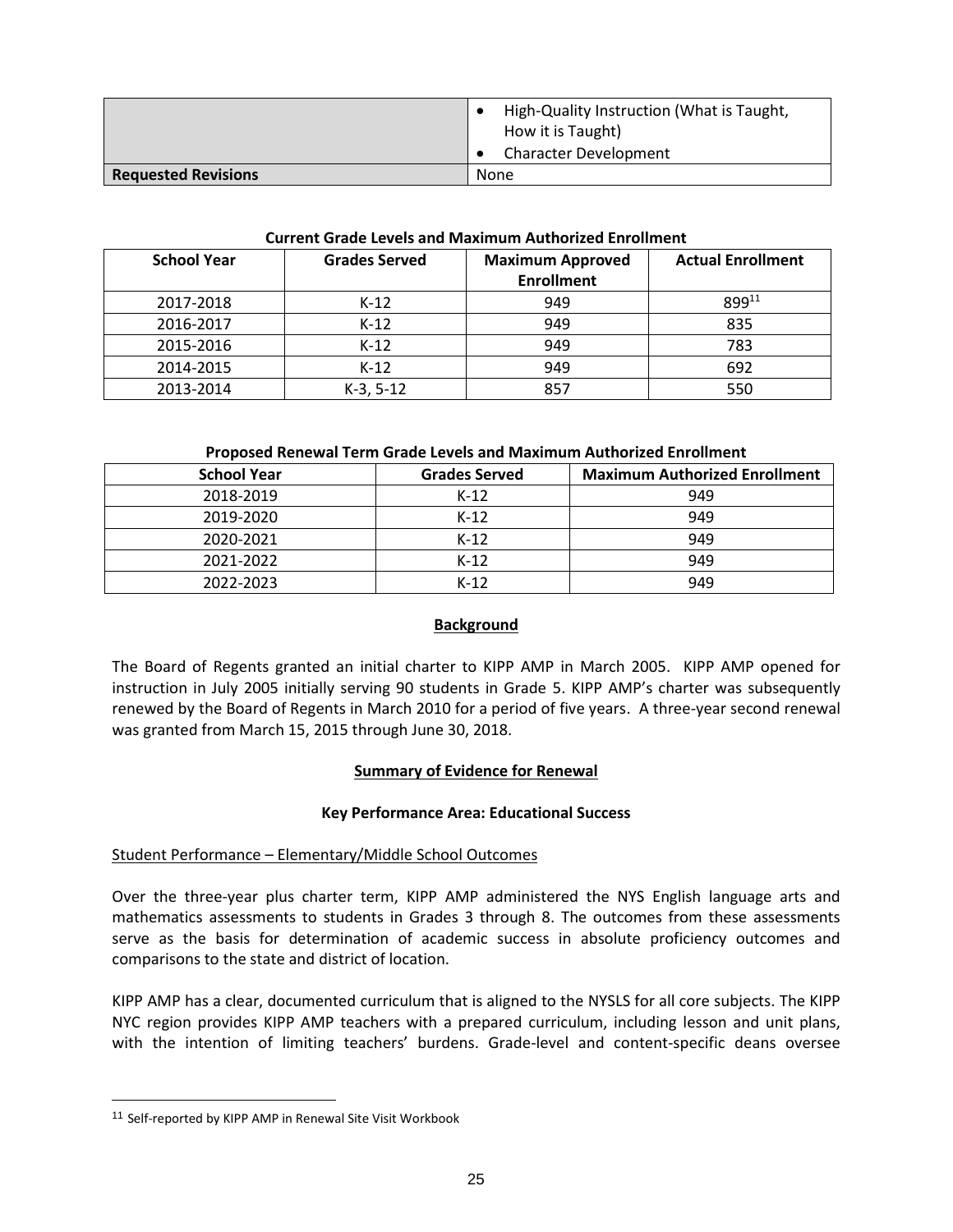horizontal and vertical curricular alignment and support teachers' curricular modifications. Curricular alignment and revisions occur during weekly school-site meetings and monthly regional dean meetings. The school leadership meets to review academic data on a weekly basis and utilizes this information to create small group instruction and implement intervention programs to meet the needs of the students. Most classrooms in kindergarten through Grade 8 had multiple adults in the room to facilitate small group instruction and/or support individual learners. Grade 8 students who pass the Common Core Algebra Regents are placed in Honors Geometry during their freshman year of high school.

Classroom observations provided clear evidence of detailed planning due to teachers' questioning, visual aids, and other prepared materials. Teachers communicated clear objectives and class time was maximized for learning.

KIPP AMP employs a robust assessment structure to identify student needs. KIPP AMP has a robust system of diagnostics and regular meeting structures to ensure timely data analysis, which leads to academic program modifications, as needed. Data is analyzed during one-on-one meetings, content team meetings, weekly school leadership Academic Progress Team meetings, and quarterly Data Days. Principals share this information with the school community during their weekly e-newsletter.

Each KIPP AMP campus has a director of student support services who works with the Committee on Special Education (CSE) and special education teachers to ensure compliance with student IEPs. KIPP AMP utilizes regional speech pathologists, employs school-based social workers, and contracts with NYCDOE for all other mandated services. Special and general education teachers plan together during weekly co-planning and team meetings. Special education and ELL students are enrolled in ICT classrooms, where possible, to provide additional supports.

Students with disabilities and economically disadvantaged student populations exceed the state in most measures. English language learner performance is currently below the CSD and state.

See Tables 1 and 2 below regarding 3-8 math and ELA exam aggregate and subgroup student performance compared to the district and state average.

|                 |             | <b>ELA</b>          |                                    |            |                                        |             |                     | Math                                                |     |                              |
|-----------------|-------------|---------------------|------------------------------------|------------|----------------------------------------|-------------|---------------------|-----------------------------------------------------|-----|------------------------------|
| All<br>Students | AMP<br>KIPP | CSD17<br><b>NAC</b> | 17<br>Ωţ<br>Variance<br>GSD<br>NYC | <b>SAN</b> | $\mathsf{S}$<br>Variance<br><b>SAN</b> | AMP<br>KIPP | CSD17<br><b>SAN</b> | 17<br>$\mathsf{S}$<br>Variance<br>GSD<br><b>NYC</b> | NYS | Οł<br>Variance<br><b>NYS</b> |
| 2014-2015       | 23%         | 20%                 | $+3$                               | 31%        | $-8$                                   | 38%         | 21%                 | $+17$                                               | 36% | $+2$                         |
| 2015-2016       | 35%         | 29%                 | $+6$                               | 36%        | $-1$                                   | 35%         | 24%                 | $+11$                                               | 36% | $-1$                         |
| 2016-2017       | 45%         | 33%                 | $+12$                              | 40%        | $+5$                                   | 44%         | 26%                 | $+18$                                               | 40% | $+4$                         |

#### **Table 1: Elementary/Middle School Assessment Proficiency Outcomes for All Students: School, District & State Level Aggregates**

*Note: Data in Table 1 represents tested students in Grades 3-8 at KIPP AMP, the NYC CSD 17, and the state average who scored proficiently (level 3 or above) on each state assessment. This table was created using grade level data to generate the*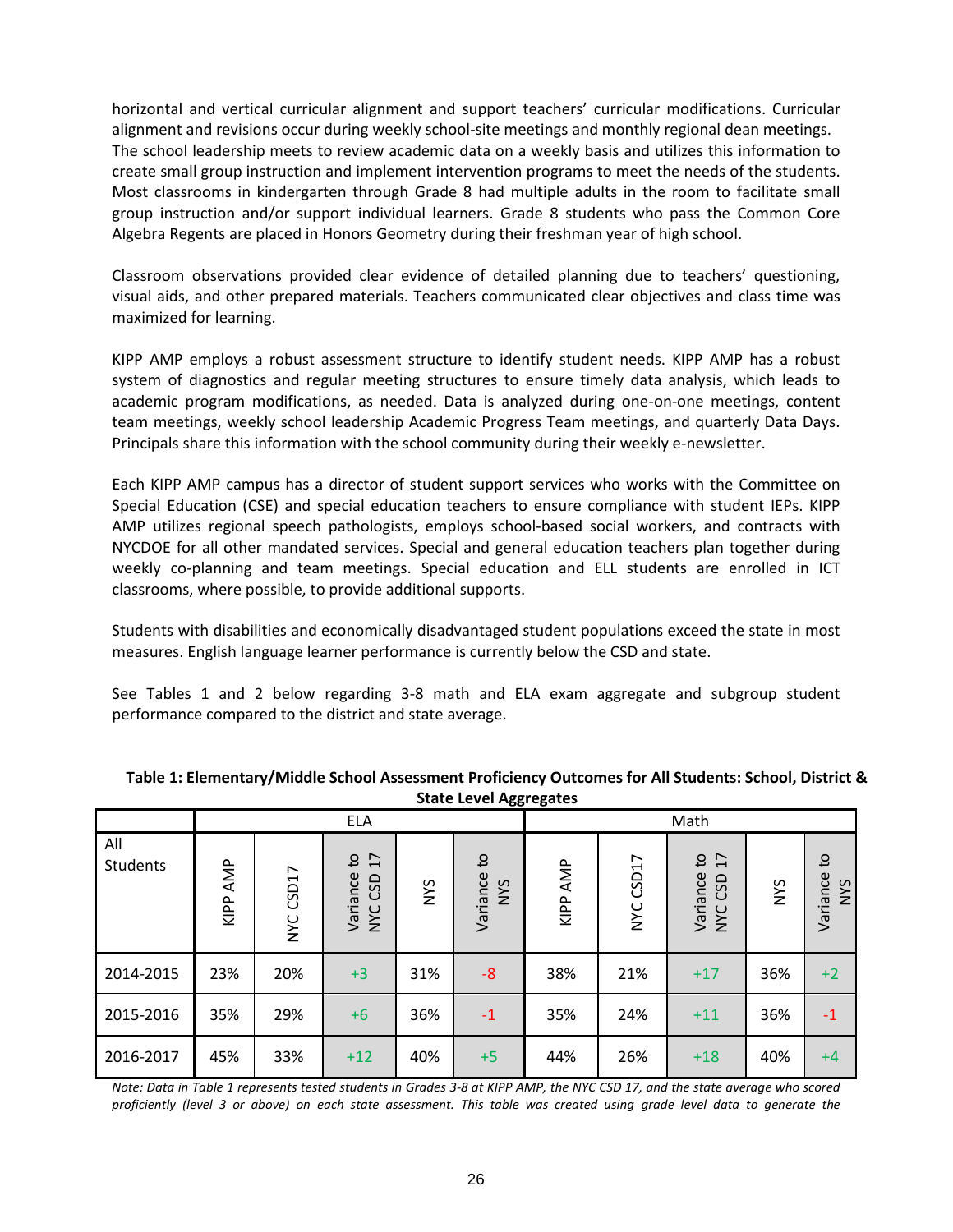*comparative values, the percent difference between the school's performance and the district or state averages. All values were calculated to the nearest whole number, therefore, the percent differences may show a rounded value.*

|             |                    |                                                                                   |                                                                           | ---- - - - - - - - - -                                                     |
|-------------|--------------------|-----------------------------------------------------------------------------------|---------------------------------------------------------------------------|----------------------------------------------------------------------------|
| Subject     | <b>School Year</b> | Students with<br><b>Disabilities</b><br>(Variance to the<br>district of location) | English Language<br>Learners<br>(Variance to the<br>district of location) | Economically<br>Disadvantaged<br>(Variance to the<br>district of location) |
|             | 2014-2015          | $6\% (+2)$                                                                        | $0\% (-3)$                                                                | $23\% (+4)$                                                                |
| ELA         | 2015-2016          | $14\% (+7)$                                                                       | $0\%(-3)$                                                                 | $35\% (+8)$                                                                |
|             | 2016-2017          | $18\% (+7)$                                                                       | $\ast$                                                                    | $42\% (+10)$                                                               |
|             | 2014-2015          | $13\% (+8)$                                                                       | $0\% (-6)$                                                                | $38\% (+17)$                                                               |
| Mathematics | 2015-2016          | $15\% (+7)$                                                                       | $0\%$ (-8)                                                                | $35\% (+12)$                                                               |
|             | 2016-2017          | $19\% (+10)$                                                                      | $\ast$                                                                    | $43\% (+17)$                                                               |

**Table 2: Elementary/Middle School Assessment Proficiency Outcomes for Special Populations**

*Note: Data in Table 2 represents tested students in respective subgroups at KIPP AMP and NYC CSD 17 who scored proficiently (level 3 or above) on each state assessment. This table was created using grade level data to generate the comparative values, the percent difference between the school's performance and the district or state averages. All values were calculated to the nearest whole number, therefore, the percent differences may show a rounded value.*

*\* = Suppressed data pursuant to NYSED data business rules.*

#### Student Performance – High School

The school has demonstrated a strong academic performance in the high school grades, outperforming the district of location by wide margins and in all grades and subjects outscoring the state average.

The Grade 9 ELA curriculum has been created in-house, utilizing *EngageNY* resources to prepare students for the ELA Regents exam. Subsequent years of high school ELA instruction focus on both literature and non-fiction texts while moving away from on-demand writing and increasing focus on longer-term writing projects.

The high school math curriculum is based on the Common Core and NYS standards and has been designed to increase Regents pass rates. For example, eighth grade students who pass the Common Core Algebra Regents are placed in Honors Geometry during their freshman year. At the high school, students receive a double math instructional block every other day.

High school students take science courses for all four years and participate in over 2,000 minutes of lab activities a year. Seventeen different Advanced Placement courses were offered at the high school during the 2016-17 school year.

The school's four-year Regents cohort outcomes have been exceeding the state average and maintaining those levels or increasing the variance by double digits over the past three years.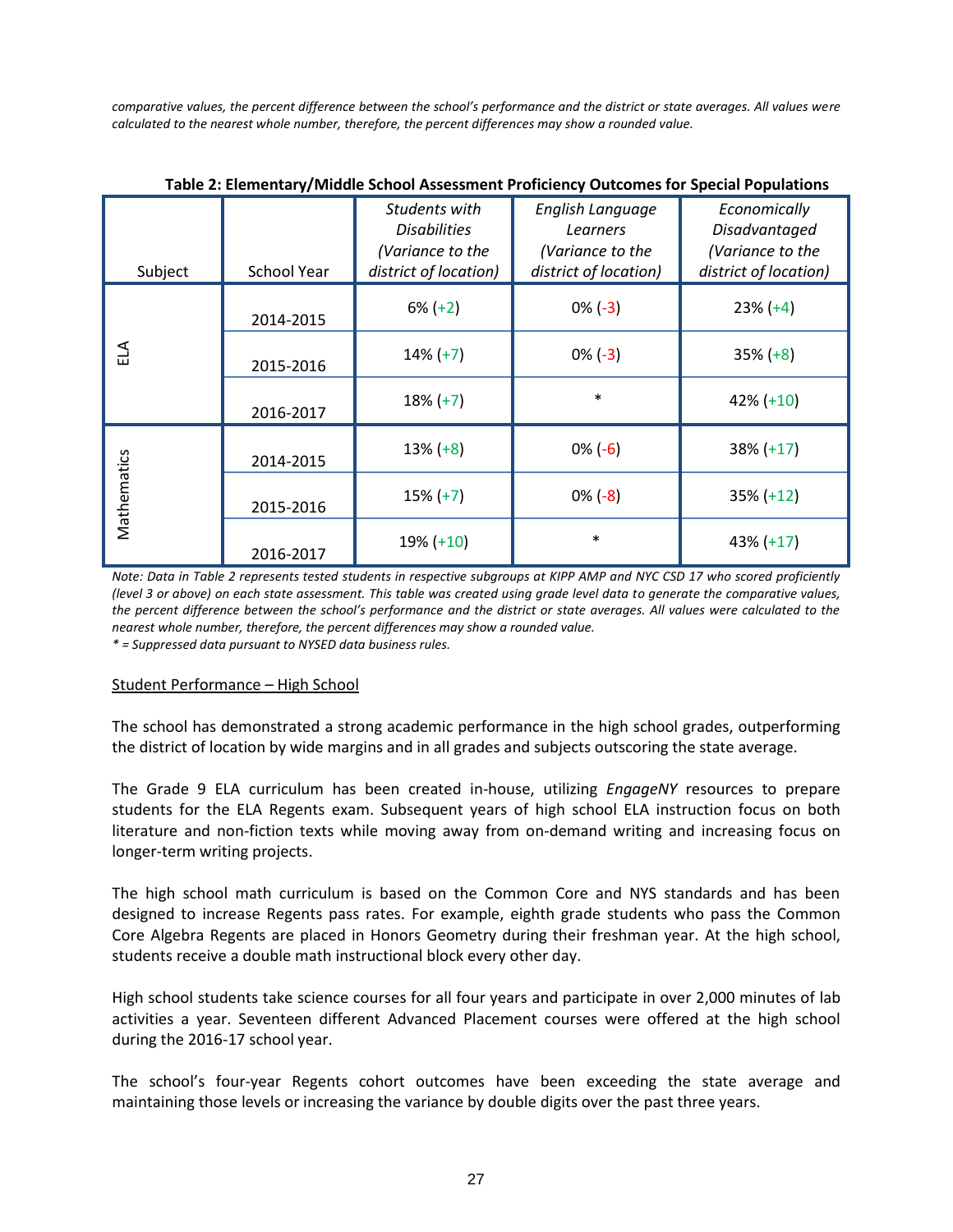| 4-Yr Cohort: All<br><b>Students</b> | 2011 Cohort |              |          | 2012 Cohort |              |          | 2013 Cohort |
|-------------------------------------|-------------|--------------|----------|-------------|--------------|----------|-------------|
|                                     | <b>KIPP</b> |              |          | <b>KIPP</b> |              |          |             |
| Subject                             | AMP         | <b>State</b> | Variance | <b>AMP</b>  | <b>State</b> | Variance | KIPP AMP    |
| <b>ELA</b>                          | 100%        | 84%          | $+16$    | 100%        | 85%          | $+15$    | 100%        |
| Math                                | 96%         | 79%          | $+17$    | 100%        | 78%          | $+22$    | 96%         |
| <b>Global History</b>               | 100%        | 86%          | $+14$    | 100%        | 86%          | $+14$    | 100%        |
| Science                             | 100%        | 84%          | $+16$    | 100%        | 84%          | $+16$    | 100%        |
| <b>US History</b>                   | 96%         | 81%          | $+15$    | 100%        | 81%          | $+19$    | 96%         |

*Table 3a: High School Total 4-Year Regents Outcomes for All Students: School & State Level Aggregates*

*Table 3b: High School Diploma Types Awarded*

| 4-Yr Cohort: All<br><b>Students</b>        | 2011 Cohort<br>(23 Students) |              |          | 2012 Cohort<br>(24 Students) |              |          | 2013 Cohort<br>(26 Students) |              |          |
|--------------------------------------------|------------------------------|--------------|----------|------------------------------|--------------|----------|------------------------------|--------------|----------|
| Subject                                    | School                       | <b>State</b> | Variance | School                       | <b>State</b> | Variance | School                       | <b>State</b> | Variance |
| <b>Graduation Rate</b>                     | 91%                          | 78%          | $+13$    | 92%                          | 80%          | $+12$    | 88%                          | 80%          | $+8$     |
| Local Diplomas                             | 0                            | 3%           | $-3$     | 0                            | 4%           | $-4$     | 4%                           | 5%           | $-1$     |
| <b>Regents Diplomas</b>                    | 61%                          | 46%          | $+15$    | 42%                          | 47%          | -5       | 54%                          | 43%          | $+11$    |
| <b>Advanced Regents</b><br><b>Diplomas</b> | 30%                          | 18%          | $+12$    | 50%                          | 18%          | $+32$    | 31%                          | 33%          | $-2$     |

According to the February 2016 ESEA accountability designations, KIPP AMP is *In Good Standing*.

# **Key Performance Area: Organizational Viability**

Financial Condition

 $\overline{a}$ 

KIPP AMP appears to be in good financial condition as evidenced by performance on key indicators derived from the school's independently audited financial statements.

The Charter School Office reviews the financial performance and management of charter schools using quantitative and qualitative methods. Near‐term indicators, such as the current ratio and unrestricted days cash, are measures of liquidity and of the charter school's capacity to maintain operations. Long‐ term indicators, such as total margin and debt-to asset ratio, are measures of the charter school's capacity to remain viable and to meet financial obligations.<sup>12</sup>

<sup>&</sup>lt;sup>12</sup> These rigorous indicators of fiscal soundness are aligned with those recommended by the National Association of Charter School Authorizers.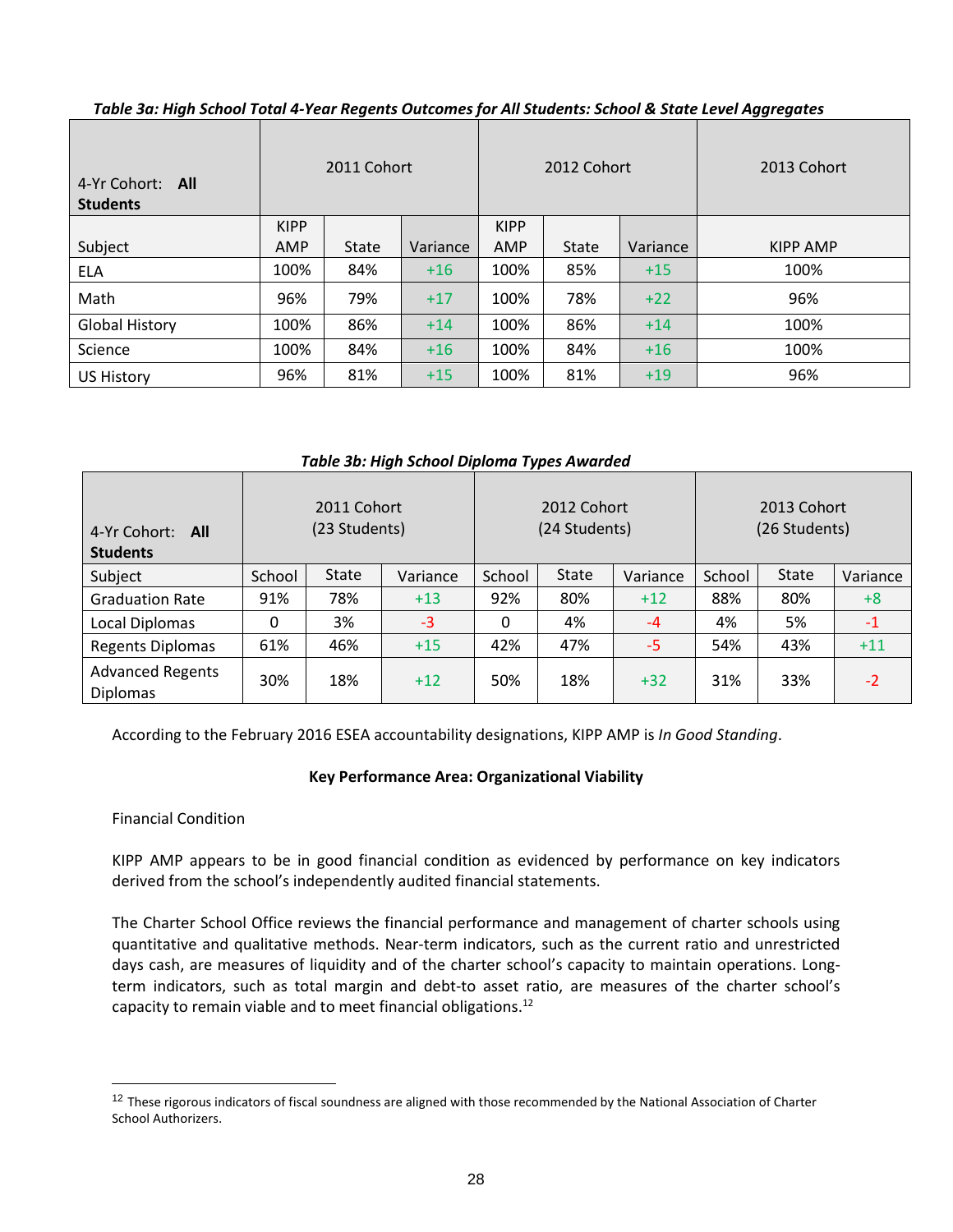A *composite score* is an overall measure of financial health calculated by the Department's Office of Audit Services. This score is based on a weighting of primary reserves, equity, and net income. A charter school with a score between 1.5 and 3.0 is considered to be in strong financial health. KIPP AMP Charter School's composite score for 2015-2016 is 2.0. The table below shows the school's composite scores from 2013-2014 to 2015-2016.

| Year      | <b>Composite Score</b> |  |  |  |
|-----------|------------------------|--|--|--|
| 2015-2016 | 2.0                    |  |  |  |
| 2014-2015 | 12                     |  |  |  |
| 2013-2014 | 2.6                    |  |  |  |

# **KIPP AMP Charter School's Composite Scores 2013-2014 to 2015-2016**

Source: NYSED Office of Audit Services

### Financial Management

The Charter School Office reviewed KIPP AMP Charter School's 2015-2016 audited financial statements to determine whether the independent auditor observed sufficient internal controls over financial reporting. The auditor did not identify any deficiencies in internal controls that could be considered material weaknesses.

# **Key Performance Area: Faithfulness to the Charter and Law**

# Enrollment, Recruitment and Retention

KIPP AMP currently meets its enrollment targets for students with disabilities and economically disadvantaged students. The school currently serves approximately 10% fewer English language learners than its district of location.

The school has requested a non-material change to provide a lottery weighting for ELL students to mitigate this variance. School leaders also reported the robust services ELL students receive upon identification, which they report leads to a high-rate of de-classification.

The school has requested a non-material change to provide a lottery preference for ELL students to mitigate this variance. A recently enrolled ELL student began sessions with a speech and language therapist and was placed in an ICT classroom to receive extra supports, even though these were not mandated services. School leaders make the case that these robust services lead to a high rate of declassification.

KIPP AMP received 675 entry grade applications for the elementary school and 327 entry grade applications for middle school.

Efforts to recruit and retain students in the ED, ELL, and SWD populations include: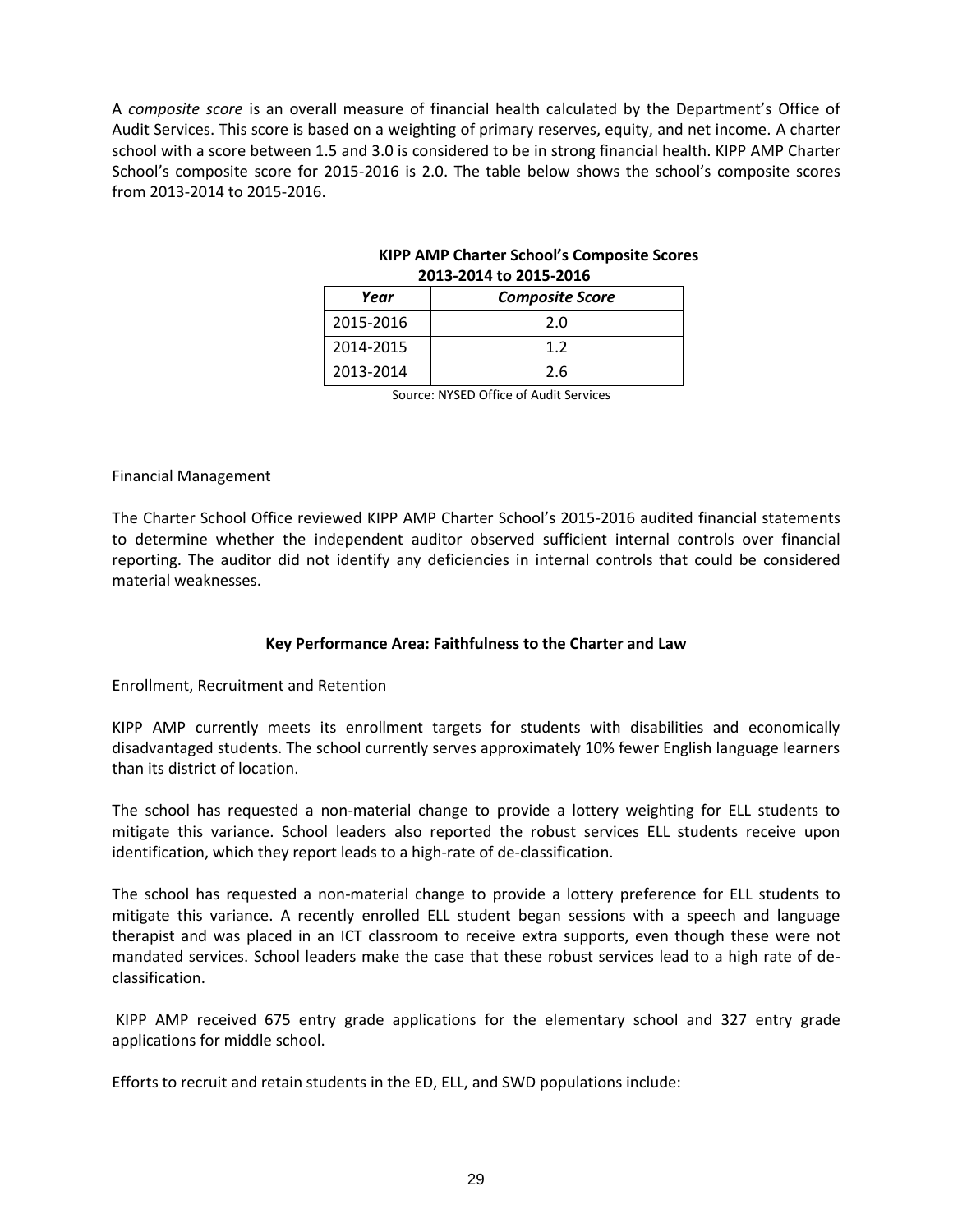- Annual recruitment initiative including a mass mailing to all students in the school's home zip code;
- Presentations at local pre-schools, after-school programs, and community based organizations; and
- Utilization of the KIPP NYC team to lead student recruitment efforts.

#### *Table 4: Student Demographics – KIPP AMP Charter School Compared to District of Location (NYC CSD 17)*

|                                                       | 2015-2016 Percent of<br>Enrollment |               |          |          | 2016-2017 Percent of<br>Enrollment | 2017-2018<br>Percent of<br>Enrollment <sup>13</sup> |          |
|-------------------------------------------------------|------------------------------------|---------------|----------|----------|------------------------------------|-----------------------------------------------------|----------|
|                                                       | KIPP AMP                           | NYC<br>CSD17* | Variance | KIPP AMP | NYC<br>CSD17*                      | Variance                                            | KIPP AMP |
| <b>Enrollment of Special Populations<sup>14</sup></b> |                                    |               |          |          |                                    |                                                     |          |
| Economically<br>Disadvantaged                         | 84%                                | 79%           | $+5$     | 81%      | 81%                                | $\overline{0}$                                      | 79%      |
| English<br>Language<br>Learners                       | 1%                                 | 12%           | $-11$    | 2%       | 13%                                | $-11$                                               | 2%       |
| Students with<br><b>Disabilities</b>                  | 19%                                | 19%           | 0        | 18%      | 22%                                | $-4$                                                | 16%      |

**\***Note: High school grades are in NYC CSD 7.

# Student Retention

 $\overline{a}$ 

According to NYSED data, the overall student retention rate at KIPP AMP is 64%. The district-wide retention rate in NYC CSD 17 is 71%. The district-wide retention rate in NYC CSD 7 is 74%.

# **Legal Compliance**

Over the course of the charter term, KIPP AMP was not in compliance in terms of the permissible number of uncertified teachers and the required number of board meetings. Board minutes are not available on the school's website. The board and regional team shared specific actions they have taken to move toward compliance with teacher certification and board meeting requirements.

KIPP AMP provided a clear complaint policy as part of the CSO document review. The Code of Conduct and Discipline Policy were reviewed by the school's counsel and are currently under final review in the CSO.

<sup>&</sup>lt;sup>13</sup> Enrollment for the 2017-18 school year is preliminary and therefore cannot be compared to the district. The enrollment figures provided for the school year have been reported by the school.

<sup>&</sup>lt;sup>14</sup> Percentages of English language learners and students with disabilities include students who were exited from these services within the last three year of enrollment record.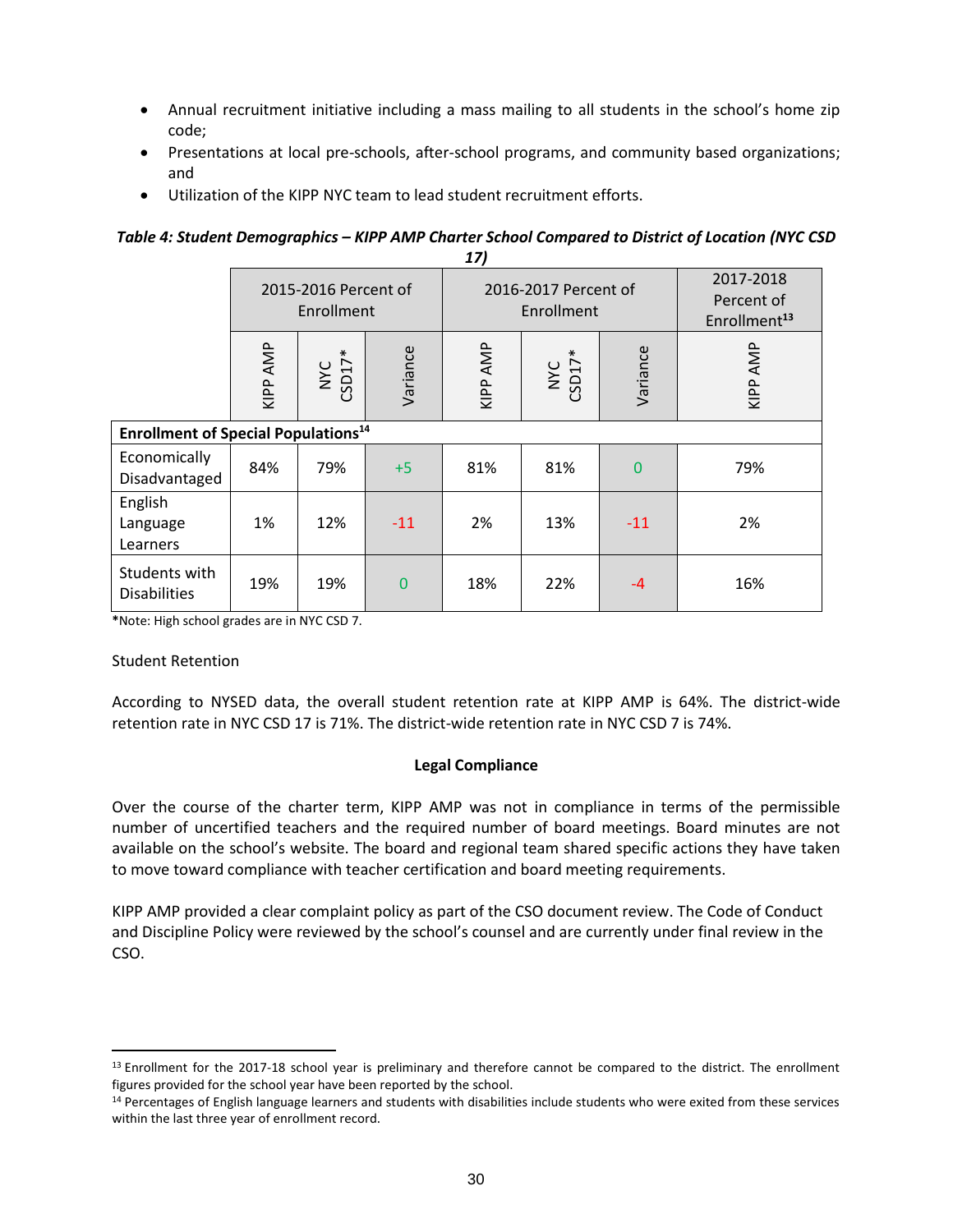# **Public Hearing Information**

The required public hearing was held by NYC CSD 7 and NYC CSD 17 on October 18, 2017. Forty people attended and 18 spoke; all were in favor of the renewal and none were opposed.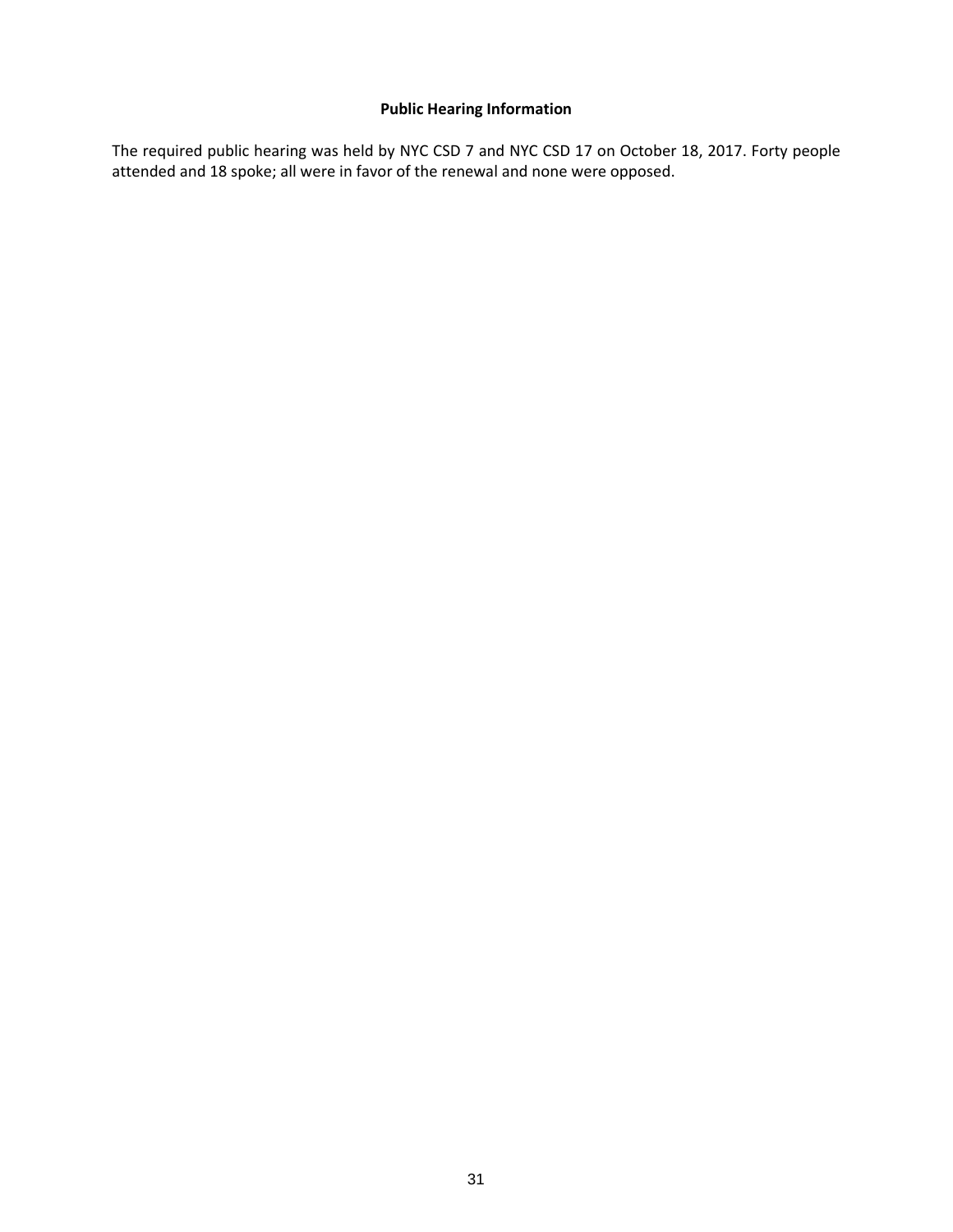# **KIPP S.T.A.R. College Prep Charter School**

In accordance with Education Law, Article 56, Sections 2851(4) and 2852(2), Commissioners Regulation 119.7, and the Board of Regents Charter School Renewal Policy, the **New York State Education Department recommends a full-term renewal for a period of five years for KIPP S.T.A.R. College Prep Charter School. The charter term would begin on July 1, 2018 and expire on June 30, 2023.**

KIPP S.T.A.R. College Prep Charter School (KIPP STAR) is meeting the academic performance benchmarks and most benchmarks set forth in the Board of Regents Charter School Performance Framework. KIPP STAR is meeting enrollment and retention targets as prescribed by the Board of Regents for students who are economically disadvantaged and students with disabilities and is making good faith efforts to meet the enrollment target for English language learners. The school is implementing the mission, key design elements, education program and organizational plan set forth in the charter.

| <b>Name of Charter School</b>                                                             | KIPP S.T.A.R. College Prep Charter School                                                                                                                                                                                                                                                          |  |  |
|-------------------------------------------------------------------------------------------|----------------------------------------------------------------------------------------------------------------------------------------------------------------------------------------------------------------------------------------------------------------------------------------------------|--|--|
| <b>Board Chair</b>                                                                        | Rafael Mayer                                                                                                                                                                                                                                                                                       |  |  |
| <b>District of location</b>                                                               | NYC CSD 5 (elementary school and middle<br>school)<br>NYC CSD 7 (high school)                                                                                                                                                                                                                      |  |  |
| <b>Opening Date</b>                                                                       | Fall 2003 (SUNY)                                                                                                                                                                                                                                                                                   |  |  |
| <b>Charter Terms</b>                                                                      | Initial Charter Term: 3/25/2003 - 3/24/2008<br>$\bullet$<br>(SUNY authorized)<br>First Renewal: 4/15/2008 to 7/31/2008;<br>$\bullet$<br>(SUNY authorized)<br>Second Renewal 8/1/2008 - 7/31/2013<br>$\bullet$<br>(SUNY authorized)<br>Third Renewal: 8/1/2013 - 06/30/2018<br>(Regents authorized) |  |  |
| <b>Current Term Authorized Grades/Maximum</b><br><b>Authorized Enrollment</b>             | K-Grade 3, Grades 5-12/927 students                                                                                                                                                                                                                                                                |  |  |
| Proposed Renewal Term Authorized Grades/<br><b>Proposed Maximum Authorized Enrollment</b> | K-Grade 12/927 students                                                                                                                                                                                                                                                                            |  |  |
| <b>Comprehensive Management Service Provider</b>                                          | <b>KIPP NYC Public Charter Schools</b>                                                                                                                                                                                                                                                             |  |  |
| <b>Facilities</b>                                                                         | (K-3) - 625 W. 133rd Street, Manhattan -<br>$\bullet$<br>NYC DOE Co-located Space<br>(5-8) - 433 W. 123rd Street, Manhattan -<br>NYC DOE Co-located Space<br>(High School) - 201 E. 144th Street, Bronx -<br><b>Private Space</b>                                                                  |  |  |
| <b>Mission Statement</b>                                                                  | The mission of the constituent schools is to help<br>students develop the academic and character<br>skills necessary to achieve success in high school<br>and college, be self-sufficient in the competitive<br>world beyond, and build a better tomorrow for<br>themselves and us all.            |  |  |

# **Charter School Summary**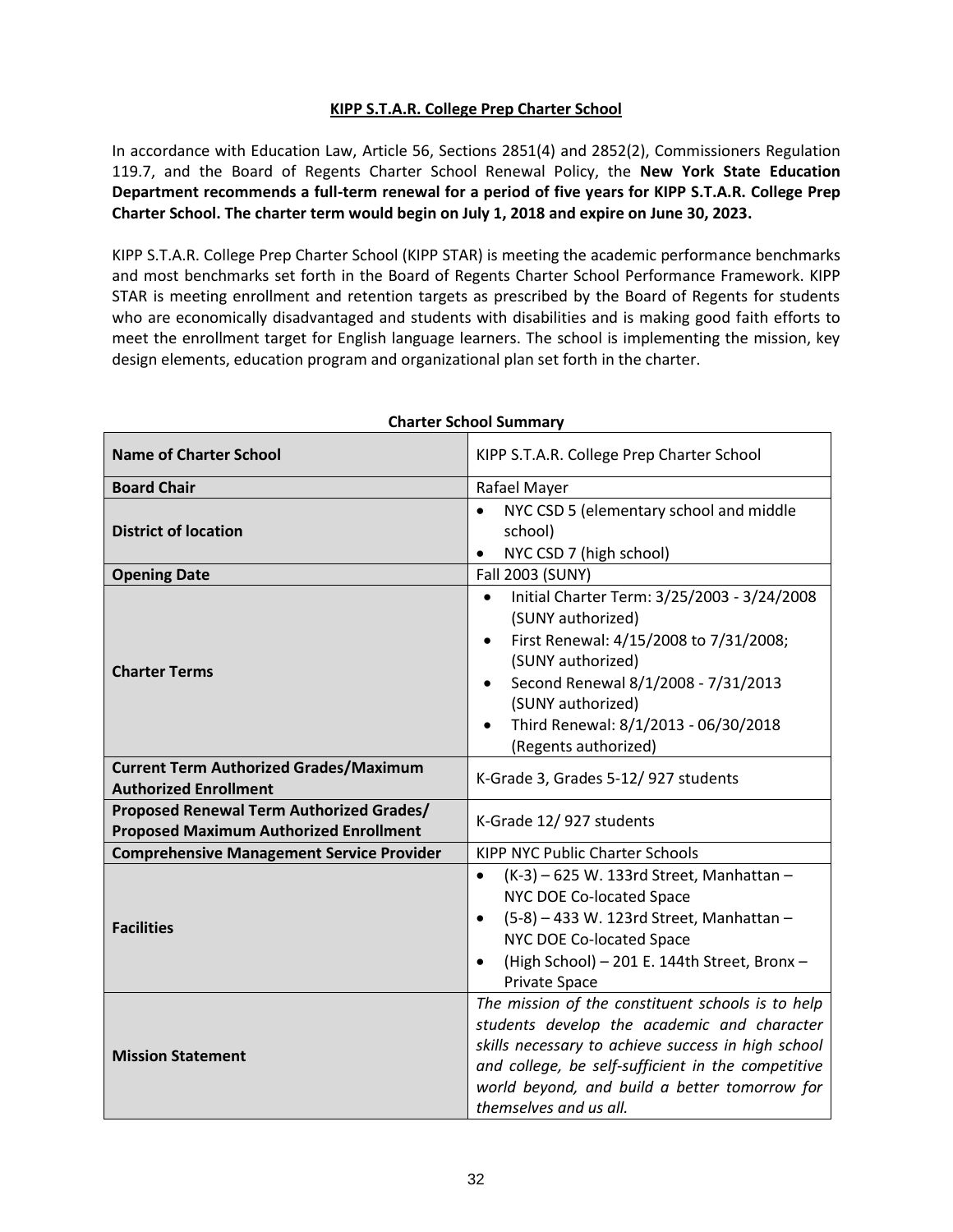| <b>Key Design Elements</b> | Focus on Results, Power to Lead, and Choice<br>and Commitment)<br>High-Quality Instruction (What is Taught,<br>How it is Taught)<br><b>Character Development</b> |
|----------------------------|------------------------------------------------------------------------------------------------------------------------------------------------------------------|
| <b>Requested Revisions</b> | None                                                                                                                                                             |

### **Current Grade Levels and Maximum Authorized Enrollment**

| <b>School Year</b> | <b>Grades Served</b> | <b>Maximum Approved</b> | <b>Actual Enrollment</b> |
|--------------------|----------------------|-------------------------|--------------------------|
|                    |                      | <b>Enrollment</b>       |                          |
| 2017-2018          | $K-3, 5-12$          | 927                     | $921^{15}$               |
| 2016-2017          | $K-2, 5-12$          | 837                     | 782                      |
| 2015-2016          | $K-1, 5-12$          | 747                     | 716                      |
| 2014-2015          | $K, 5-12$            | 652                     | 671                      |
| 2013-2014          | $K-2, 5-12$          | 857                     | 534                      |

### **Proposed Renewal Term Grade Levels and Maximum Authorized Enrollment**

| <b>School Year</b> | <b>Grades Served</b> | <b>Maximum Authorized Enrollment</b> |
|--------------------|----------------------|--------------------------------------|
| 2018-2019          | $K-12$               | 927                                  |
| 2019-2020          | $K-12$               | 927                                  |
| 2020-2021          | $K-12$               | 927                                  |
| 2021-2022          | $K-12$               | -927                                 |
| 2022-2023          | $K-12$               | 927                                  |

# **Background**

The Board of Regents granted an initial charter to KIPP STAR in March 2003. KIPP STAR opened for instruction in September 2003 initially serving 90 students in Grade 5. KIPP STAR's charter was subsequently renewed by the Board of Regents in March 2008 for a "right-sizing" short-term renewal until July 31, 2008. A second renewal term was subsequently approved for a term from August 1, 2008 until July 31, 2013, and a third from August 1, 2013 through June 30, 2018.

# **Summary of Evidence for Renewal**

# **Key Performance Area: Educational Success**

# Student Performance – Elementary/Middle School Outcomes

Over this five-year charter term, KIPP STAR administered the NYS English language arts and mathematics assessments to students in Grades 3 through 8. The outcomes from these assessments serve as the basis for determination of academic success in absolute proficiency outcomes and comparisons to the state and district of location.

KIPP STAR has a clear, documented curriculum that is aligned to the NYSLS for all core subjects.

 $\overline{a}$ 

<sup>15</sup> Self-reported by KIPP STAR in Renewal Site Visit Workbook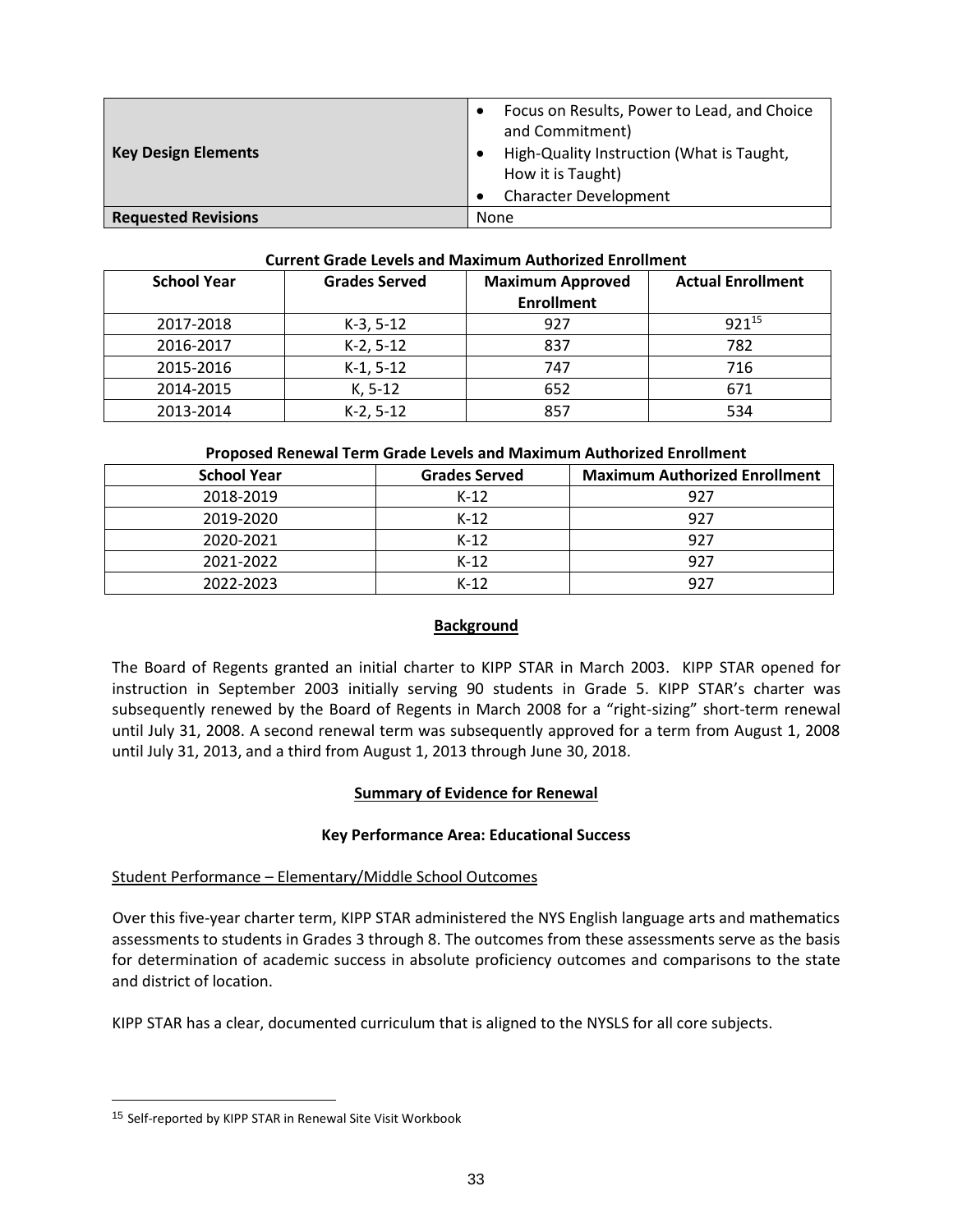Both the elementary and middle schools utilize *KIPP Wheatley*, a Common Core aligned K – 8 reading program developed by the KIPP Foundation in partnership with Great Minds. Elementary and middle school students receive guided reading at least four times a week, which the CSO team observed at the elementary school during the on-site visit. The school employs an "all-hands-on-deck" model for guided reading where every adult in the building is assigned to a guided reading group. Small groups of students were observed engaged in direct, guided reading instruction while others worked independently on worksheets or computers.

Fifth and sixth grade ELA instruction is largely focused on fundamentals and remediation, as most students arrive two or more grade levels behind. All students receive a series of assessments upon enrollment and interventions are assigned based on these findings. The school leadership reported that remediation efforts are successful; in June 2017, 65% of eighth graders graduated as proficient when the same cohort arrived in fifth grade with less than 20% proficiency.

The elementary school uses a combination of *Eureka Math* and *CGI*; the middle school utilizes a *KIPP NYC Math* curriculum and *Eureka Math*.

Science instruction across all grades is focused on an interdisciplinary approach. At the elementary level, students have science instruction led by a content-specific teacher three times each week. Seventh and eighth grade science is based on a KIPP NYC-developed curriculum, which provides teachers with scripted lesson plans to provide constructed, hands-on science instruction.

See Tables 1 and 2 below regarding 3-8 ELA and mathematics exam aggregate and subgroup student performance compared to the district and state average.

|                 | State Level Aggregates |                |                                                           |     |                                        |           | Math         |                                             |            |                           |
|-----------------|------------------------|----------------|-----------------------------------------------------------|-----|----------------------------------------|-----------|--------------|---------------------------------------------|------------|---------------------------|
| All<br>Students | KIPP STAR              | LN.<br>NYC CSD | <b>ELA</b><br>$\mathsf{c}$<br>S<br>CSD<br>Variance<br>NYC | NYS | $\mathsf{c}$<br>Variance<br><b>SAN</b> | KIPP STAR | S<br>NYC CSD | $\mathbf{c}$<br>S<br>CSD<br>Variance<br>NYC | <b>NYS</b> | Variance to<br><b>NYS</b> |
| 2014-2015       | 28%                    | 17%            | $+11$                                                     | 31% | $-3$                                   | 43%       | 13%          | $+30$                                       | 36%        | $+7$                      |
| 2015-2016       | 45%                    | 22%            | $+23$                                                     | 36% | $+9$                                   | 54%       | 15%          | $+39$                                       | 36%        | $+18$                     |
| 2016-2017       | 46%                    | 24%            | $+22$                                                     | 39% | $+7$                                   | 59%       | 15%          | $+44$                                       | 37%        | $+22$                     |

### **Table 1: Elementary/Middle School Assessment Proficiency Outcomes for All Students: School, District & State Level Aggregates**

*Note: Data in Table 1 represents tested students in Grades 3-8 at KIPP STAR, the NYC CSD 5, and the state average who scored proficiently (level 3 or above) on each state assessment. This table was created using grade level data to generate the comparative values, the percent difference between the school's performance and the district or state averages. All values were calculated to the nearest whole number; therefore, the percent differences may show a rounded value.*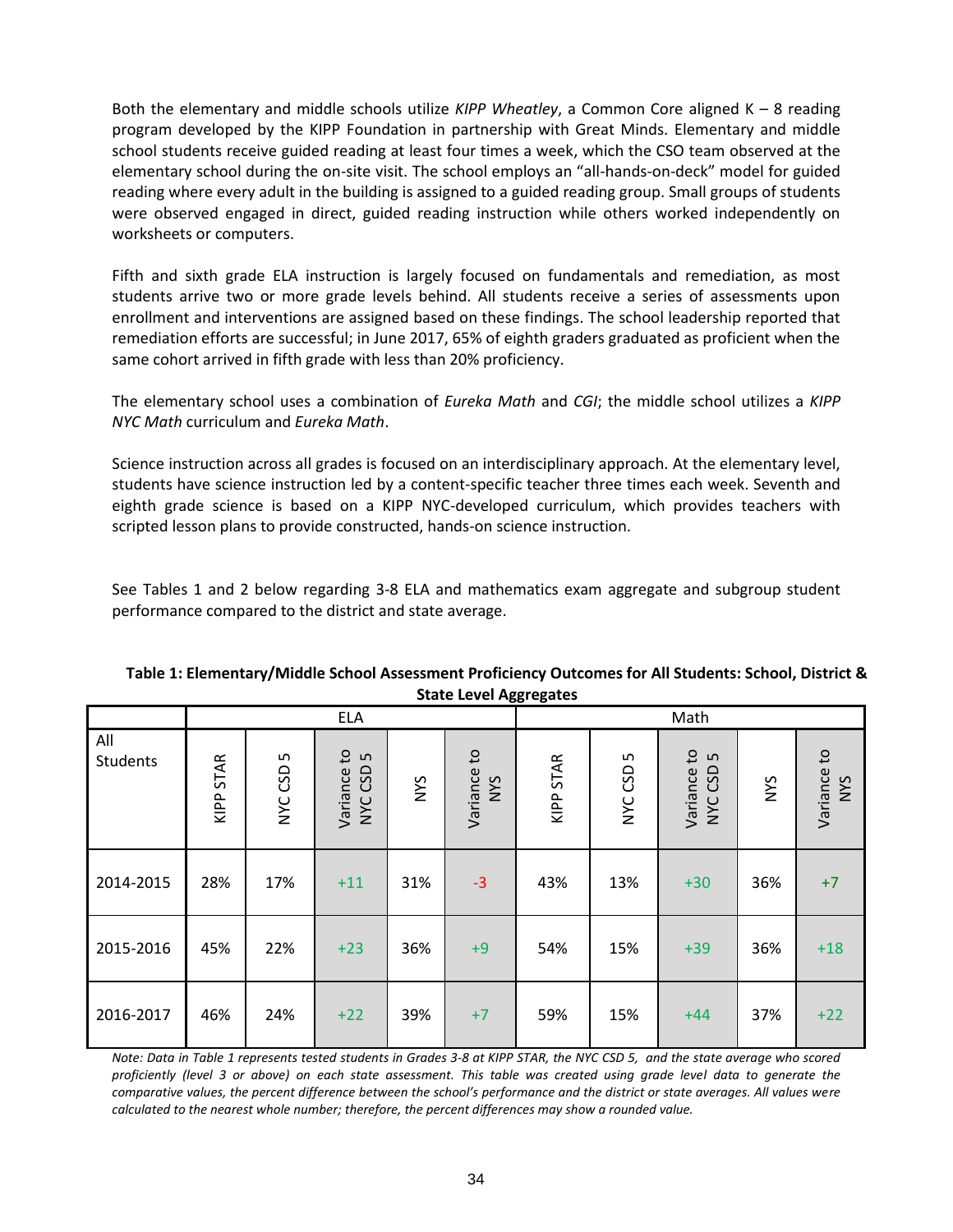| Subject     | School Year | Students with<br><b>Disabilities</b><br>(Variance to the<br>NYC CSD 5) | English Language<br>Learners<br>(Variance to the NYC<br>CSD 5 | Economically<br>Disadvantaged<br>(Variance to the NYC<br>CSD <sub>5</sub> |
|-------------|-------------|------------------------------------------------------------------------|---------------------------------------------------------------|---------------------------------------------------------------------------|
|             | 2014-2015   | $10\% (+6)$                                                            | $9 (+8)$                                                      | $28\% (+14)$                                                              |
| ELA         | 2015-2016   | $18\% (+13)$                                                           | $0\%(-1)$                                                     | $45\% (+26)$                                                              |
|             | 2016-2017   | $19% (+12)$                                                            | $12\% (+10)$                                                  | $45\% (+24)$                                                              |
|             | 2014-2015   | $19% (+15)$                                                            | $17\% (+15)$                                                  | 44% (+33)                                                                 |
| Mathematics | 2015-2016   | $21\% (+16)$                                                           | $13\% (+8)$                                                   | 55% (+42)                                                                 |
|             | 2016-2017   | $31\% (+26)$                                                           | 29% (+24)                                                     | 58% (+45)                                                                 |

**Table 2: Elementary/Middle School Assessment Proficiency Outcomes for Special Populations**

*Note: Data in Table 2 represents tested students in respective subgroups at KIPP STAR, and the NYC CSD 5 who scored proficiently (level 3 or above) on each state assessment. This table was created using grade level data to generate the comparative values, the percent difference between the school's performance and the district or state averages. All values were calculated to the nearest whole number; therefore, the percent differences may show a rounded value.*

# Student Performance – High School

The school has demonstrated a strong academic performance in the high school grades, consistently outscoring the state average. The school's four-year Regents cohort outcomes have been above the state average by double digits for the past three years.

At the high school level, the 9th grade ELA curriculum was created in-house, utilizing *EngageNY* resources to prepare students for the ELA Regents exam. Subsequent years of high school ELA instruction focus on both literature and non-fiction texts while decreasing on-demand writing to focus on longer term writing projects.

The high school math curriculum is based on the Common Core and NYS standards and has been designed to increase Regents pass rates. At the high school, students receive a double math instructional block every other day to prepare for the Algebra Regents exam; students who completed the Algebra Regents in eighth grade are placed in Honors Geometry during their freshmen year.

Science instruction across all grades is focused on an interdisciplinary approach. All high school students take science courses for all four years and participate in over 2,000 minutes of lab activities a year.

In addition to the core subjects, KIPP STAR offers robust curricular offerings in all grades. Seventeen different Advance Placement courses were offered at the high school during the 2016-17 school year.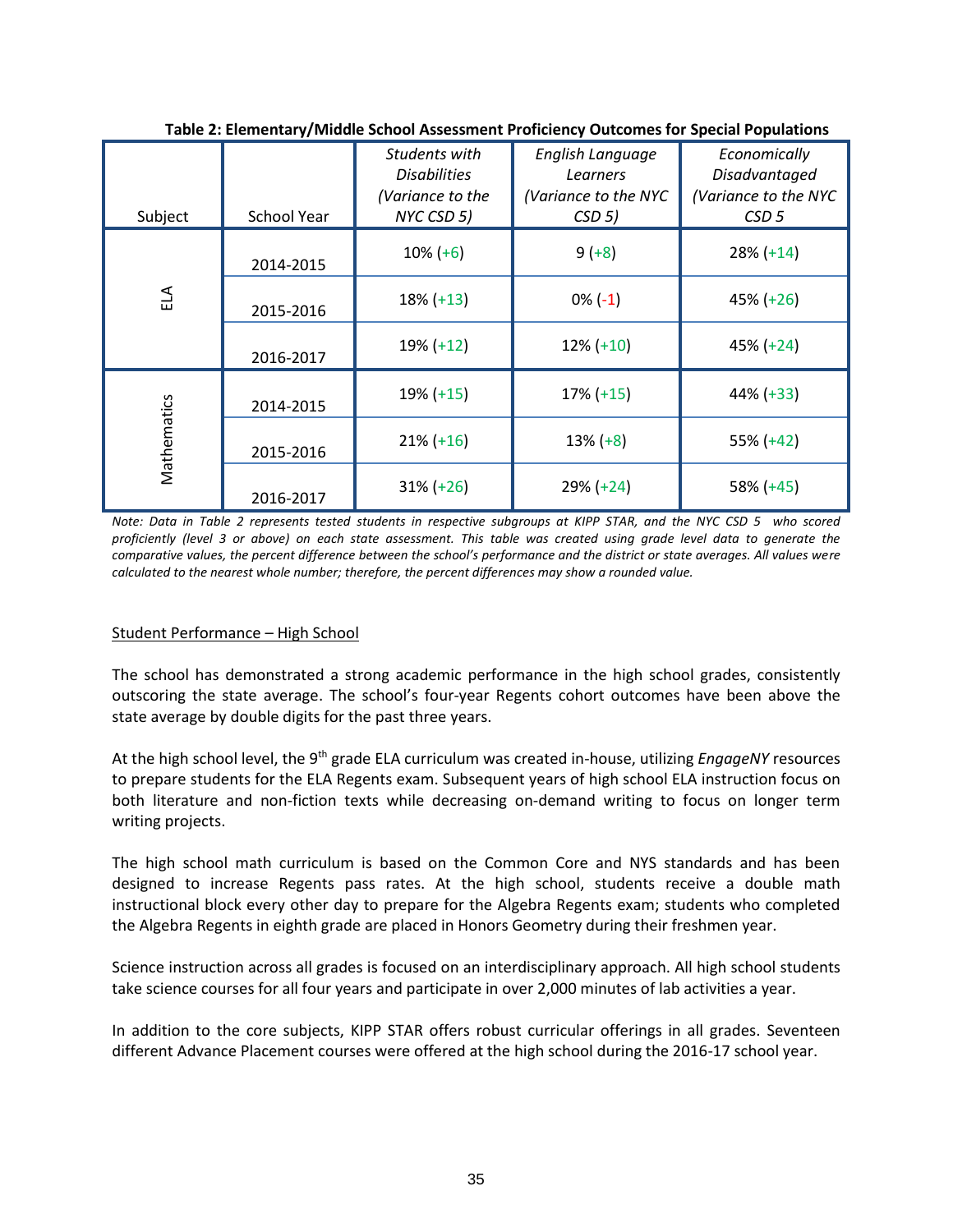| 4-Yr Cohort:<br>All<br><b>Students</b> | 2011 Cohort |              |          | 2012 Cohort |              |          | 2013 Cohort |              |          |
|----------------------------------------|-------------|--------------|----------|-------------|--------------|----------|-------------|--------------|----------|
| Subject                                | School      | <b>State</b> | Variance | School      | <b>State</b> | Variance | School      | <b>State</b> | Variance |
| ELA                                    | 97%         | 84%          | $+13$    | 97%         | 85%          | $+12$    | 100%        | 85%          | $+15$    |
| Math                                   | 97%         | 86%          | $+11$    | 97%         | 86%          | $+11$    | 100%        | 85%          | $+15$    |
| <b>Global History</b>                  | 92%         | 79%          | $+13$    | 95%         | 78%          | $+17$    | 100%        | 78%          | $+22$    |
| Science                                | 100%        | 84%          | $+16$    | 97%         | 84%          | $+13$    | 100%        | 84%          | $+16$    |
| <b>US History</b>                      | 95%         | 81%          | $+14$    | 97%         | 81%          | $+16$    | 100%        | 81%          | $+19$    |

# *Table 3a: High School Total 4-Year Regents Outcomes for All Students: School & State Level Aggregates*

# *Table 3b: High School Diploma Types Awarded*

| 4-Yr Cohort:<br>All<br><b>Students</b>     | 2011 Cohort<br>(38 Students) |              |          | 2012 Cohort<br>(59 Students) |              |          | 2013 Cohort<br>(50 Students) |              |          |
|--------------------------------------------|------------------------------|--------------|----------|------------------------------|--------------|----------|------------------------------|--------------|----------|
| Subject                                    | School                       | <b>State</b> | Variance | School                       | <b>State</b> | Variance | School                       | <b>State</b> | Variance |
| <b>Graduation Rate</b>                     | 82%                          | 78%          | $+4$     | 92%                          | 80%          | $+12$    | 96%                          | 80%          | $+16$    |
| Local Diplomas                             | 3%                           | 3%           | 0        | 3%                           | 4%           | $-1$     | 0                            | 5%           | -5       |
| <b>Regents Diplomas</b>                    | 45%                          | 46%          | $-1$     | 44%                          | 47%          | $-3$     | 50%                          | 43%          | $+7$     |
| <b>Advanced Regents</b><br><b>Diplomas</b> | 34%                          | 18%          | $+16$    | 44%                          | 18%          | $+26$    | 46%                          | 33%          | $+13$    |

According to the February 2016 ESEA accountability designations, KIPP STAR is *In Good Standing*.

# **Key Performance Area: Organizational Viability**

# Financial Condition

KIPP STAR appears to be in good financial condition as evidenced by performance on key indicators derived from the school's independently audited financial statements.

The Charter School Office reviews the financial performance and management of charter schools using quantitative and qualitative methods. Near‐term indicators, such as the current ratio and unrestricted days cash, are measures of liquidity and of the charter school's capacity to maintain operations. Long‐ term indicators, such as total margin and debt-to asset ratio, are measures of the charter school's capacity to remain viable and to meet financial obligations.<sup>16</sup>

A *composite score* is an overall measure of financial health calculated by the Department's Office of Audit Services. This score is based on a weighting of primary reserves, equity, and net income. A charter school with a score between 1.5 and 3.0 is considered to be in strong financial health. KIPP STAR Charter School's composite score for 2015-2016 is 2.40. The table below shows the school's composite scores from 2013-2014 to 2015-2016.

 $\overline{a}$ <sup>16</sup> These rigorous indicators of fiscal soundness are aligned with those recommended by the National Association of Charter School Authorizers.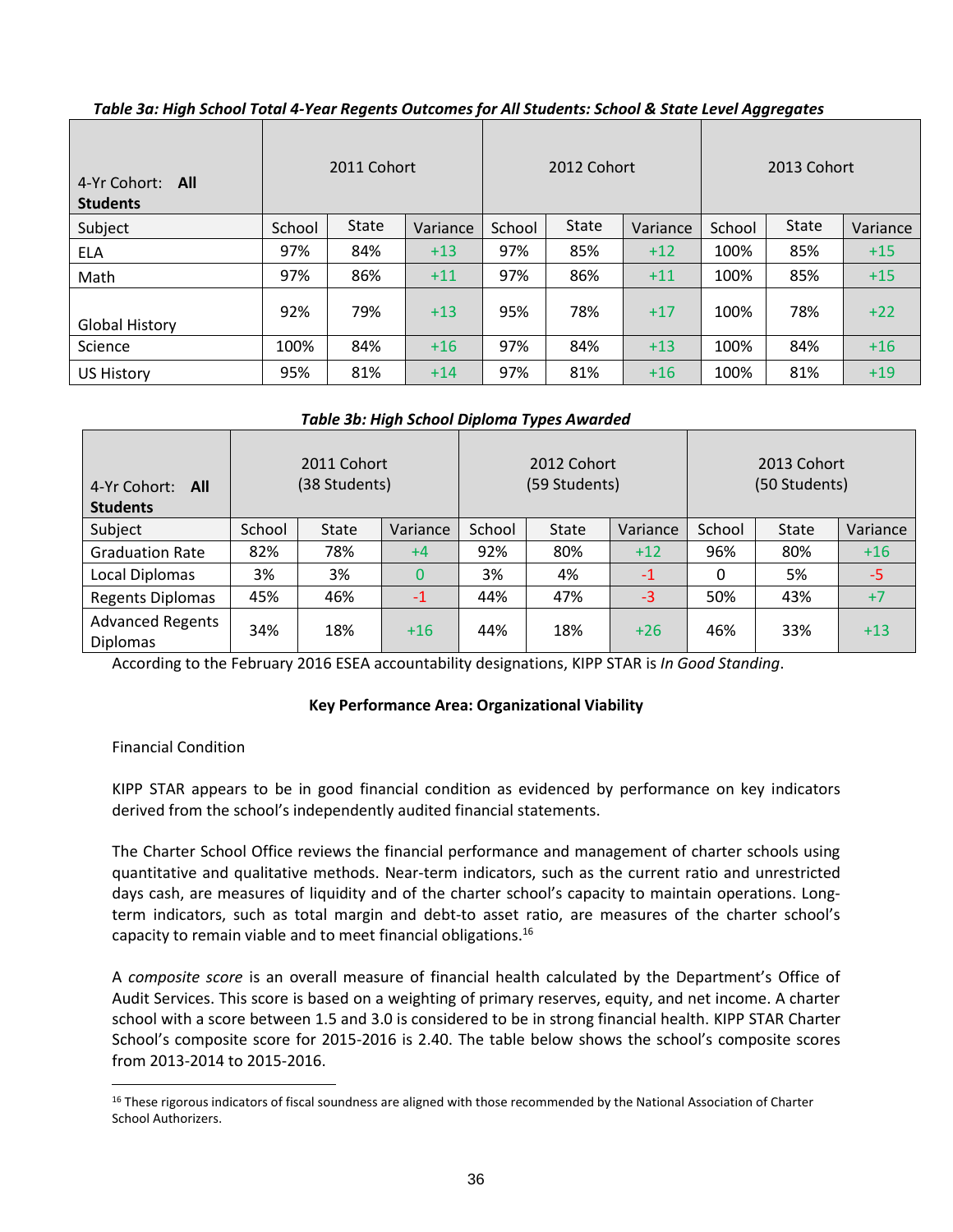| LUIL LUIJ LU LUIJ LUIU |                        |  |  |  |  |  |
|------------------------|------------------------|--|--|--|--|--|
| Year                   | <b>Composite Score</b> |  |  |  |  |  |
| 2015-2016              | 2.4                    |  |  |  |  |  |
| 2014-2015              | 1.5                    |  |  |  |  |  |
| 2013-2014              | 2.6                    |  |  |  |  |  |

# **KIPP STAR Charter School's Composite Scores 2012-2013 to 2015-2016**

*Source: NYSED Office of Audit Services*

#### Financial Management

 $\overline{a}$ 

The Charter School Office reviewed KIPP STAR Charter School's 2015-2016 audited financial statements to determine whether the independent auditor observed sufficient internal controls over financial reporting. The auditor did not identify any deficiencies in internal controls that could be considered material weaknesses.

# **Key Performance Area: Faithfulness to the Charter and Law**

# Enrollment, Recruitment and Retention

In 2016-2017, KIPP STAR slightly exceeded the enrollment targets for economically disadvantaged and students with disabilities. The school does not currently meet its English language learners (ELL) enrollment target, but the current variation is three percent. The renewal application mentions that as the elementary school is K through Grade 3 in 2017-18, the school anticipates that ELL enrollment will expand as the school grows to capacity. School leaders reported that ELL students are typically declassified within the first year of enrollment, which also affects their enrollment target.

Enrollment preference is provided for economically disadvantaged students. The recruitment plan does not detail efforts to recruit students with disabilities and/or English language learners specifically, but KIPP STAR makes recruitment materials available in both English and Spanish.

The school is making good faith efforts to recruit, serve and retain at-risk students.<sup>17</sup> According to the school's enrollment and admissions policy, "In 2016-2017, families and friends of our current students have accounted for nearly 40% of all applicants to KIPP." In addition to these referrals, the school launches a robust recruitment plan each December, which includes a mass mailing to all students in the

 $17$  Education Law §2854(2)(a) requires that schools demonstrate good faith efforts to attract and retain a comparable or greater enrollment of students with disabilities, FRPL eligible students and English Language Learners when compared to the enrollment figures for such students in the school district in which the charter is located. SUNY and the Regents were charged with setting specific enrollment and retention targets for each charter school, and have done so. Education Law §2852(9 a)(b)(i). All charter schools that were initially chartered after August 2010 or renewed after January 1, 2011, are expected to meet or exceed the enrollment and retention targets set by the Regents and SUNY. When submitting an application for renewal of the charter, schools are required to provide information detailing the means by which they will meet the enrollment and retention targets (Education Law §2851(4)(e)), and this information is considered by the Regents in the review of the school's performance over the charter term. A school's plan to change its enrollment practices, whether by weighting the lottery or preferencing, may also be considered when determining whether the school will meet the targets in the upcoming charter term. A school's repeated failure to meet or exceed its enrollment and retention targets, when combined with a failure to show that extensive efforts to meet the targets have been made, may be cause for termination or revocation of the charter pursuant to section Education Law §2855(1)(e).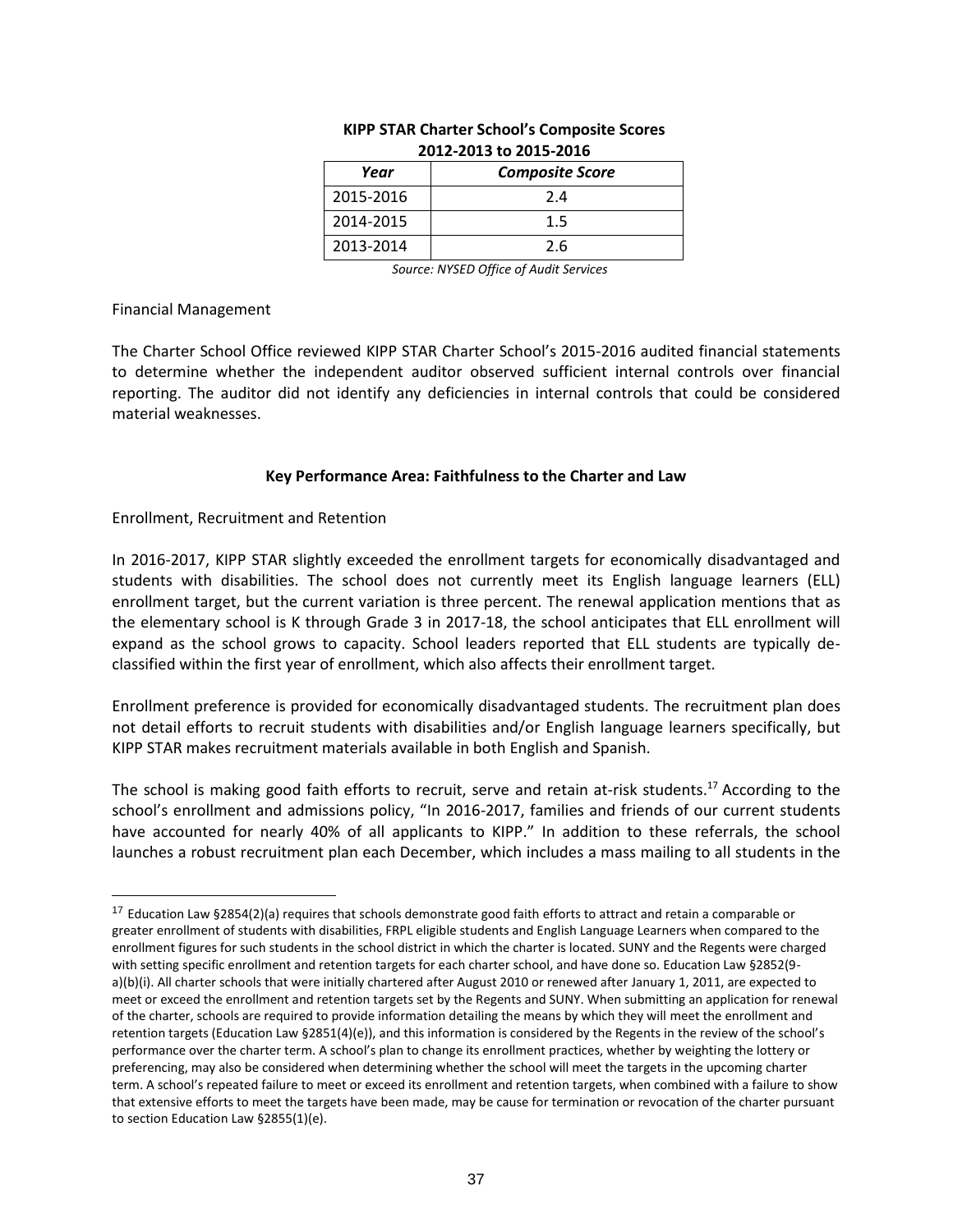school's home zip code. Presentations are made to local pre- schools, after school programs, and community-based organizations. Beginning in 2015-16, KIPP STAR has utilized the support of the KIPP NYC team to lead student recruitment initiatives. Efforts to recruit and retain students in the ED, ELL, and SWD populations include:

- Annual recruitment initiative including a mass mailing to all students in the school's home zip code;
- Presentations at local pre-schools, after-school programs, and community based organizations; and
- Utilization of the KIPP NYC team to lead student recruitment efforts.

# *Table 4: Student Demographics – KIPP STAR CS Compared to District of Location (NYC CSD 5)*

|                                                       | 2015-2016 Percent of<br>Enrollment |                  |          | 2016-2017 Percent of<br>Enrollment |                |          | 2017-2018<br>Percent of<br>Enrollment $18$ |
|-------------------------------------------------------|------------------------------------|------------------|----------|------------------------------------|----------------|----------|--------------------------------------------|
|                                                       | <b>KIPP</b>                        | <b>NYC</b>       |          | <b>KIPP</b>                        | <b>NYC CSD</b> |          |                                            |
|                                                       | <b>STAR</b>                        | CSD <sub>5</sub> | Variance | <b>STAR</b>                        | 5              | Variance | <b>KIPP STAR</b>                           |
| <b>Enrollment of Special Populations<sup>19</sup></b> |                                    |                  |          |                                    |                |          |                                            |
| Economically<br>Disadvantaged                         | 77%                                | 80%              | $-3$     | 82%                                | 81%            | $+1$     | 90%                                        |
| English<br>Language<br>Learners                       | 7%                                 | 11%              | $-4$     | 7%                                 | 10%            | $-3$     | 5%                                         |
| Students with<br><b>Disabilities</b>                  | 27%                                | 22%              | $+5$     | 26%                                | 23%            | $+3$     | 23%                                        |

Student Retention

 $\overline{a}$ 

According to NYSED data, the overall student retention rate at KIPP STAR is 86%. The district-wide retention rate in NYC CSD 5 is 68%.

# **Legal Compliance**

KIPP STAR operates in accordance with applicable law, regulations, rules and other policies, including the terms of its charter, its by-laws and other school-specific policies. It is also in compliance with federally mandated disciplinary procedures for students with disabilities, and NYS DASA regulations. The board holds meetings in accordance with the Open Meetings Law.

# **Public Hearing Information**

The required public hearing was held by the NYC CSD 5 School District on October 5, 2017. Thirty-five people attended, and 10 spoke, all were in favor of the renewal no one was opposed.

<sup>&</sup>lt;sup>18</sup> Enrollment for the 2017-18 school year is preliminary and therefore cannot be compared to the district. The enrollment figures provided for the school year have been reported by the school.

<sup>&</sup>lt;sup>19</sup> Percentages of English language learners and students with disabilities include students who were exited from these services within the last three year of enrollment record.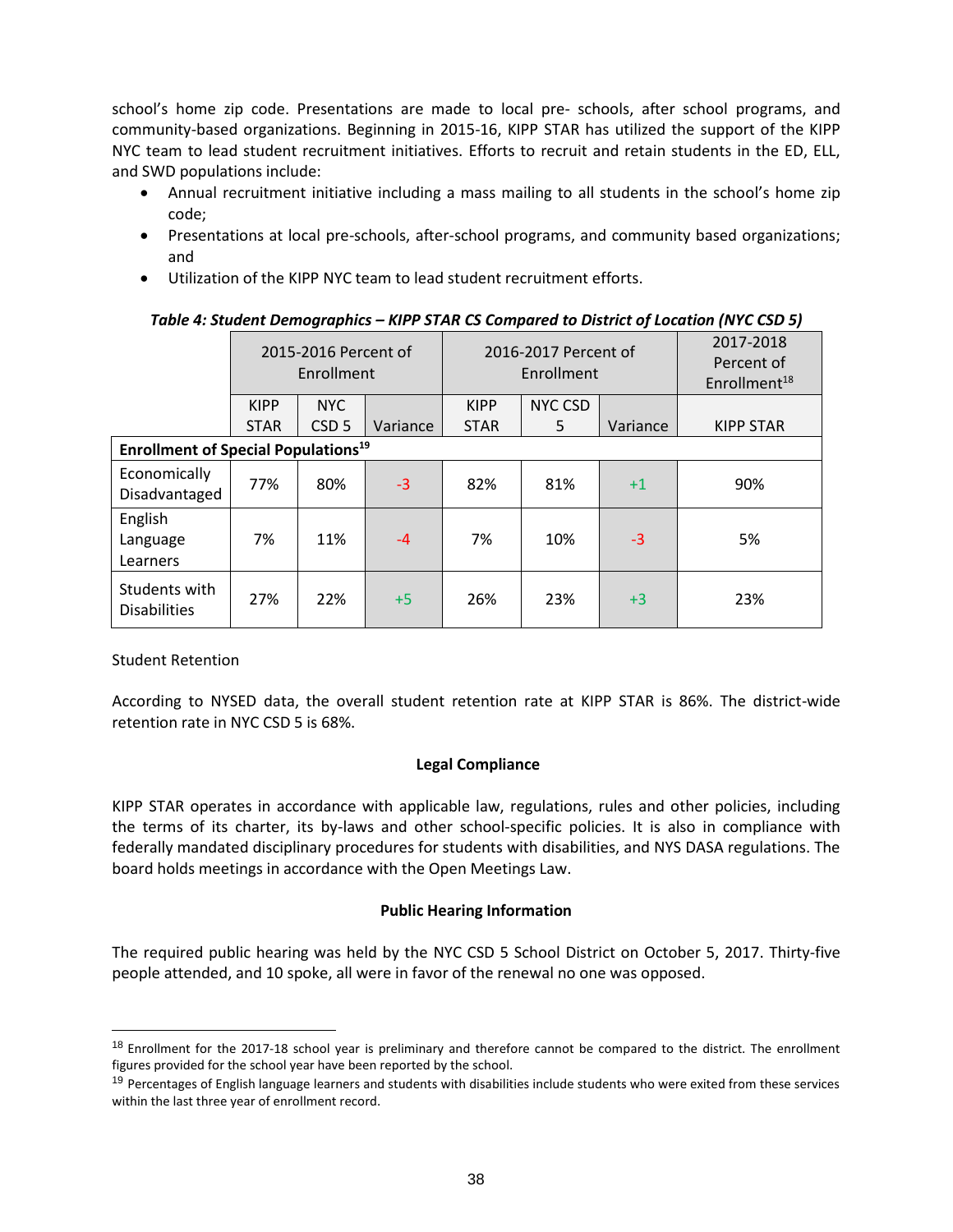# **Math, Engineering, and Science Academy Charter High School**

In accordance with Education Law, Article 56, Sections 2851(4) and 2852(2), Commissioners Regulation 119.7, and the Board of Regents Charter School Renewal Policy, the **New York State Education Department recommends a full-term renewal for a period of five years for Math, Engineering, and Science Academy (MESA) Charter School The charter term would begin on July 1, 2018 and expire on June 30, 2023.** 

The MESA Charter High School is meeting the academic performance benchmarks and most benchmarks set forth in the Board of Regents Charter School Performance Framework. It is meeting enrollment and retention targets as prescribed by the Board of Regents for students who are economically disadvantaged and students with disabilities; and is making good faith efforts to meet the enrollment target for English language learners. The school is implementing the mission, key design elements, education program and organizational plan set forth in the charter.

|                                                  | idi ter bendur bannman                                                                       |  |  |
|--------------------------------------------------|----------------------------------------------------------------------------------------------|--|--|
| <b>Name of Charter School</b>                    | Math, Engineering, and Science Academy Charter                                               |  |  |
|                                                  | <b>High School</b>                                                                           |  |  |
| <b>Board Chair</b>                               | Maureen Ryan                                                                                 |  |  |
| <b>District of location</b>                      | NYC CSD 32                                                                                   |  |  |
| <b>Opening Date</b>                              | <b>Fall 2013</b>                                                                             |  |  |
| <b>Charter Terms</b>                             | 8/19/2013 - 06/30/2018                                                                       |  |  |
| <b>Current Term Authorized Grades/Maximum</b>    | Grades 9-12/500 students                                                                     |  |  |
| <b>Authorized Enrollment</b>                     |                                                                                              |  |  |
| Proposed Renewal Term Authorized Grades/         | Grades 9-12/500 students                                                                     |  |  |
| <b>Proposed Maximum Authorized Enrollment</b>    |                                                                                              |  |  |
| <b>Comprehensive Management Service Provider</b> | None                                                                                         |  |  |
| <b>Facilities</b>                                | 231 Palmetto St, Brooklyn Co-location                                                        |  |  |
|                                                  | Math, Engineering, and Science Academy (MESA)<br>Charter High School will provide a rigorous |  |  |
|                                                  | education that equips each student with the                                                  |  |  |
| <b>Mission Statement</b>                         | ability to succeed in life and in college. MESA                                              |  |  |
|                                                  | students will develop a passion for science,                                                 |  |  |
|                                                  | technology, engineering, and mathematics, and                                                |  |  |
|                                                  | through an intensive college readiness program,                                              |  |  |
|                                                  | develop critical thinking and self-advocacy.                                                 |  |  |
|                                                  | Four-year college bound program<br>$\bullet$                                                 |  |  |
|                                                  | Academic focus on STEM fields<br>$\bullet$                                                   |  |  |
|                                                  | Daily 9th Grade Writing Seminar<br>$\bullet$                                                 |  |  |
|                                                  | Strong support for teaching staff<br>$\bullet$                                               |  |  |
| <b>Key Design Elements</b>                       | Strong focus on school culture and family<br>$\bullet$                                       |  |  |
|                                                  | engagement                                                                                   |  |  |
|                                                  | Weekly effort grades in each class<br>$\bullet$                                              |  |  |
|                                                  | Explicit focus on family and community<br>$\bullet$                                          |  |  |
|                                                  | engagement                                                                                   |  |  |
|                                                  | A year-round calendar                                                                        |  |  |
| <b>Requested Revisions</b>                       | None                                                                                         |  |  |

### **Charter School Summary**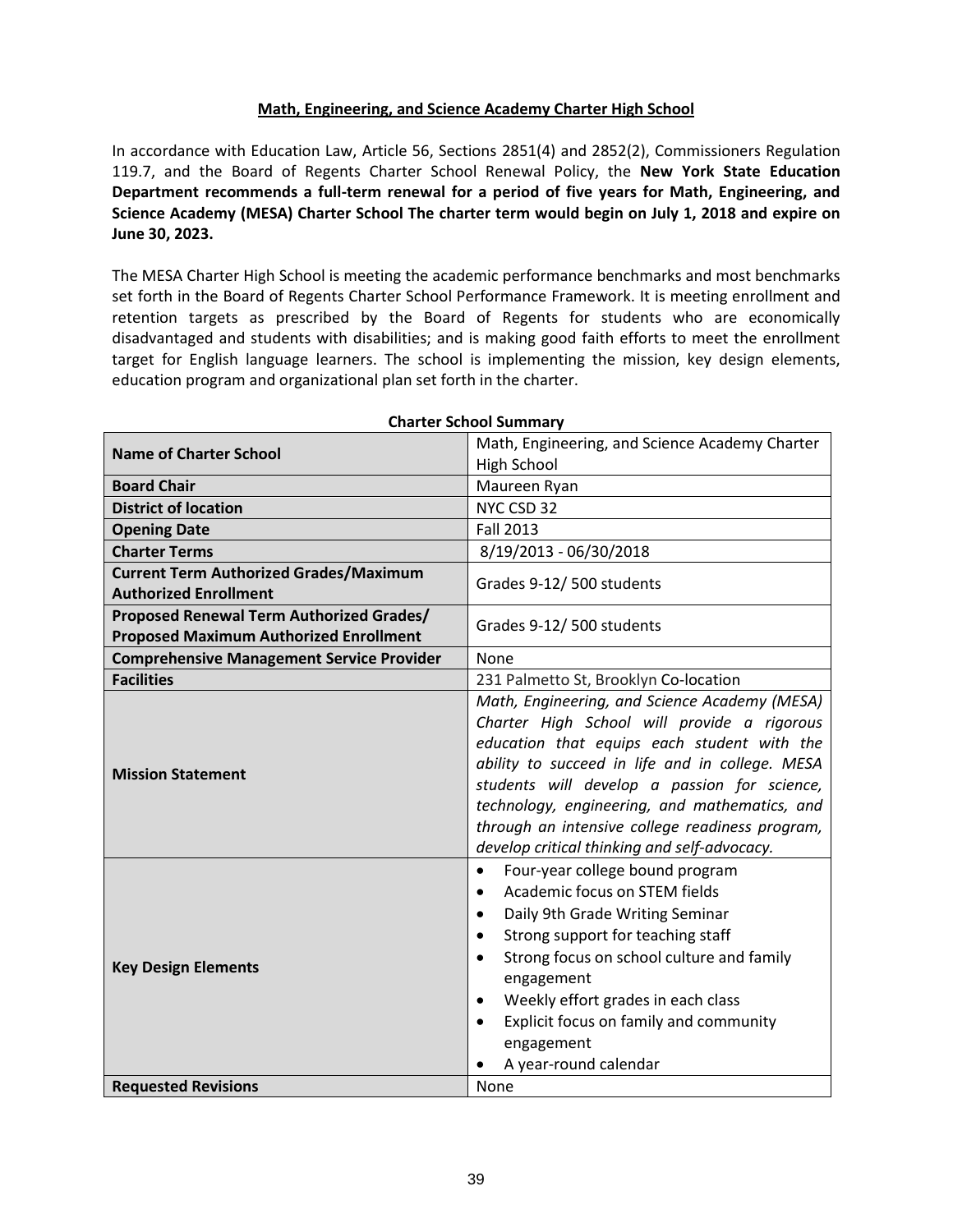| <b>School Year</b> | <b>Grades Served</b> | <b>Maximum Approved</b><br><b>Enrollment</b> | <b>Actual Enrollment</b> |
|--------------------|----------------------|----------------------------------------------|--------------------------|
| 2017-2018          | $9 - 12$             | 500                                          | $466^{20}$               |
| 2016-2017          | $9 - 12$             | 500                                          | 462                      |
| 2015-2016          | $9 - 11$             | 362                                          | 350                      |
| 2014-2015          | $9 - 10$             | 250                                          | 243                      |
| 2013-2014          |                      | 125                                          |                          |

# **Current Grade Levels and Maximum Authorized Enrollment**

| Proposed Renewal Term Grade Levels and Maximum Authorized Enrollment |
|----------------------------------------------------------------------|
|----------------------------------------------------------------------|

| <b>School Year</b> | <b>Grades Served</b> | <b>Maximum Authorized</b><br><b>Enrollment</b> |
|--------------------|----------------------|------------------------------------------------|
| 2018-2019          | $9 - 12$             | 500                                            |
| 2019-2020          | $9 - 12$             | 500                                            |
| 2020-2021          | $9 - 12$             | 500                                            |
| 2021-2022          | $9 - 12$             | 500                                            |
| 2022-2023          | $9 - 12$             | 500                                            |

# **Background**

The Board of Regents granted an initial charter to the MESA Charter High School in 2013. It opened for instruction in August 2013 initially serving 125 students in Grade 9, expanding enrollment to serve Grades 9 through 12 by the end of its current charter term.

The school's academic performance has consistently exceeded both the community school district (NYC CSD 32) of location and the state average, with four-year graduate rates above 90%. According to school leaders and teachers, systems are in place to define and reinforce a safe school culture based on high expectations and educational success. Curriculum content is created in-house and is aligned to the NYSLS.

MESA's design is built around enhancing academic rigor and promoting student learning. MESA employs a standards-referenced grading system (SRG) that focuses exclusively on student mastery of learning goals measured through multiple forms of formative and summative assessments. MESA utilizes a Universal Design for Learning (UDL), to empower students to find aspects of classroom content that interest them, and to approach learning from a place of strength, supporting Students with Disabilities (SWD) and English language learners (ELLs). MESA students take STEM Block, which is designed to supplement core Math and Science classes by providing instruction through hands-on, project-based learning.

While instructional delivery varies across classrooms and grade levels, behavior management is consistent, and the school maintains a safe and welcoming environment. The school appears compliant with the laws, regulations, and provisions of its charter.

 $\overline{a}$ 

<sup>&</sup>lt;sup>20</sup> Self-reported by MESA Charter High School in Renewal Site Visit Workbook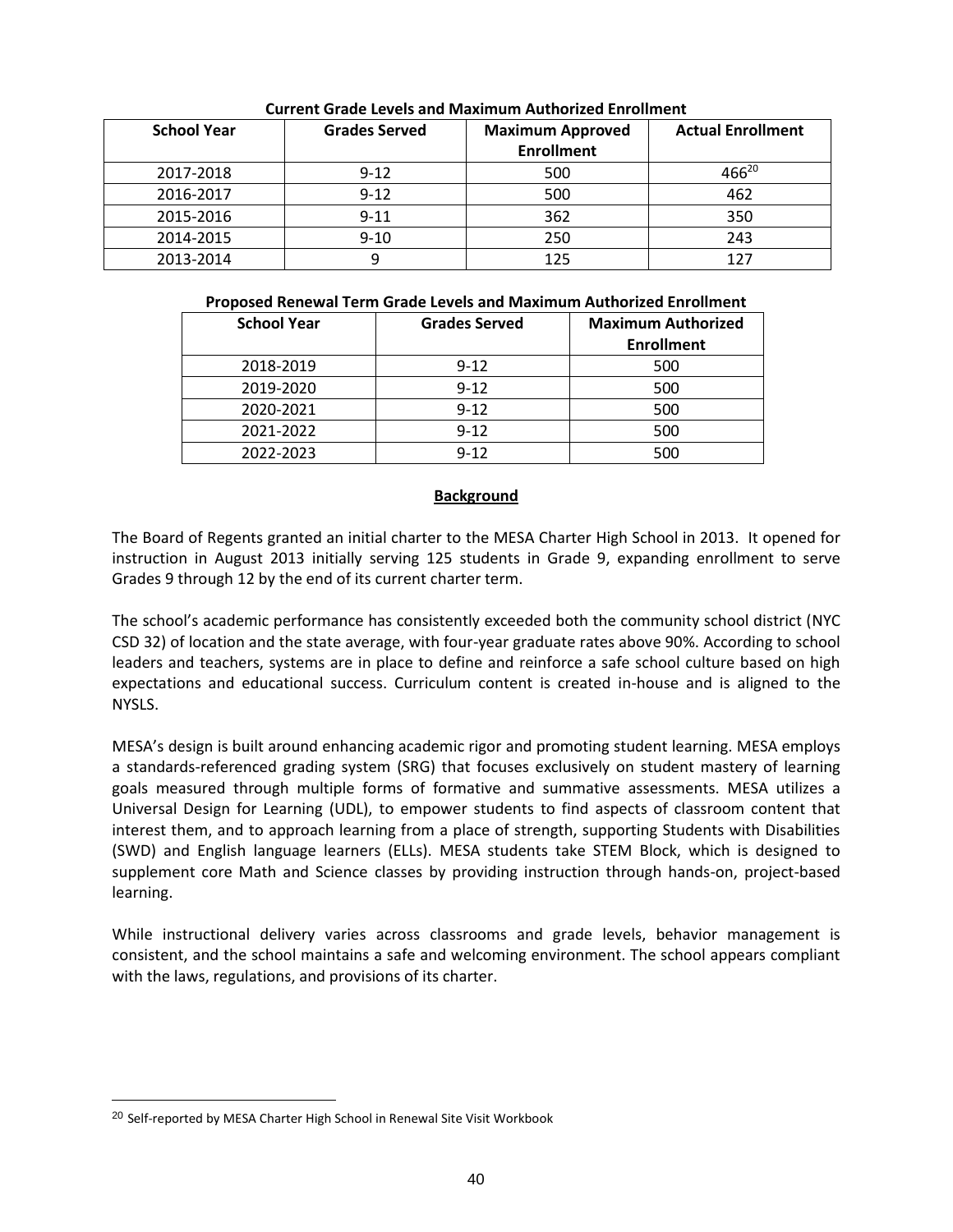### **Summary of Evidence for Renewal**

#### **Key Performance Area: Educational Success**

### Student Performance – High School

The school has demonstrated strong academic performance in the high school grades, out -performing the district of location by wide margins and in some grades and subjects outscoring the state average.

MESA has a documented curriculum aligned to the New York State Learning Standards (NYSLS). The English language arts (ELA), math, science, and social studies curricula are teacher developed. For STEM, MESA's curriculum is fully aligned to the Project Lead the Way (PLTW) Biomedical Sciences sequence of classes. The French and Spanish curricula are teacher-generated and aligned to the standards of the American Council on the Teaching of Foreign Languages (ACTFL). Finally, the *College Bound* curriculum was designed by cofounder of the school Arthur Samuels.

During summer institute professional development, curricula is reviewed and revised to map and align to the NYSLS. The principal works with curriculum specialists during summer institute to amend the curriculum, and a flexible scope and sequence is created and honed during the course of each school year through a collaborative process between teachers and the leadership team. Teachers work in department and grade level teams to facilitate horizontal and vertical curriculum alignment across the school.

MESA teachers use a standard referenced grading (SRG) system, meaning that students are provided multiple opportunities to reach mastery on a given standard. MESA teachers are encouraged to utilize a lesson-planning template of their choice; but at the start of each week, lesson plan reviews are required by all teachers. Coaches support teachers with lesson planning, creating a five-week plan, and determining summative assessments. MESA provides various supports for both struggling and advanced learners. Support for students with disabilities (SWDs) at MESA occurs through integrated co-teaching (ICT) classes, special education teacher support services (SETTS). Interventionists and classroom teachers are able to collaborate through monthly SPED/ELL meetings, each of which have a topic of focus. Teachers use co-planning time to collaborate on lessons and explore data. Differentiation of instruction at MESA occurs primarily through use of technology, and use of various co-teaching models (parallel teaching, small groups, stations, etc.).

Gifted or advanced students have the opportunity to receive pull-out or small group instruction at an accelerated pace, and MESA Grade 11 students are able to take college-level classes at CUNY through the College Now program. MESA also offered its first AP course in 2015- 2016, five courses in 2016-2017, and six courses in 2017-2018. As of today, 284 students benefitted from these AL classes.

For English language learners (ELLs), MESA holds a small writing seminar class that provides extra reading and writing support for Grade 9 and 10 students. SRG provides multiple opportunities for students to master content, and ELLs are placed in advisory with a bilingual speaker. In every department at MESA there is at least one bilingual teacher, and all parent-facing staff must speak Spanish.

The school's four-year Regents cohort outcomes have been outperforming the state average. See Tables 1 and 2.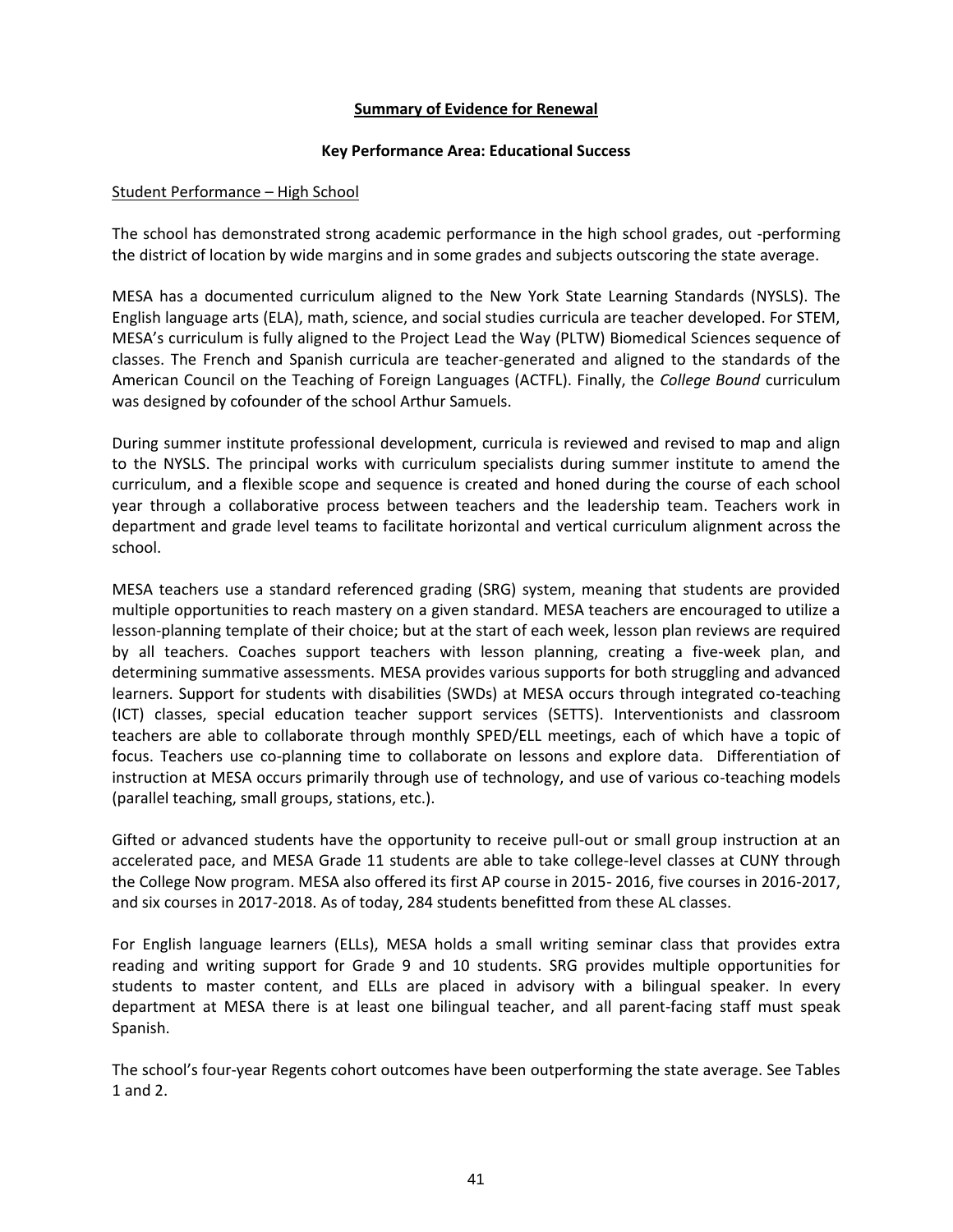|                           | Ayyı cyulcs |              |          |
|---------------------------|-------------|--------------|----------|
| 4-Yr Cohort: All Students |             | 2013 Cohort  |          |
| Subject                   | School      | <b>State</b> | Variance |
| <b>ELA</b>                | 91%         | 85%          | $+6$     |
| <b>Global History</b>     | 83%         | 78%          | $+5$     |
| Math                      | 96%         | 85%          | $+11$    |
| Science                   | 95%         | 84%          | $+11$    |
| <b>US History</b>         | 85%         | 81%          | +4       |

# *Table 1: High School Total 4-Year Regents Outcomes for All Students: School & State Level Aggregates*

| Table 2: High School Diploma Types Awarded |        |              |                               |  |  |  |  |
|--------------------------------------------|--------|--------------|-------------------------------|--|--|--|--|
| 4-Yr Cohort: All Students                  |        |              | 2013 Cohort<br>(116 Students) |  |  |  |  |
|                                            | School | <b>State</b> | Variance                      |  |  |  |  |
| <b>Graduation Rate</b>                     | 88%    | 80%          | $+8$                          |  |  |  |  |
| Local Diplomas                             | 0%     | 5%           | -5                            |  |  |  |  |
| <b>Regents Diplomas</b>                    | 74%    | 43%          | $+31$                         |  |  |  |  |
| <b>Advanced Regents Diplomas</b>           | 14%    | 33%          | $-19$                         |  |  |  |  |

### *Table 2: High School Diploma Types Awarded*

According to the February 2016 ESEA accountability designations, Math, Engineering, and Science Academy (MESA) Charter High School is *In Good Standing*.

# **Key Performance Area: Organizational Viability**

# Financial Condition

 $\overline{a}$ 

The MESA Charter High School appears to be in sound financial condition as evidenced by performance on key indicators derived from the school's independently audited financial statements.

The Charter School Office reviews the financial performance and management of charter schools using quantitative and qualitative methods. Near‐term indicators, such as the current ratio and unrestricted days cash, are measures of liquidity and of the charter school's capacity to maintain operations. Long‐ term indicators, such as total margin and debt-to asset ratio, are measures of the charter school's capacity to remain viable and to meet financial obligations. $21$ 

A *composite score* is an overall measure of financial health calculated by the Department's Office of Audit Services. This score is based on a weighting of primary reserves, equity, and net income. A charter

<sup>&</sup>lt;sup>21</sup> These rigorous indicators of fiscal soundness are aligned with those recommended by the National Association of Charter School Authorizers.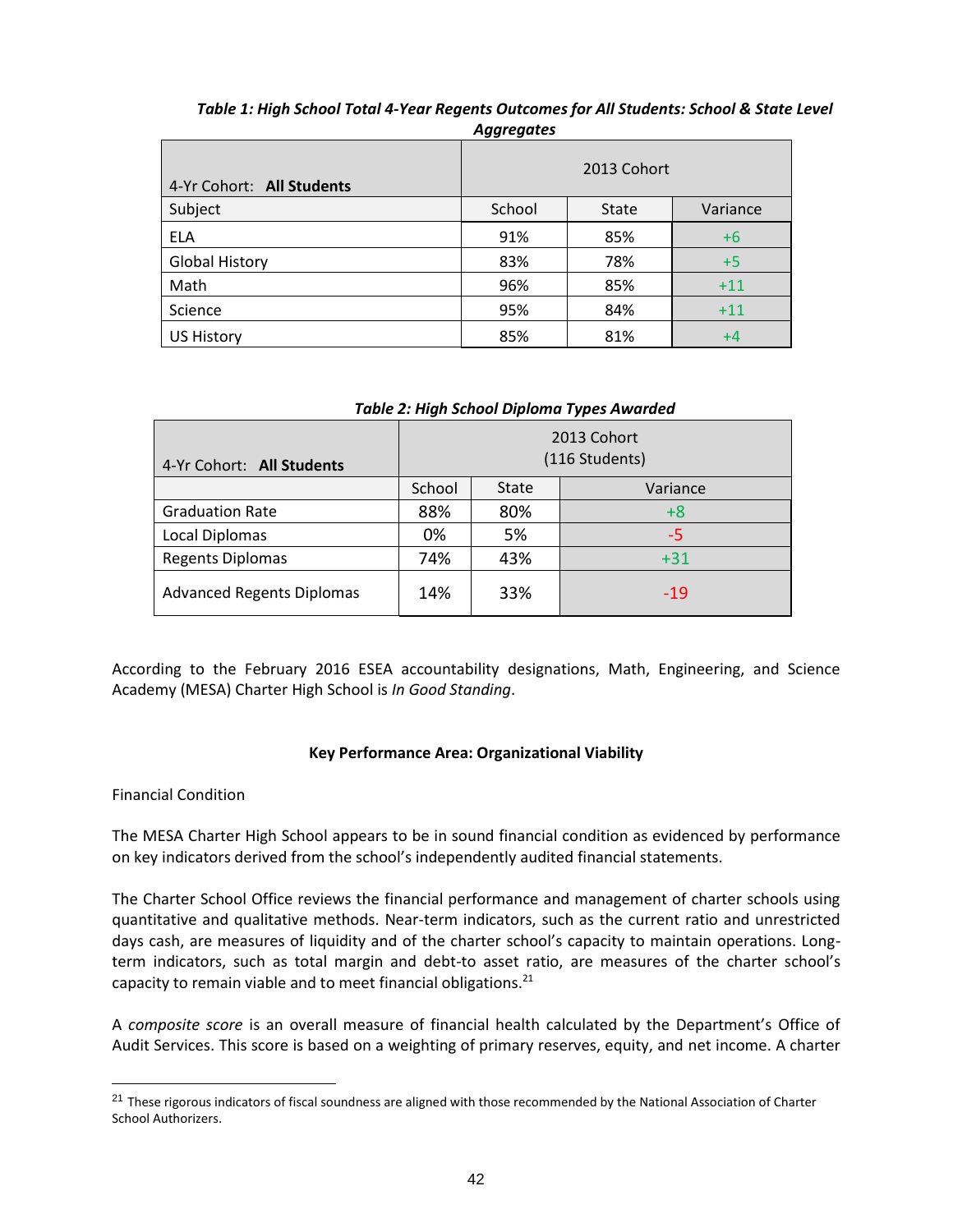school with a score between 1.5 and 3.0 is considered to be in strong financial health. MESA Charter High School's composite score for 2015-2016 is 2.7. The table below shows the school's composite scores from 2013-2014 to 2015-2016.

# **MESA Charter High School's Composite Scores 2013-2014 to 2015-2016**

| Year      | <b>Composite Score</b> |
|-----------|------------------------|
| 2015-2016 | 77                     |
| 2014-2015 | 77                     |
| 2013-2014 | つつ                     |

Source: NYSED Office of Audit Services

### Financial Management

The Charter School Office reviewed MESA Charter High School's 2015-16 audited financial statements to determine whether the independent auditor observed sufficient internal controls over financial reporting. The auditor did not identify any deficiencies in internal controls that could be considered material weaknesses.

# **Key Performance Area: Faithfulness to the Charter and Law**

### Enrollment, Recruitment and Retention

The school has strong enrollment and backfills students all grades from its waitlist. Through efforts towards increasing the percentage of at-risk students enrolled, the school is coming close to, but not yet meeting, its targets for all of the special population subgroups – economically disadvantaged (ED), students with disabilities (SWDs), or English language learners (ELLs), (Table 3). The ED student population has been steadily increasing over the previous three years, with a marked increase in the self-reported number for 2016-2017. Both SWD and ELL populations are relatively stagnant, with some growth indicated for the ELL population from 2015-2016 to 2016-2017.

Efforts to recruit and retain students in the ED, ELL, and SWD populations include:

- Fortified outreach throughout the community for English language learners;
- Parental referral for English language learners;
- Partnering with local organizations that serve at risk populations; and
- Staffing plan to meet the needs of all learners.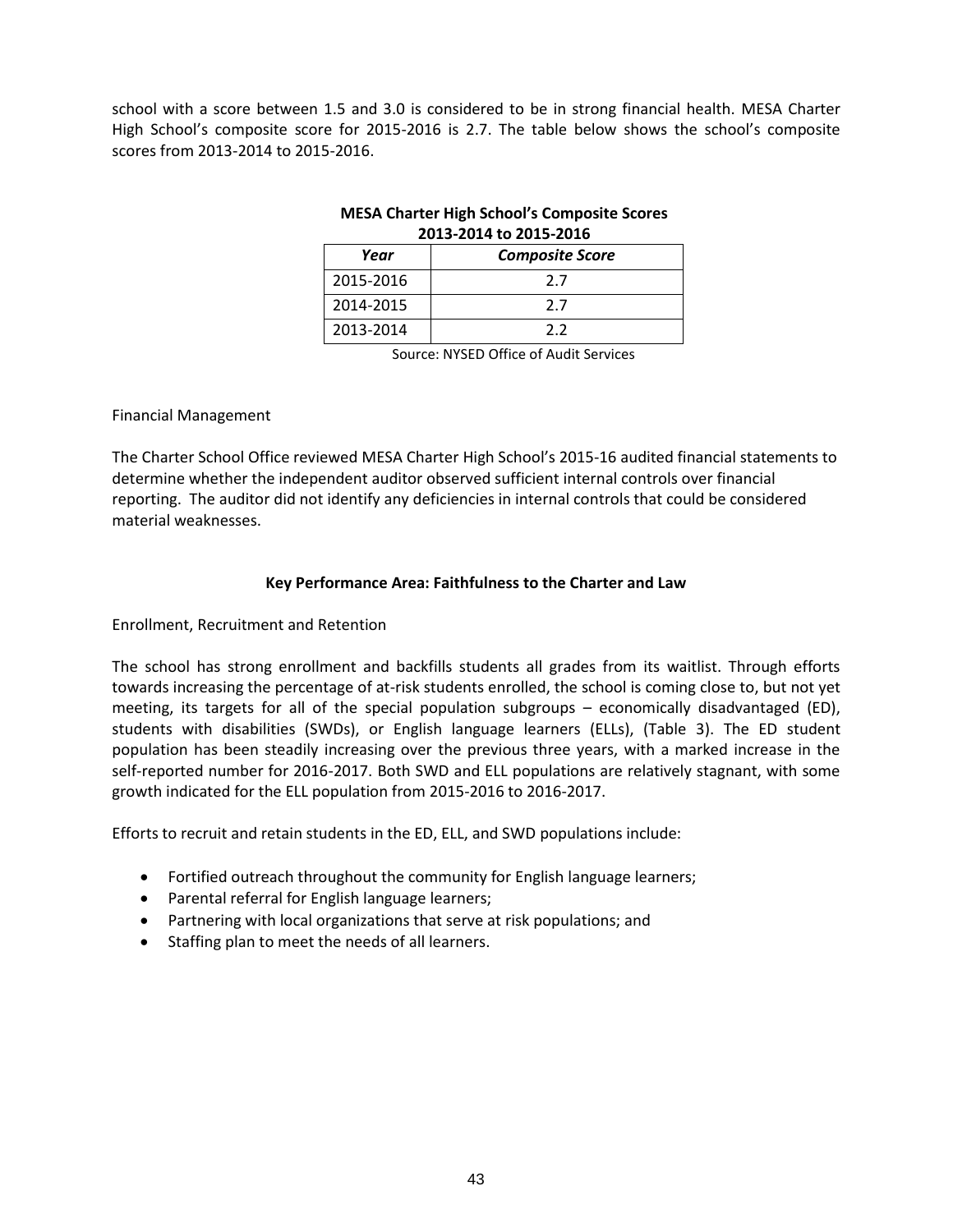# *Table 3: Student Demographics – Math, Engineering, and Science Academy (MESA) Charter High School Compared to Community School District of Location (NYC CSD 32)*

|                                      | 2015-2016 Percent of Enrollment |                             |      | 2016-2017 Percent of Enrollment |                 |          |
|--------------------------------------|---------------------------------|-----------------------------|------|---------------------------------|-----------------|----------|
|                                      | School                          | <b>District</b><br>Variance |      |                                 | <b>District</b> | Variance |
| Economically<br>Disadvantaged        | 86%                             | 83%                         | $+3$ | 83%                             | 82%             | $+1$     |
| English Language<br>Learners         | 18%                             | 25%                         | $-7$ | 10%                             | 24%             | $-14$    |
| Students with<br><b>Disabilities</b> | 18%                             | 21%                         | $+3$ | 16%                             | 21%             | $+5$     |

# Student Retention

According to NYSED data, the overall student retention rate at MESA is 92%. The district-wide retention rate in CSD 32 is 76%.

# **Legal Compliance**

Math, Engineering, and Science Academy (MESA) Charter High School operates in accordance with applicable law, regulations, rules and other policies, including the terms of its charter, its by-laws and other school-specific policies. It is also in compliance with federally mandated disciplinary procedures for students with disabilities, and NYS DASA regulations. The board holds meetings in accordance with the Open Meetings Law.

# **Public Hearing Information**

The required public hearing was held by the NYC Department of Education on September 18, 2017. Eight people attended, and seven spoke. Seven were in favor of the school's renewal and no one opposed.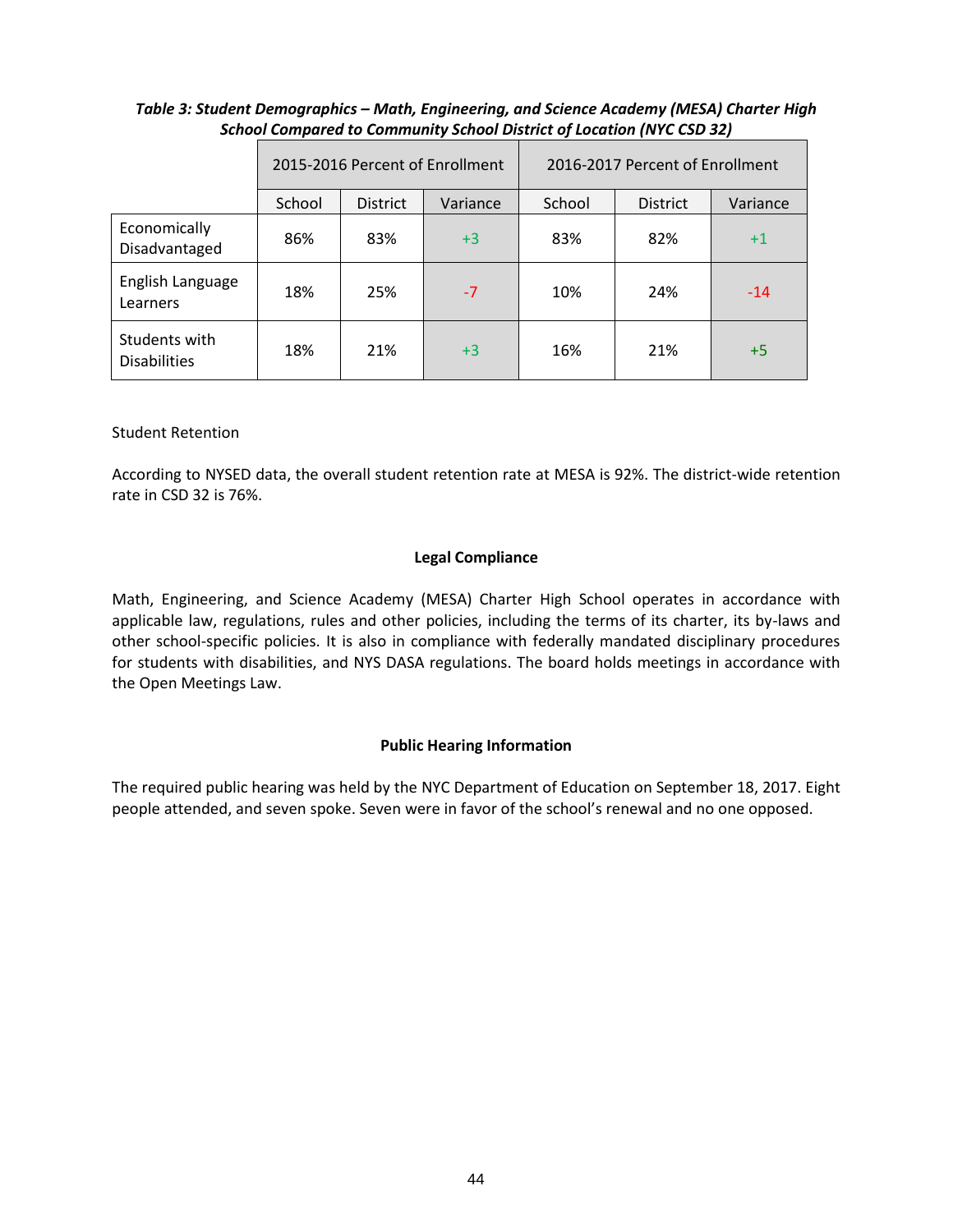# **Unity Preparatory Charter School of Brooklyn**

In accordance with Education Law, Article 56, Sections 2851(4) and 2852(2), Commissioners Regulation 119.7, and the Board of Regents Charter School Renewal Policy, the **New York State Education Department recommends a full-term renewal for a period of five years for Unity Preparatory Charter School of Brooklyn ("Unity Prep" or the "School"). The charter term would begin on July 1, 2018 and expire on June 30, 2023.**

Unity Preparatory Charter School of Brooklyn is meeting the academic performance benchmarks and most benchmarks set forth in the Board of Regents Charter School Performance Framework. Unity Prep is meeting enrollment and retention targets as prescribed by the Board of Regents for students who are economically disadvantaged and students with disabilities and is making good faith efforts to meet the enrollment target for English language learners. The school is implementing the mission, key design elements, education program and organizational plan set forth in the charter.

| <b>Name of Charter School</b>                                                             | Unity Preparatory Charter School of Brooklyn                                                                                                                                                                                                                                                                                                                                              |  |  |
|-------------------------------------------------------------------------------------------|-------------------------------------------------------------------------------------------------------------------------------------------------------------------------------------------------------------------------------------------------------------------------------------------------------------------------------------------------------------------------------------------|--|--|
| <b>Board Chair</b>                                                                        | James Ellsworth                                                                                                                                                                                                                                                                                                                                                                           |  |  |
| <b>District of location</b>                                                               | NYC CSD 13                                                                                                                                                                                                                                                                                                                                                                                |  |  |
| <b>Opening Date</b>                                                                       | <b>Fall 2013</b>                                                                                                                                                                                                                                                                                                                                                                          |  |  |
| <b>Charter Terms</b>                                                                      | 08/28/2013 - 06/30/2018                                                                                                                                                                                                                                                                                                                                                                   |  |  |
| <b>Current Term Authorized Grades/Maximum</b><br><b>Authorized Enrollment</b>             | Grades 6-10/520 students                                                                                                                                                                                                                                                                                                                                                                  |  |  |
| Proposed Renewal Term Authorized Grades/<br><b>Proposed Maximum Authorized Enrollment</b> | Grades 6-12/784 students                                                                                                                                                                                                                                                                                                                                                                  |  |  |
| <b>Comprehensive Management Service Provider</b>                                          | None                                                                                                                                                                                                                                                                                                                                                                                      |  |  |
| <b>Facilities</b>                                                                         | 432 Monroe Street, Brooklyn (Grades 6-8):<br>$\bullet$<br>NYC DOE Co-Located Space<br>1150 East New York Avenue, Brooklyn<br>$\bullet$<br>(Grades 9-10): NYC DOE Co-Located Space                                                                                                                                                                                                         |  |  |
| <b>Mission Statement</b>                                                                  | Unity Preparatory Charter School of Brooklyn's<br>(Unity Prep) mission is to empower students as<br>scholars and citizens so they may lead fulfilling<br>academic, personal, and professional lives.                                                                                                                                                                                      |  |  |
| <b>Key Design Elements</b>                                                                | Grade 6-12 college preparatory curriculum<br>$\bullet$<br>focus on expert teaching and advancement<br>٠<br>More time for learning/attention to how<br>$\bullet$<br>time is utilized<br>Intensive and differentiated academic<br>$\bullet$<br>support<br>Enrichment courses and elective clubs<br>$\bullet$<br>Positive and supportive school culture<br>٠<br>Active community involvement |  |  |
| <b>Requested Revisions</b>                                                                | Expand to serve Grade 11 in 2018-2019, Grade<br>in<br>2019-2020, and Increase maximum<br>12<br>authorized enrollment from 520 to 784 students                                                                                                                                                                                                                                             |  |  |

**Charter School Summary**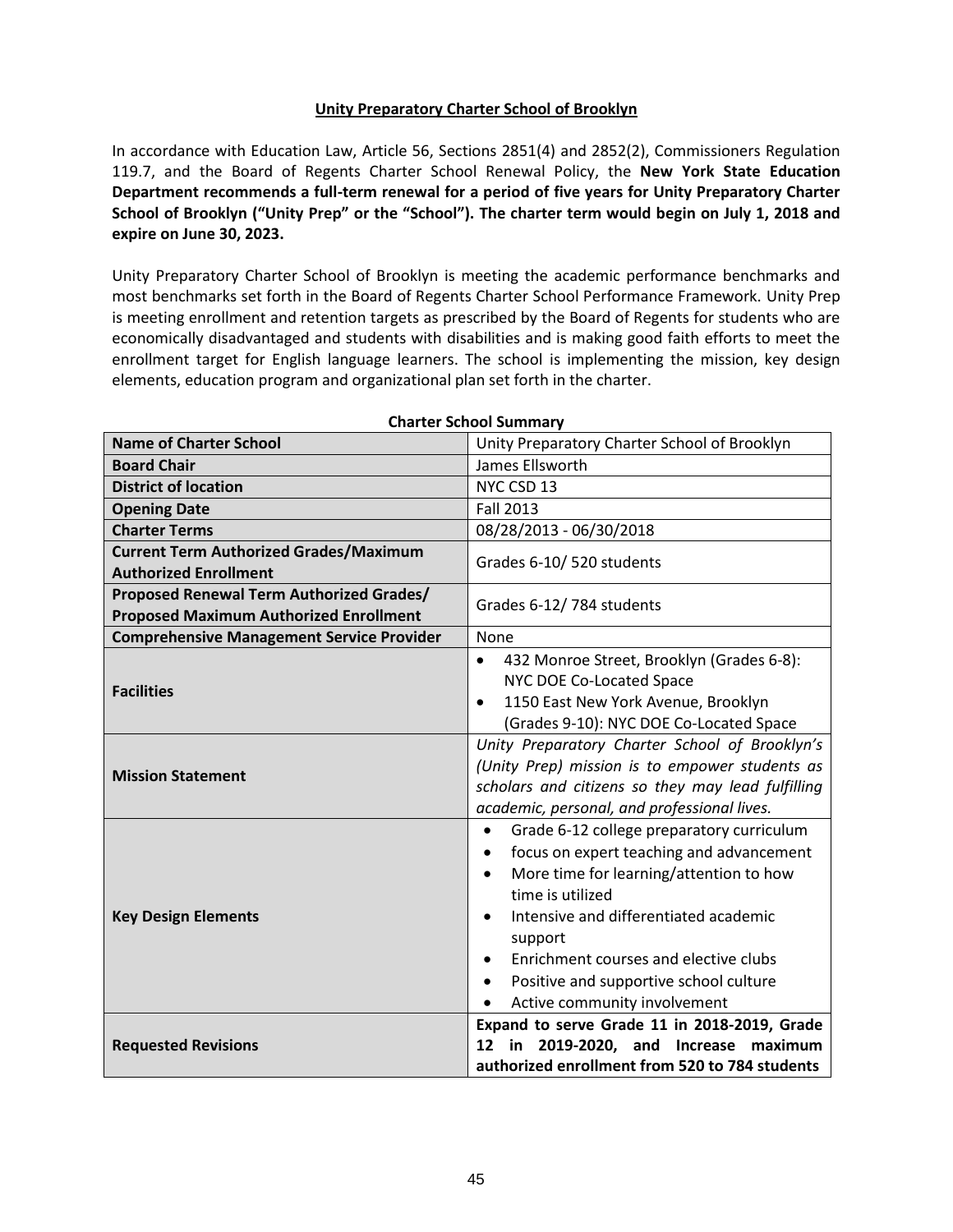| <b>School Year</b> | <b>Grades Served</b> | <b>Maximum Approved</b> | <b>Actual Enrollment</b> |
|--------------------|----------------------|-------------------------|--------------------------|
|                    |                      | <b>Enrollment</b>       |                          |
| 2017-2018          | $6 - 10$             | 520                     | 472 <sup>22</sup>        |
| 2016-2017          | $6-9$                | 416                     | 387                      |
| 2015-2016          | $6 - 8$              | 312                     | 318                      |
| 2014-2015          | $6 - 7$              | 208                     | 225                      |
| 2013-2014          | O                    | 104                     | 139                      |

**Current Grade Levels and Maximum Authorized Enrollment**

# **Proposed Renewal Term Grade Levels and Maximum Authorized Enrollment**

| <b>School Year</b> | <b>Grades Served</b> | <b>Maximum Authorized</b><br><b>Enrollment</b> |
|--------------------|----------------------|------------------------------------------------|
| 2018-2019          | $6 - 11$             | 784                                            |
| 2019-2020          | $6 - 12$             | 784                                            |
| 2020-2021          | $6 - 12$             | 784                                            |
| 2021-2022          | $6 - 12$             | 784                                            |
| 2022-2023          | $6 - 12$             | 784                                            |

# **Background**

The Board of Regents granted an initial charter to Unity Preparatory Charter School of Brooklyn in 2013. Unity Prep opened for instruction in August 2013 initially serving 104 students in Grade 6 and growing to serve Grades 6 through 10 by the end of this charter term.

Unity Preparatory Charter School of Brooklyn was labeled as a Focus School in 2017 and 2018 by NYSED, but its academic scores continue to expand and many of its programs and practices are evolving to improve student academic results. As reported by the school leadership team, the curriculum has an increasing emphasis on literacy across the curriculum and adapting approaches to meeting the needs of incoming students who are below grade level. Teachers deliver organized and purposeful lessons with clear learning objectives. The school uses a range of assessment tools to monitor student progress and achievement and has systems in place to use data to inform instruction and interventions.

The school also offers a broad range of services for students with disabilities (SWD) and is expanding services for English language learner (ELL) students. The school reports strong parent engagement and has introduced a range of social/emotional development programs that addressing the specific needs of the student population, including ELLs.

Unity Prep's Board of Trustees is actively engaged in monitoring school performance and planning for the school's requested revision to include Grades 11 and 12. The school has a collaborative leadership team, with each member having clear roles and responsibilities. While it also has a seven-member student support team, it was unclear if the learning specialists were being utilized to their fullest capacity. The school has a professional development program in place and is increasingly providing differentiated support to meet staff needs.

 $\overline{a}$ <sup>22</sup> Self-reported by Unity Prep in Renewal Site Visit Workbook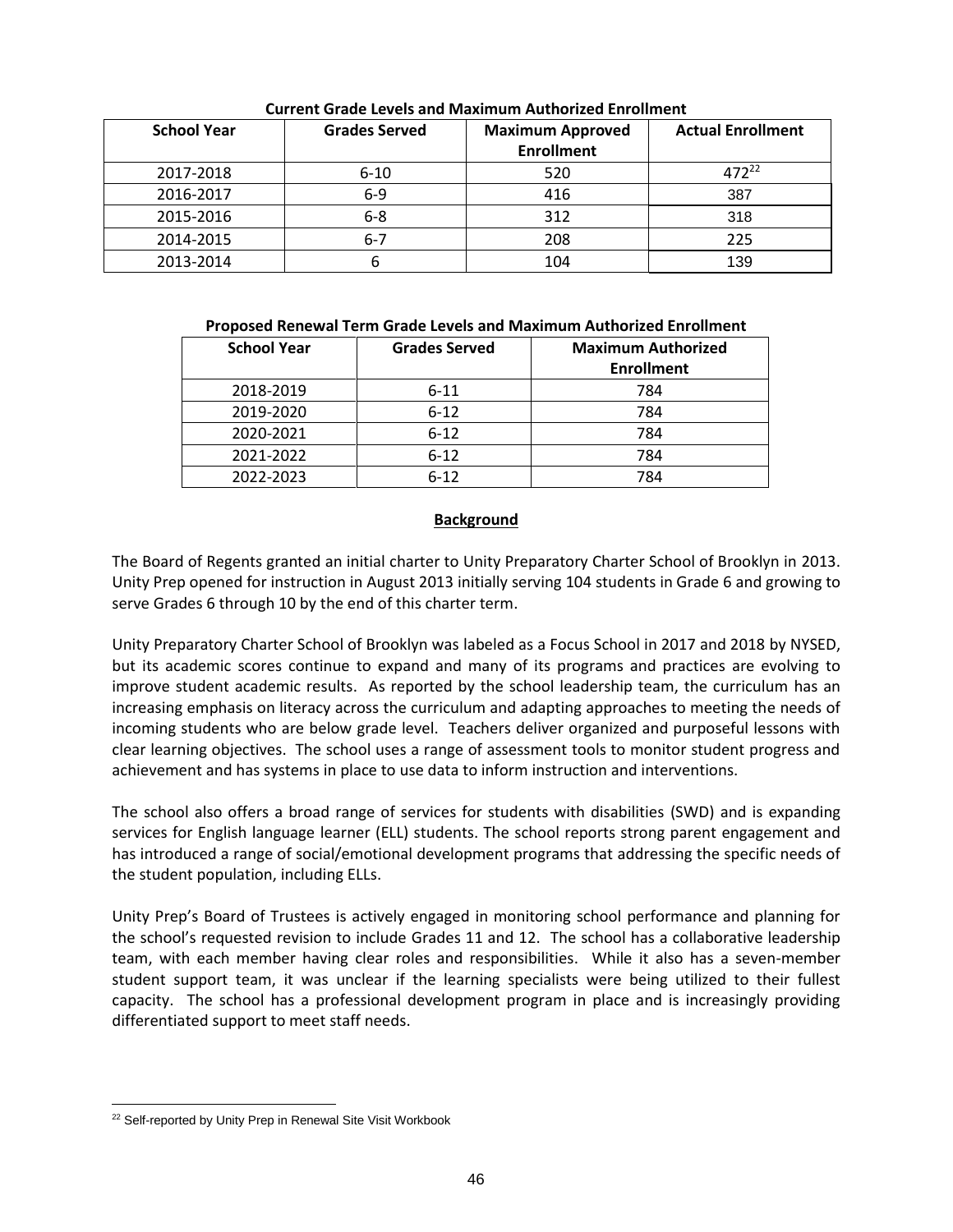### **Summary of Evidence for Renewal**

### **Key Performance Area: Educational Success**

### Student Performance – Elementary/Middle School Outcomes

Over the five-year charter term, Unity Prep administered the NYS English language arts and mathematics assessments to students in Grades 6 through 8. The outcomes from these assessments serve as the basis for determination of academic success in absolute proficiency outcomes and comparisons to the state and district of location.

Unity Prep has a documented curriculum aligned to the NYSLS. For reading, the school uses *Teachers College Reading and Writing Project (TCRWP)*, and level literacy intervention. For writing, Unity Prep uses *Teachers College Reading and Writing Project (TCRWP) Units of Study for Writing*. Teachers have developed an in-house curriculum for math, drawing from EngageNY lessons, which is broken into two types of lessons—math skills and math workshop. For science and social studies, the school creates its own interdisciplinary units of study in all grades. The curriculum is reviewed and evaluated by principals at the start of each planning year, in partnership with departmental chairpersons. To ensure horizontal and vertical alignment, assessments and scope-of-sequences outline skills and content within and across grade levels. During Unity Prep's summer staff development institute, teachers, under the supervision of the principals and departmental chairpersons of the middle school and high school, use scope-andsequences to create curriculum maps and thematic units of study.

See Tables 1 and 2 below regarding 3-8 math and ELA exam aggregate and subgroup student performance compared to the district and state average.

|                 | <b>ELA</b>                            |                                                    |                                                       |            |                                          | Math                |                                                    |                                                                |            |                                 |
|-----------------|---------------------------------------|----------------------------------------------------|-------------------------------------------------------|------------|------------------------------------------|---------------------|----------------------------------------------------|----------------------------------------------------------------|------------|---------------------------------|
| All<br>Students | rep<br>$\sim$<br>S<br>$\cup$<br>Unity | m<br>$\overline{\phantom{0}}$<br>GSD<br><b>NYC</b> | 13<br>$\mathsf{c}_1$<br>Variance<br>CSD<br><b>NYC</b> | <b>NVS</b> | S <sub>1</sub><br>Variance<br><b>NVS</b> | Prep<br>රි<br>Unity | $\omega$<br>$\overline{\phantom{0}}$<br>GSD<br>NYC | 13<br>$\mathsf{G}$<br>Variance<br>GSD<br>ပ<br>$\sum_{i=1}^{n}$ | <b>SAM</b> | °4<br>Variance<br>$\sigma$<br>⋛ |
| 2014-<br>2015   | 12%                                   | 17%                                                | $-5$                                                  | 30%        | $-18$                                    | 17%                 | 16%                                                | $+1$                                                           | 37%        | $-20$                           |
| 2015-<br>2016   | 21%                                   | 27%                                                | $-6$                                                  | 37%        | $-16$                                    | 14%                 | 16%                                                | $-2$                                                           | 34%        | $-20$                           |
| 2016-<br>2017   | 31%                                   | 31%                                                | $\mathbf 0$                                           | 40%        | $-9$                                     | 21%                 | 18%                                                | $+3$                                                           | 34%        | $-13$                           |

**Table 1: Elementary/Middle School Assessment Proficiency Outcomes for All Students: School, District & State Level Aggregates**

*Note: Data in Table 1 represents tested students in Grades 6-8 at Unity Preparatory Charter School of Brooklyn, NYC CSD13 and the state average who scored proficiently (level 3 or above) on each state assessment. This table was created using grade level data to generate the comparative values, the percent difference between the school's performance and the district or state averages. All values were calculated to the nearest whole number, therefore, the percent differences may show a rounded value.*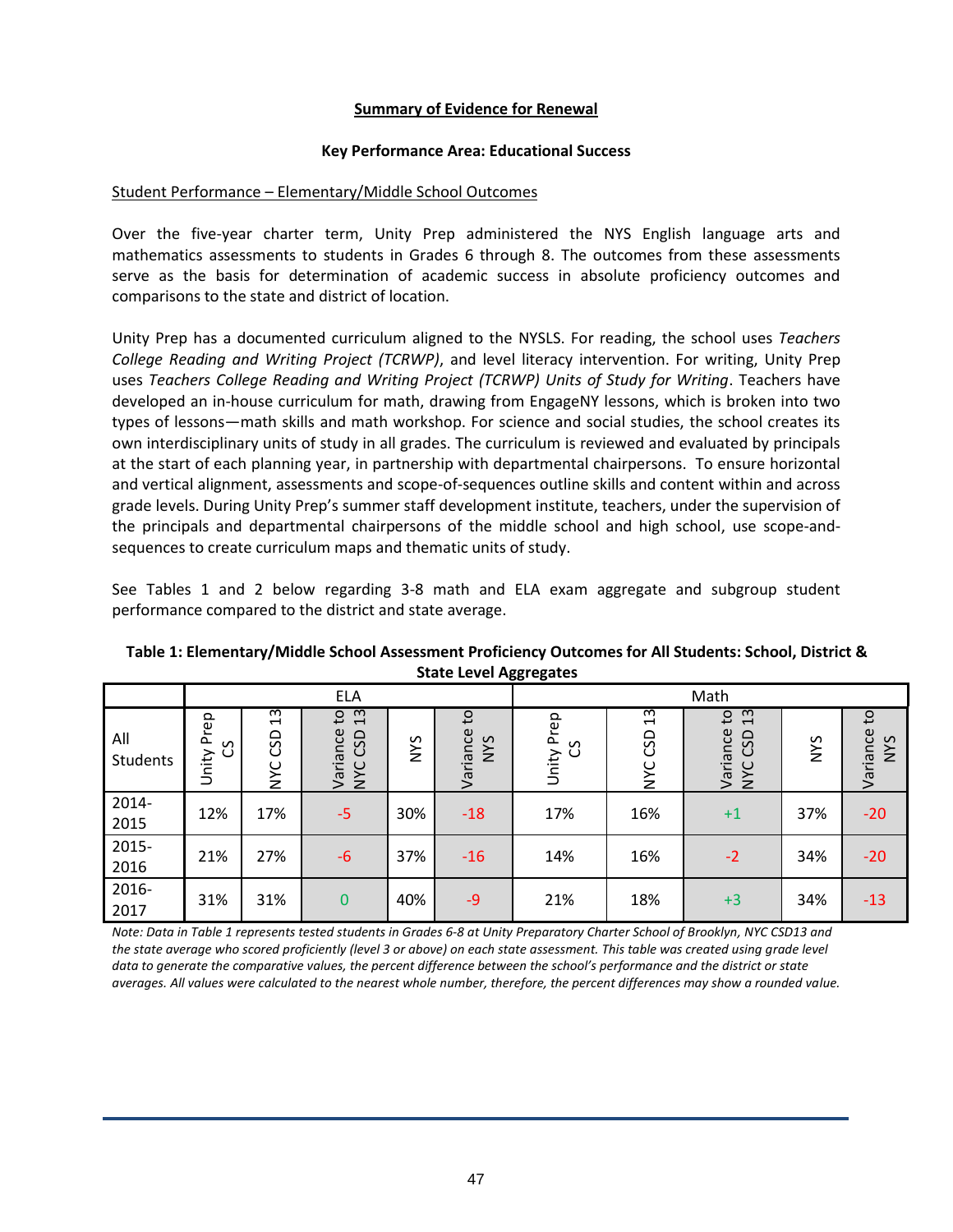| Subject     | <b>School Year</b> | Students with<br><b>Disabilities</b><br>(Variance to the<br>district of location) | English Language<br>Learners<br>(Variance to the<br>district of location) | Economically<br>Disadvantaged<br>(Variance to the<br>district of location) |
|-------------|--------------------|-----------------------------------------------------------------------------------|---------------------------------------------------------------------------|----------------------------------------------------------------------------|
|             | 2014-2015          | $2\%(-4)$                                                                         | 0(0)                                                                      | $11\% (-2)$                                                                |
| ELA         | 2015-2016          | $1\% (-8)$                                                                        | $0(-2)$                                                                   | $20\%(-1)$                                                                 |
|             | 2016-2017          | $11\% (-2)$                                                                       | $0(-4)$                                                                   | $29\% (+5)$                                                                |
|             | 2014-2015          | $6\% (-2)$                                                                        | $18\% (+15)$                                                              | $15\% (+3)$                                                                |
| Mathematics | 2015-2016          | $5% (-3)$                                                                         | $8\% (+5)$                                                                | $14\% (+1)$                                                                |
|             | 2016-2017          | $9\% (+1)$                                                                        | $5% (-1)$                                                                 | $22\% (+9)$                                                                |

**Table 2: Elementary/Middle School Assessment Proficiency Outcomes for Special Populations**

*Note: Data in Table 2 represents tested students in respective subgroups at Unity Prep and NYC CSD 13 who scored proficiently (level 3 or above) on each state assessment. This table was created using grade level data to generate the comparative values, the percent difference between the school's performance and the district or state averages. All values were calculated to the nearest whole number; therefore, the percent differences may show a rounded value.*

# Student Performance – High School

The school has demonstrated average academic performance in the high school grades, underperforming the district of location by some margins and underscoring the state average.

Unity Prep ensures the curriculum is aligned horizontally across classrooms at the same grade level and vertically across grades, the assessments and scope-and-sequences clearly outline the skills and content within and across grade levels. The process includes identifying standards and benchmarks that span more than one content area so that teachers can reinforce student learning by "speaking the same language" and building upon instruction across subject areas. To bolster critical literacy skills and address NYSLS and CCLS, all content areas work cooperatively to develop student literacy. Mathematics, science, and history scope-and-sequences incorporate any applicable NYSLS for reading, writing, listening, and speaking that pertain to each academic discipline.

Support for students with disabilities (SWDs) at Unity Prep occurs through integrated co-teaching (ICT) classrooms. For English language learners (ELLs), Unity Prep utilizes structured English immersion in the form of the Sheltered Instruction Observation Protocol (SIOP). The ELL specialist also provides targeted and differentiated supplemental instruction based on each student's English proficiency, ranging from beginner ELLs to those designated as former ELLs. Students who require more intensive interventions receive individualized and small-group pull-out services during enrichment classes.

According to the February 2016 ESEA accountability designations, Unity Preparatory Charter School of Brooklyn is *In Good Standing*.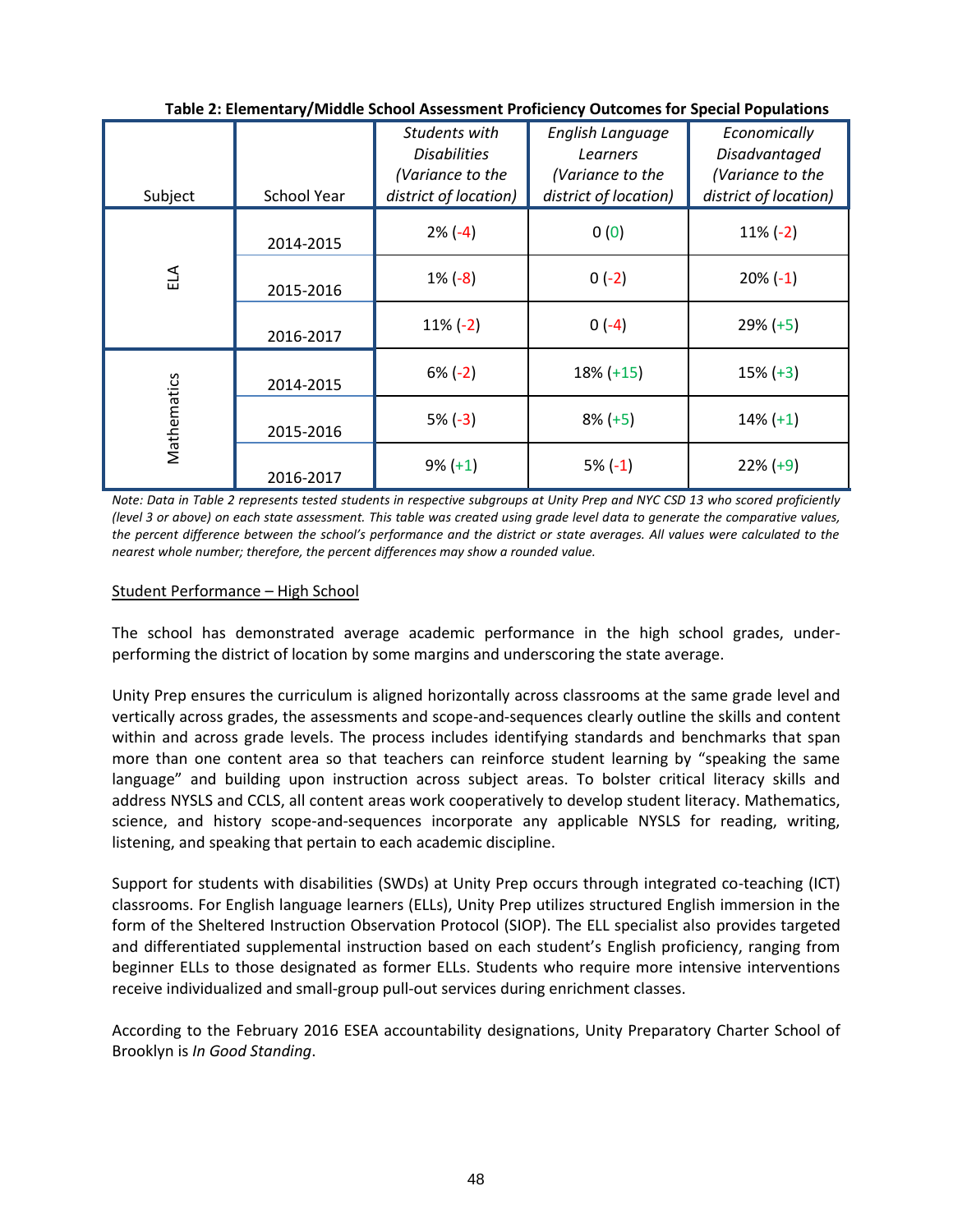#### **Key Performance Area: Organizational Viability**

# Financial Condition

Unity Preparatory Charter School of Brooklyn appears to be in good financial condition as evidenced by performance on key indicators derived from the school's independently audited financial statements.

The Charter School Office reviews the financial performance and management of charter schools using quantitative and qualitative methods. Near‐term indicators, such as the current ratio and unrestricted days cash, are measures of liquidity and of the charter school's capacity to maintain operations. Longterm indicators, such as total margin and debt-to asset ratio, are measures of the charter school's capacity to remain viable and to meet financial obligations.<sup>23</sup>

A *composite score* is an overall measure of financial health calculated by the Department's Office of Audit Services. This score is based on a weighting of primary reserves, equity, and net income. A charter school with a score between 1.5 and 3.0 is considered to be in strong financial health. Unity Preparatory Charter School of Brooklyn's composite score for 2015-2016 is 2.4. The table below shows the school's composite scores from 2013-2014 to 2015-2016.

| $2013 - 2017$ to $2013 - 2010$ |                        |  |  |  |  |  |
|--------------------------------|------------------------|--|--|--|--|--|
| Year                           | <b>Composite Score</b> |  |  |  |  |  |
| 2015-2016                      | 2.4                    |  |  |  |  |  |
| 2014-2015                      | 2.5                    |  |  |  |  |  |
| 2013-2014                      | 2.2                    |  |  |  |  |  |

#### **Unity Preparatory Charter School of Brooklyn's Composite Scores 2013-2014 to 2015-2016**

Source: NYSED Office of Audit Services

#### Financial Management

 $\overline{a}$ 

The Charter School Office reviewed Unity Preparatory Charter School of Brooklyn's 2015-16 audited financial statements to determine whether the independent auditor observed sufficient internal controls over financial reporting. The auditor did not identify any deficiencies in internal controls that could be considered material weaknesses.

# **Key Performance Area: Faithfulness to the Charter and Law**

Enrollment, Recruitment and Retention

Unity Preparatory Charter School of Brooklyn met or exceeded the enrollment plan set for in its charter in the 2016-2017 school year. The school enrolls a higher proportion of economically disadvantaged (ED) students and students with disabilities (SWDs), and the same proportion of English language learners (ELLs).

<sup>&</sup>lt;sup>23</sup> These rigorous indicators of fiscal soundness are aligned with those recommended by the National Association of Charter School Authorizers.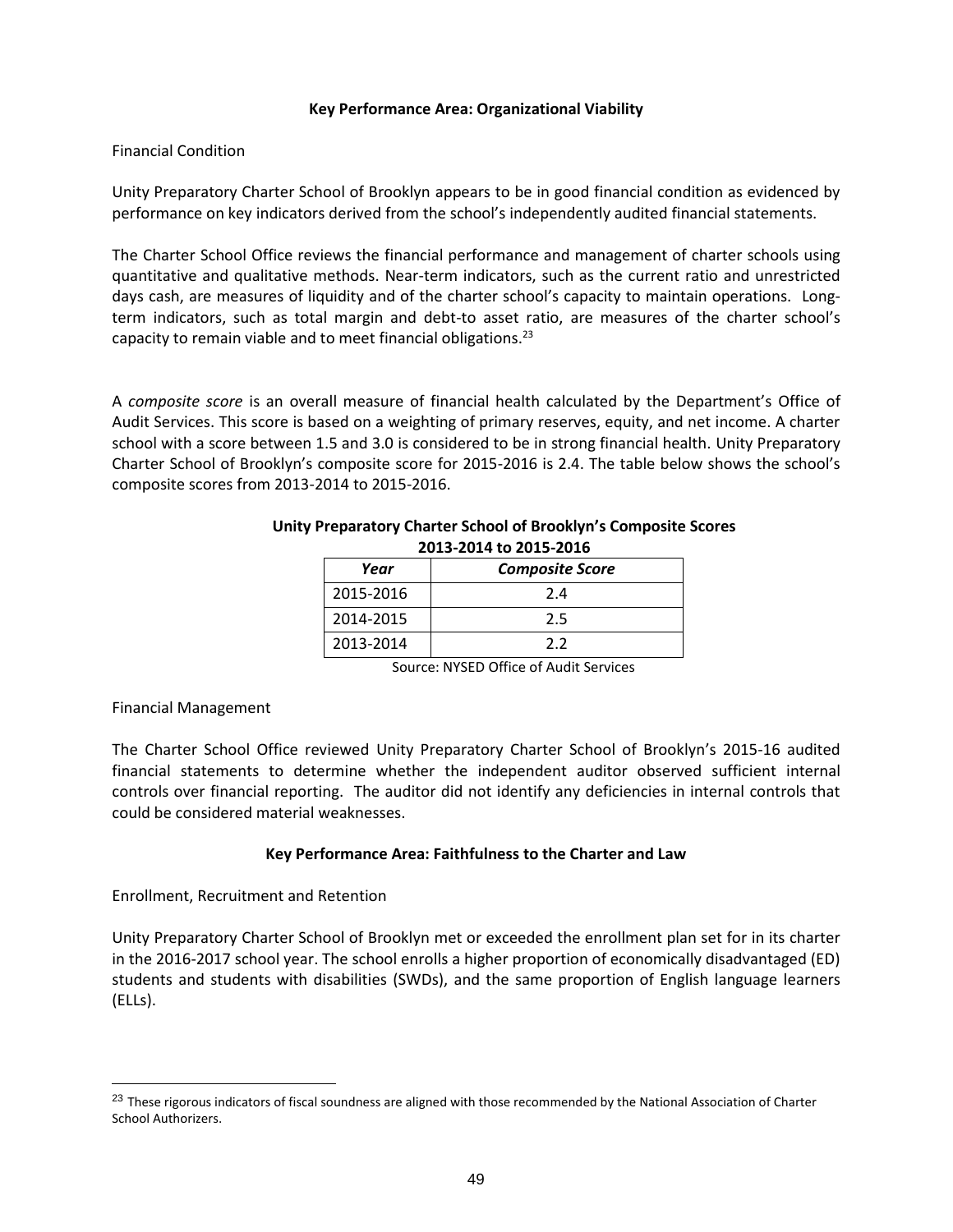The school has made good faith efforts to recruit, serve, and retain at-risk students<sup>24</sup> throughout the course of the charter term. Efforts to recruit and retain students in the ED, ELL, and SWD populations include the following:

- Open house events, held monthly;
- Attending DOE school fairs;
- Outreach to all elementary schools in NYC CSDs 13 and 16;
- Outreach to community organizations and summer programs;
- Media advertisements;
- Participation in the NYC common application;
- In-person canvassing; and
- Posting information on the school's website.

# *Table 4: Student Demographics – Unity Preparatory Charter School of Brooklyn Compared to District of Location (NYC CSD 13)*

|                                                       | 2015-2016 Percent of<br>Enrollment    |     |      | 2016-2017 Percent of<br>Enrollment |                 |          | 2017-2018<br>Percent of<br>Enrollment <sup>25</sup> |
|-------------------------------------------------------|---------------------------------------|-----|------|------------------------------------|-----------------|----------|-----------------------------------------------------|
|                                                       | School<br>Variance<br><b>District</b> |     |      | School                             | <b>District</b> | Variance | School                                              |
| <b>Enrollment of Special Populations<sup>26</sup></b> |                                       |     |      |                                    |                 |          |                                                     |
| Economically<br>Disadvantaged                         | 79%                                   | 74% | $+5$ | 83%                                | 72%             | $+11$    | 79%                                                 |
| English Language<br>Learners                          | 5%                                    | 8%  | $-3$ | 5%                                 | 7%              | $-2$     | 5%                                                  |
| Students with<br><b>Disabilities</b>                  | 25%                                   | 26% | $-1$ | 22%                                | 27%             | -5       | 25%                                                 |

 $\overline{a}$ 24

Education Law §2854(2)(a) requires that schools demonstrate good faith efforts to attract and retain a comparable or greater enrollment of students with disabilities, FRPL eligible students and English Language Learners when compared to the enrollment figures for such students in the school district in which the charter is located. SUNY and the Regents were charged with setting specific enrollment and retention targets for each charter school, and have done so. Education Law §2852(9 a)(b)(i). All charter schools that were initially chartered after August 2010 or renewed after January 1, 2011, are expected to meet or exceed the enrollment and retention targets set by the Regents and SUNY. When submitting an application for renewal of the charter, schools are required to provide information detailing the means by which they will meet the enrollment and retention targets (Education Law §2851(4)(e)), and this information is considered by the Regents in the review of the school's performance over the charter term. A school's plan to change its enrollment practices, whether by weighting the lottery or preferencing, may also be considered when determining whether the school will meet the targets in the upcoming charter term. A school's repeated failure to meet or exceed its enrollment and retention targets, when combined with a failure to show that extensive efforts to meet the targets have been made, may be cause for termination or revocation of the charter pursuant to section Education Law §2855(1)(e).

 $25$  Enrollment for the 2017-18 school year is preliminary and therefore cannot be compared to the district. The enrollment figures provided for the school year have been reported by the school. 26

Percentages of English language learners and students with disabilities include students who were exited from these services within the last three year of enrollment record.